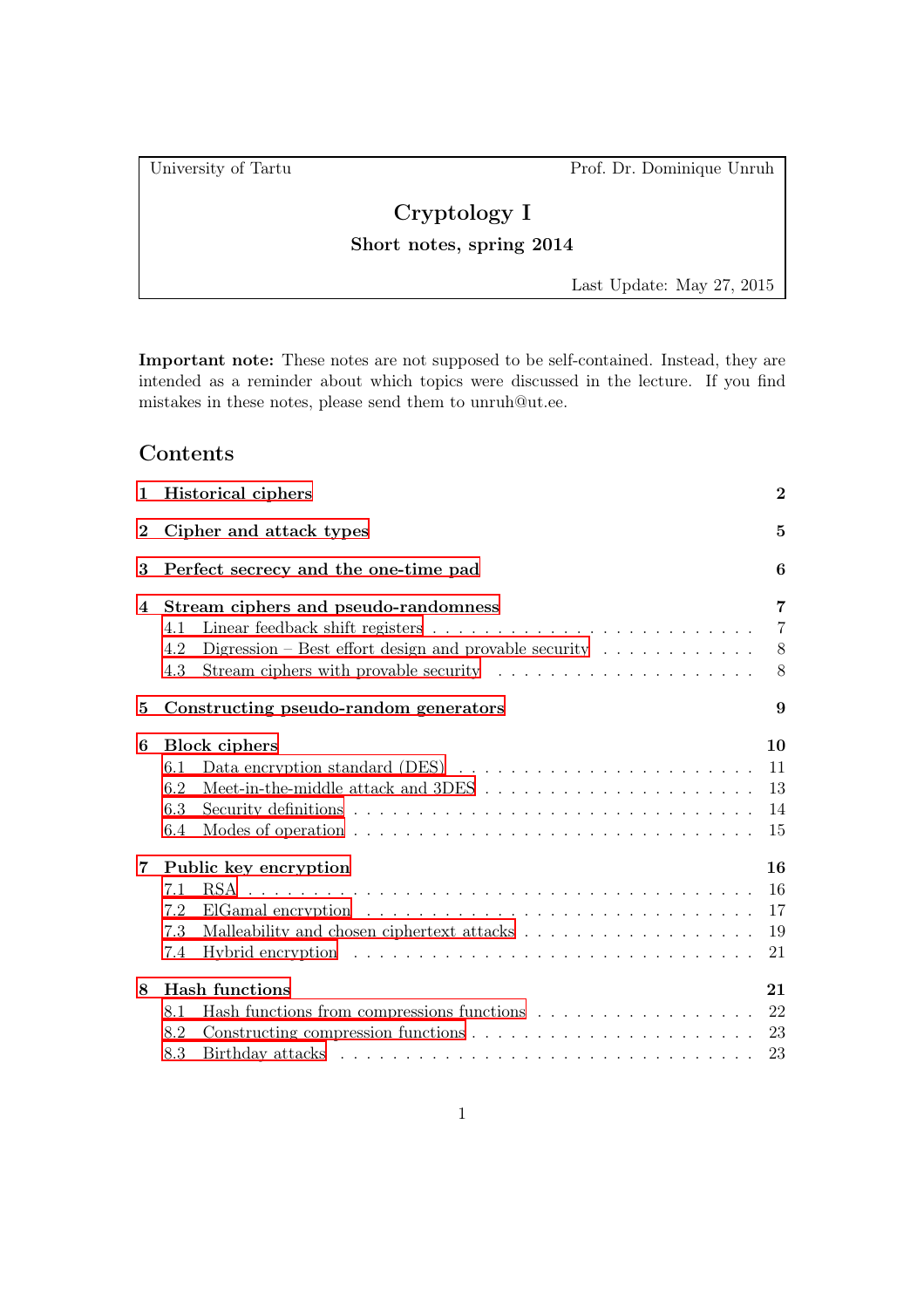<span id="page-1-2"></span>

|   | Symbol index                                                                       | 52     | Lecture on<br>2012-02-07 |
|---|------------------------------------------------------------------------------------|--------|--------------------------|
|   | 15 Zero-knowledge                                                                  | 46     |                          |
|   | 14 Symbolic cryptography<br>14.1 Analysis of the Needham-Schröder-Lowe protocol 43 | 42     |                          |
|   | 13 Signature schemes                                                               | 37     |                          |
|   | 12 Random Oracle Model                                                             | 34     |                          |
|   | 11 One-way functions                                                               | 33     |                          |
|   | 10 Cryptanalysis                                                                   | $27\,$ |                          |
| 9 | Message authentication codes                                                       | 24     |                          |

## <span id="page-1-0"></span>1 Historical ciphers

**Shift cipher.** The *shift cipher* uses a key  $K \in \{1, \ldots, 26\}$  (often represented by the letters  $A = 1, B = 1, \ldots$ ). It operates on strings consisting of letters  $A, \ldots, Z$ . (Of course, the shift cipher and the other ciphers described in this section can be based on other alphabets as well.) To encrypt a message  $m = m_1 ... m_n$ , each letter  $m_i$  is replaced by the letter that occurs k places later in the alphabet. That is, write  $x + k$  for the letter occurring k places after x in the alphabet (wrapping after Z; e.g.,  $D+3=G$ , or  $W + 5 = B$ ). Then the encryption of m under the key k is  $(m_1 + k) \dots (m_n + k)$ .

The shift cipher can easily be broken by trying out all keys and seeing for which key decrypting results in a meaningful plaintext *(brute-force attack)*.

Vigenère cipher. The Vigenère cipher is a generalization of the shift cipher in different letter of the plaintext are shifted by different amounts. Its key is a string  $k = k_1 \ldots k_n$ with  $k_i \in \{1, \ldots, 26\}$  (again each  $k_i$  can be represented by a letter). The encryption of a message  $m = m_1 \dots m_\ell$  under key k is  $(m_1 + k_1 \mod n)(m_1 + k_2 \mod n) \dots (m_1 + k_n)$  $k_{(\ell-1) \bmod n}$  $k_{(\ell-1) \bmod n}$  $k_{(\ell-1) \bmod n}$  $(m_1 + k_{\ell \bmod n})$ .<sup>1</sup>

Since the key space of the Vigenère cipher has size  $26^n$ , except for small n, a bruteforce attack is not feasible.

<span id="page-1-1"></span><sup>&</sup>lt;sup>1</sup>For integers a, b, a mod b is the unique number i with  $0 \le i < a$  such that  $a = i + kb$  for some integer k. I.e.,  $a \mod b$  is the remainder when dividing  $a$  by  $b$ .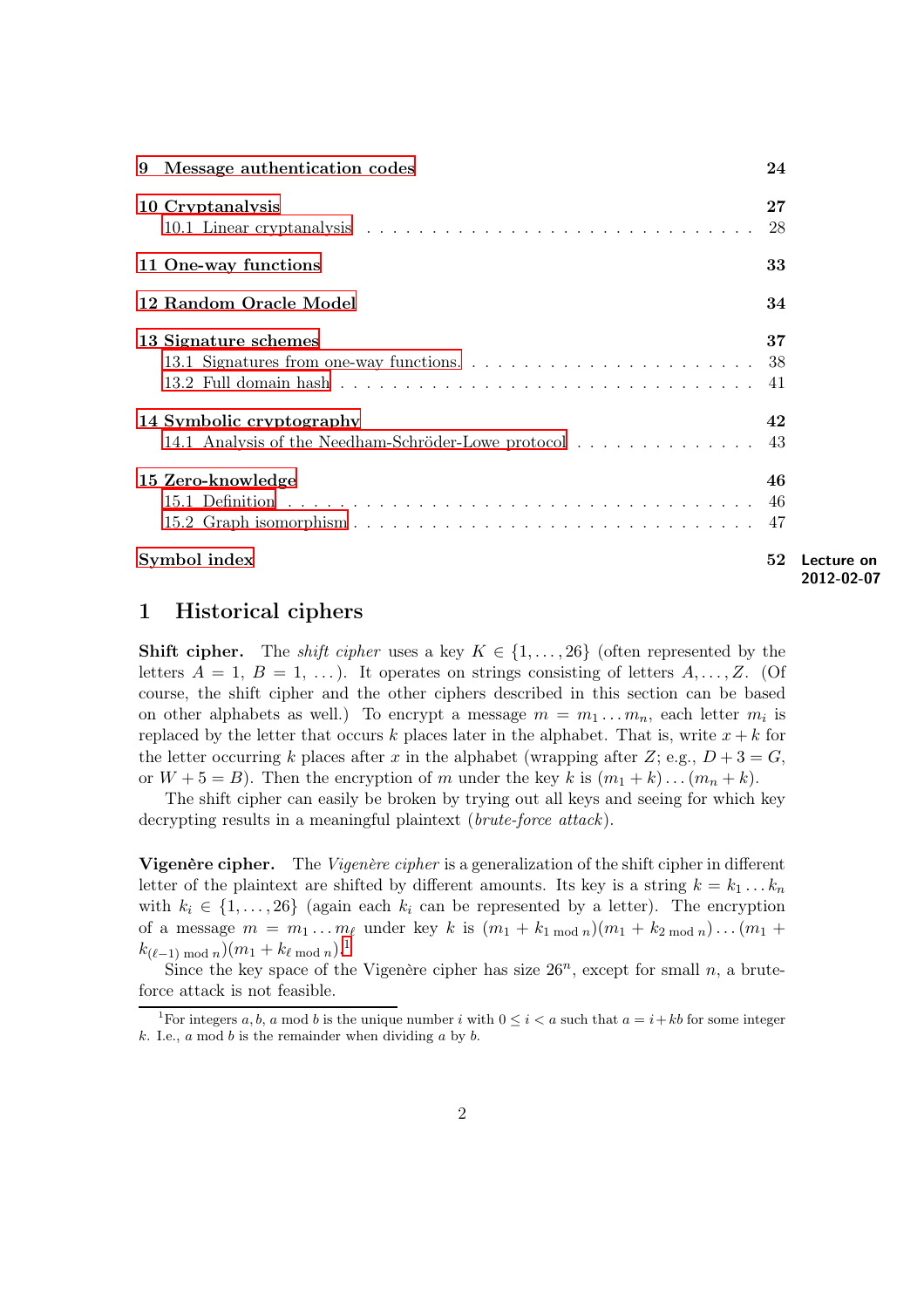<span id="page-2-0"></span>If both the plaintext and the ciphertext is known, it is easy to deduce the key by computing the difference between each letter in the ciphertext and the corresponding letter in the plaintext. (Known-plaintext attack.)

If only a ciphertext is known, the Vigenère cipher can be broken using the following attack:

First, assume that we already know the length n of the key  $k$ . (Below, we see how to derive this length.) Then we can gather all the letters in the ciphertext  $c = c_1c_2 \ldots c_\ell$ that were shifted by  $k_1: c^{(1)} := c_1 c_{1+n} c_{1+2n} \ldots$  Then  $c^{(1)}$  is the result of applying the shift cipher with key  $k_1$  to the plaintext  $p^{(1)} := p_1 p_{1+n} p_{1+2n} \dots$ ). Thus we only have to break the shift cipher to find out  $k_1$ . But  $p^{(1)}$  is not a meaningful plaintext (as it does not consist of consecutive letters). Thus testing each  $k_1 \in \{1, \ldots, 26\}$  and checking whether the resulting plaintext is meaningful does not work. However, we can use the fact that the English language (and other languages) have typical *letter frequencies.* (I.e., some letters are considerably more common than others.)  $p^{(1)}$  is expected to have a similar letter frequency as p. Thus, to find out  $k_1$ , we just find a  $k_1$  such that  $c^{(1)}$  decrypts to a plaintext with a letter frequency close to that of the English language (or whatever language the plaintext is written in).

<span id="page-2-2"></span><span id="page-2-1"></span>To find out the length  $n$  of the key, we can either repeat the attack above for each candidate n, or we can use the following approach (other approaches also exist!): For a string x, let  $I_C(x)$  be the probability that two randomly picked letters from x are equal. (I.e.,  $I_C(x) = \frac{1}{|x|^2} \sum_{i,j} \delta_{x_i x_j}$  where  $\delta_{ab} := 1$  iff  $a = b$  and  $\delta_{ab} := 0$  otherwise.) We call  $I<sub>C</sub>(x)$  the *index of coincidence* of x. Different languages have different typical indices of coincidence. E.g., English text typically has  $I_C(x) \approx 0.067$  while random text has  $I<sub>C</sub>(x) \approx 1/26 \approx 0.0385$ . Since the index of coincidence does not change when applying a shift cipher, we expect that for the right key length n, we have  $I_C(c^{(i)})$  to be close to the index of coincidence of the source language while for the wrong  $n$  it is expected to be closer to that of random text. Thus, we search for an n such that  $I_C(c^{(i)})$  becomes as large as possible. **Lecture on** the contract of the contract of the contract of the contract of the contract of the contract of the contract of the contract of the contract of the contract of the contract of the contract o

2012-02-09

**Substitution cipher.** The key of the *substitution cipher* is a permutation  $\pi$  on  $\{A, \ldots, Z\}$ . The encryption of  $m = m_1 \ldots m_\ell$  is  $c = \pi(m_1) \ldots \pi(m_\ell)$ . I.e., each letter is replaced by its image under the permutation.

A brute-force attack is again infeasible. There are  $26! \approx 4 \cdot 10^{26}$  different keys.

However, frequency analysis helps to identify candidates for the image of the permutation of the most common letters. For example, in the encryption of an English text, if the letter x is the most common letter of the ciphertext, it is likely that  $\pi(e) = x$  (since e is the most common letter in English text). In this way we get candidates for  $\pi(m)$ for the most common letter  $m$ . However, due to statistical noise, this method will fail to give reliable results for rare letters. To break the substitution cipher one typically additionally makes use of the frequencies of *digrams* (two letter sequences) and *trigrams* (three letter sequences) in the plaintext language. (For example, the most common trigrams in English are the and and.) By identifying di/trigrams that appear often in the ciphertext, we get additional candidates for images of  $\pi$ . (E.g., if kso appears often, it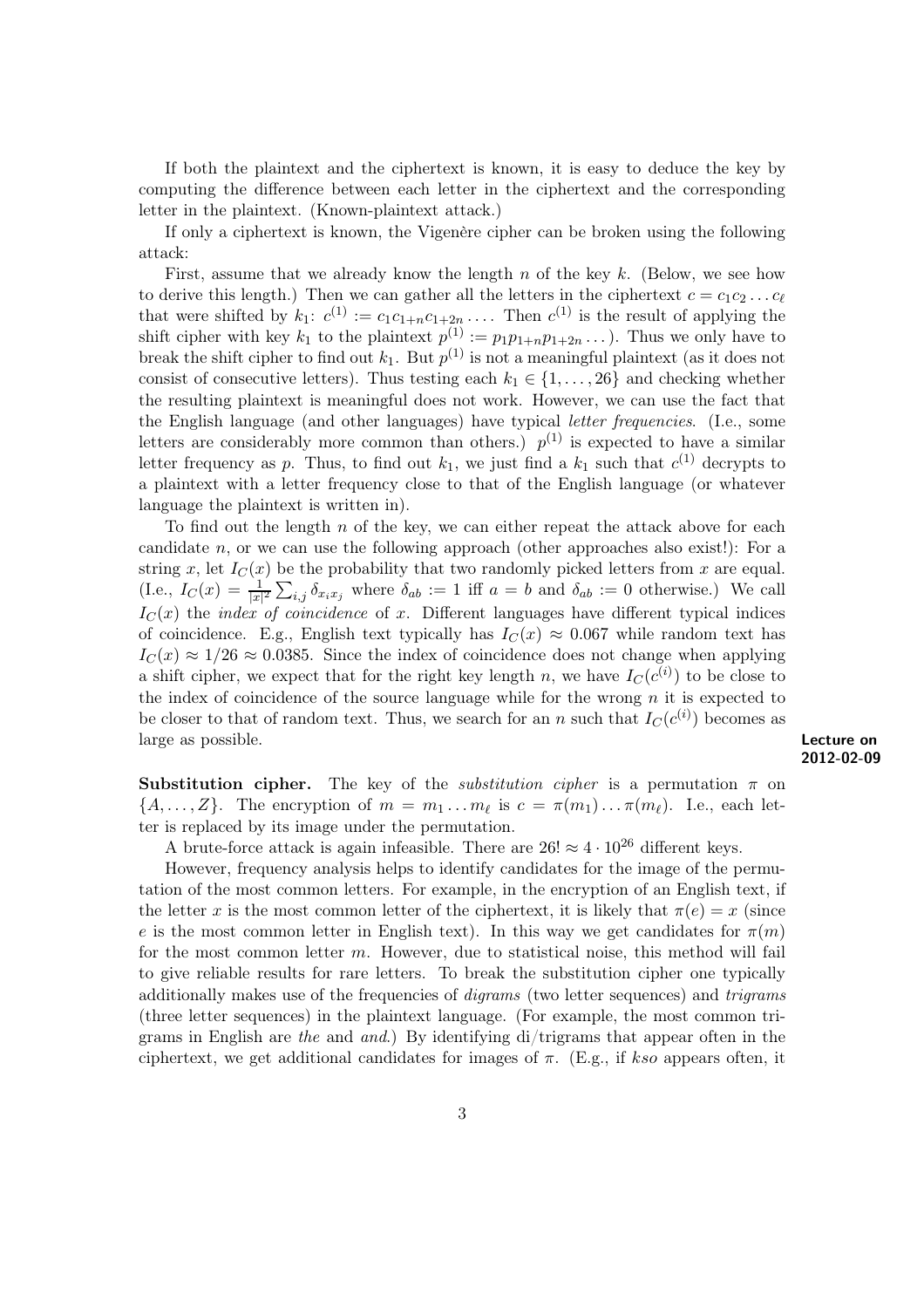<span id="page-3-1"></span>is a good guess that  $\pi(t) = k, \pi(h) = s, \pi(e) = o$  or  $\pi(a) = k, \pi(n) = s, \pi(d) = o$ .) By combining the informations we get in this way, it is usually easy to break a substitution cipher.

Permutation cipher. The key of the permutation cipher is a permutation  $\pi$  on  $\{1, \ldots, n\}$  for some *n*. To encrypt a plaintext *m*, we cut it into blocks of length *n* and reorder each block according to  $\pi$ . I.e.,  $c =$ blocks of length n and reorder each block according to  $\pi$ .  $m_{\pi^{-1}(1)}\dots m_{\pi^{-1}(n)}m_{n+\pi^{-1}(1)}\dots m_{n+\pi^{-1}(n)}m_{2n+\pi^{-1}(1)}\dots m_{2n+\pi^{-1}(n)}\dots\cdot^2$  $m_{\pi^{-1}(1)}\dots m_{\pi^{-1}(n)}m_{n+\pi^{-1}(1)}\dots m_{n+\pi^{-1}(n)}m_{2n+\pi^{-1}(1)}\dots m_{2n+\pi^{-1}(n)}\dots\cdot^2$  $m_{\pi^{-1}(1)}\dots m_{\pi^{-1}(n)}m_{n+\pi^{-1}(1)}\dots m_{n+\pi^{-1}(n)}m_{2n+\pi^{-1}(1)}\dots m_{2n+\pi^{-1}(n)}\dots\cdot^2$ 

The key-space has size  $n!$ , brute-force attacks are thus infeasible for reasonably large n.

To break the permutation cipher, one can try to reorder letters in the ciphertext in order to produce many common trigrams in the different blocks of the ciphertext. We do not give details here.

Enigma. The Enigma (a cipher machine used by the Germans in World War II) contains the following components:

- Keyboard: On the keyboard, a letter from A to Z can be typed. Depending on the letter that is typed, a corresponding wire that leads to the plugboard will carry electricity.
- Plugboard: The plugboard allows to select pairs of wires to be switched. That is, if we connect, e.g., A and Q on the plugboard, the letters A and Q will be swapped before being fed to the rotors.
- 3-4 rotors: The rotors are wheels that with 26 inputs on one side and 26 outputs on the other side. The inputs are connected to the outputs in a permuted fashion. Each rotors output is connected to the next rotors input. (Except for the last one, of course.) Upon each keypress, the rightmost (initial) rotors is rotated by one position. When the rightmost rotor finishes a turn, the next rotor is rotated by one position.
- Reflector: The reflector takes the output wires of the leftmost rotor, and connects them pairwise. This has the effect that the current coming from one output of the leftmost rotor flows back into another outputs and goes back through all the rotors, through the plugboard, to the lamps.
- Lamps: For each letter, we have a lamp that finally lights up and represents the current letter of the ciphertext.

An important property of the reflector is that the encryption of any letter in the plaintext can never be encrypted to itself. (I.e., if c is the encryption of m, then  $c_i \neq m_i$ for all  $i$ .)

<span id="page-3-0"></span><sup>&</sup>lt;sup>2</sup>Instead of using the inverse  $\pi^{-1}$  of the permutation, we could also use  $\pi$  itself. Choosing  $\pi^{-1}$  makes the description compatible with the example in the lecture.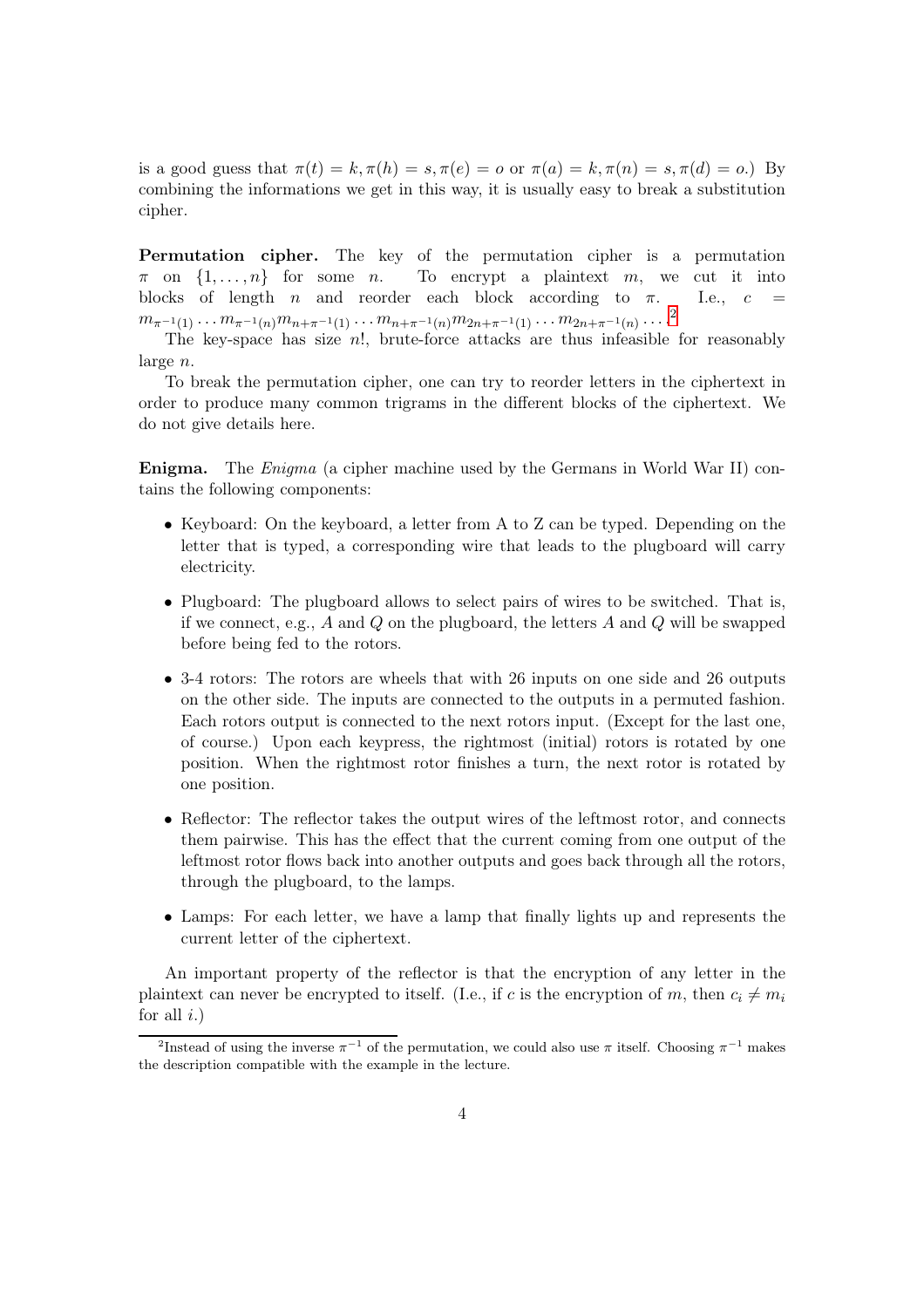<span id="page-4-2"></span>The Enigma is highly non-trivial to break, but combined efforts of the British and the Polish managed to break it. The fact that the reflector ensures that no letter is mapped to itself was an important weakness (because it reveals something about the plaintext) that was exploited in breaking the Enigma.

## <span id="page-4-0"></span>2 Cipher and attack types

The ciphers presented in the preceding section fall into three categories:

- Monoalphabetic substitution ciphers: Each letter of the ciphertext depends only on the corresponding letter of the plaintext (i.e., the letter at the same position), the dependence is the same for each letter of the ciphertext. (Examples: shift cipher, substitution cipher.)
- Polyalphabetic substitution ciphers: Each letter of the ciphertext depends only on the corresponding letter of the plaintext (i.e., the letter at the same position), the dependence is different for different letters of the ciphertext. (Examples: Vigenère cipher, Enigma.)
- Transposition ciphers: The letters of the plaintext are not changed, only reordered. (Example: permutation cipher).

Of course, combinations of these types or encryption schemes that do not fall into any of these categories exist.

<span id="page-4-1"></span>We also distinguish various attack types:

- Ciphertext-only attack: Here the attack is performed given only the knowledge of the ciphertext. This is the most difficult attack. We have described/sketched ciphertext-only attacks for the historical ciphers except the Enigma.
- Known-plaintext attack (KPA): Here the attacker is additionally given the plaintext corresponding to the ciphertext. The goal is to learn the key (or to decrypt other ciphertexts for which we do not have the plaintext). For the ciphers in the preceding section (except the Enigma), known-plaintext attacks are trivial. Known-plaintext attacks are a relevant threat because in many cases the attacker may have some side information (such as typically used headers) that allow him to deduce (parts of) some plaintexts.
- Chosen-plaintext attack (CPA): Here the attacker may even obtain ciphertexts corresponding to plaintexts of his choosing. This is motivated by the fact that often data we encrypt is not guaranteed to come from trusted sources. Thus some of our ciphertexts may contain plaintexts from the adversary.
- Chosen-ciphertext attack (CCA): Here the attacker may in addition request to get the decryptions (plaintexts) of arbitrary ciphertexts of his choosing. This is motivated by the fact that we cannot always trusted the provenance of the ciphertexts we decrypt.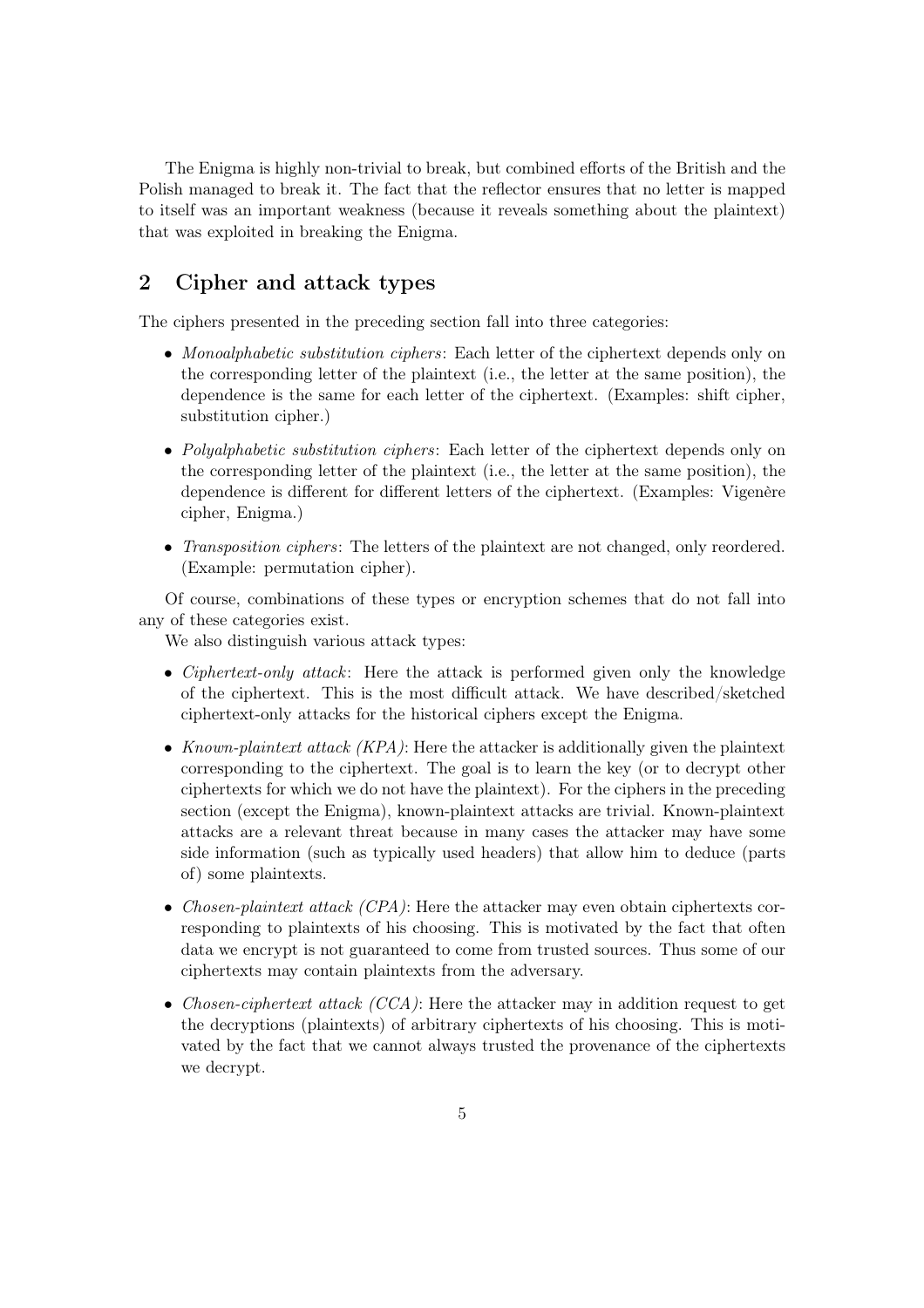<span id="page-5-1"></span><span id="page-5-0"></span>We will study security against CPA and CCA in more formal detail later in the lecture.

## 3 Perfect secrecy and the one-time pad

Perfect secrecy was introduced by Claude Shannon to be able to define and analyze the security of encryption schemes.

**Definition 1 (Perfect secrecy)** Let K be the set of keys, let M be the set of messages, and let E be the encryption algorithm (possibly randomized) of an encryption scheme. We say the encryption scheme has perfect secrecy iff for all  $m_0, m_1 \in M$  and for all c, we have that

$$
\Pr[c = c' : k \stackrel{\$}{\leftarrow} K, c' \leftarrow E(k, m_0)]
$$
  
= 
$$
\Pr[c = c' : k \stackrel{\$}{\leftarrow} K, c' \leftarrow E(k, m_1)].
$$

<span id="page-5-2"></span>In the preceding definition, we used the following notation for probabilities:  $Pr[B : P]$ denotes the probability that  $B$  is true after executing the "program"  $P$ . In  $P$ , we use  $x \stackrel{\hspace{0.1em}\mathsf{\scriptscriptstyle\$}}{\leftarrow} Y$  to denote that x is uniformly randomly chosen from the set Y. And  $x \leftarrow A(z)$ denotes that  $x$  is assigned the output of the algorithm or function  $A$  with arguments  $z$ .

Thus, the definition requires that if we encrypt  $m_0$  or  $m_1$  with a random key, the probability to get a given ciphertext  $c$  will be the same in both cases.

The following scheme has perfect secrecy:

**Definition 2 (One-time-pad)** Let  $K := \{0,1\}^n$  be the key space and  $M := \{0,1\}^n$  the message space. (Notice that  $K = M$ .) Then the one-time-pad encryption  $E(k, m)$  of message  $m \in M$  under key  $k \in K$  is defined as  $E(k, m) := k \oplus m$  where  $\oplus$  denotes the bitwise XOR.

**Lemma 1** The one-time-pad has perfect secrecy.

Although the one-time-pad has perfect secrecy, it has three major disadvantages: 2012-02-14

<span id="page-5-5"></span><span id="page-5-4"></span><span id="page-5-3"></span>Lecture on

- The key has to be as long as the message.
- The one-time-pad is malleable. That is, by modifying the ciphertext, one can modify the contained plaintext. For example, given a ciphertext  $c = E(k, m)$ , by flipping the *i*-th bit of c, one gets a ciphertext of  $m'$  which is m with the *i*-th bit flipped. If m is, e.g., an order for a bank transaction of  $1000 e$ , by flipping the right bit one gets a transaction of  $9000 e$ . (This problem can be solved by applying "message authentication codes" to the message.)
- The one-time-pad does not allow to reuse keys. Given cipertexts  $c_0 = E(k, m_0)$ and  $c_1 = E(k, m_1)$  with the same key, we can compute  $c_0 \oplus c_1 = m_0 \oplus m_1$  which leaks a lot of information about  $m_0$  and  $m_1$  (possibly all if  $m_0$  and  $m_1$  are, e.g., English words).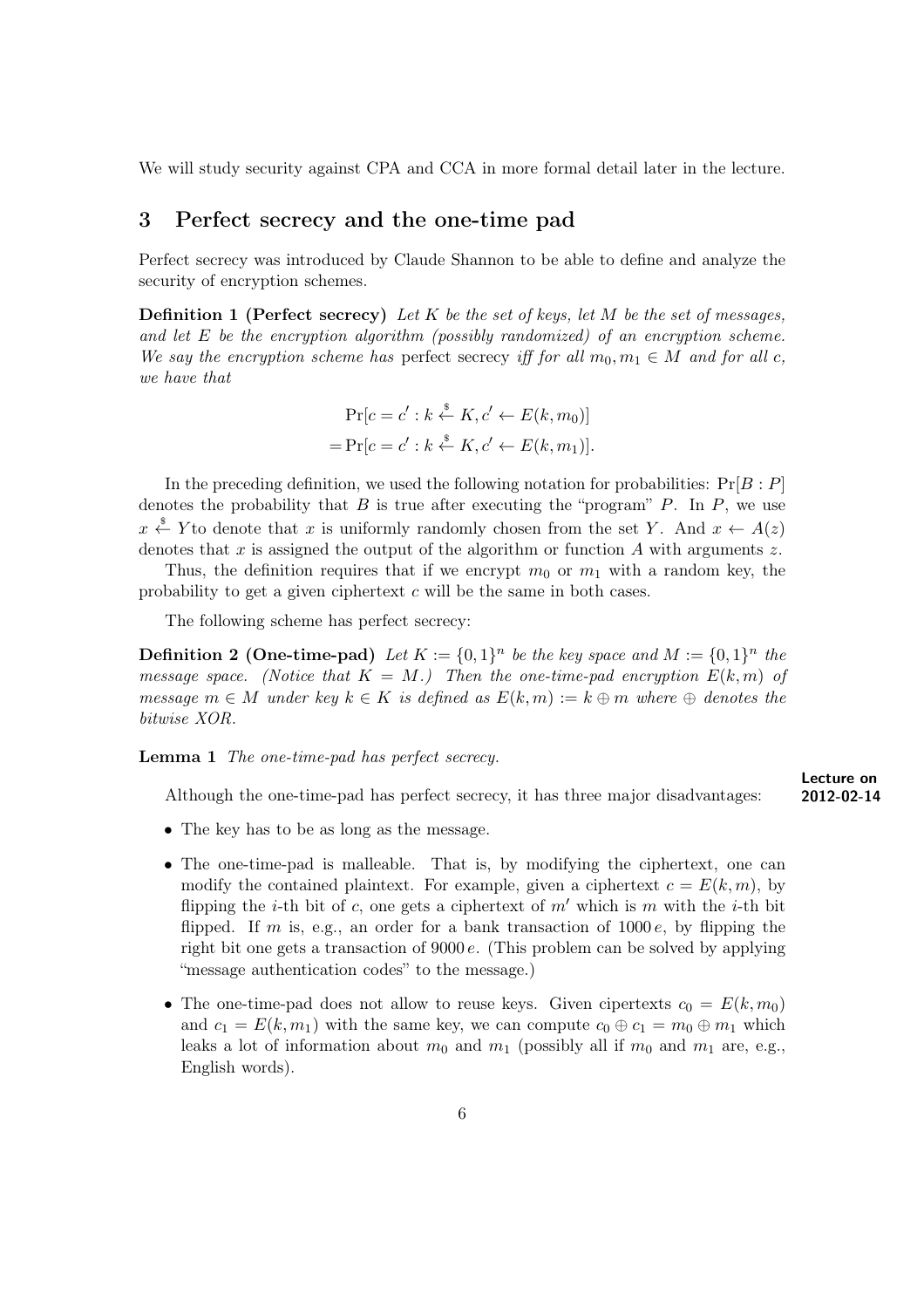<span id="page-6-2"></span>Can we improve on the one-time-pad in terms of the key length? I.e., is there an encryption scheme with perfect secrecy that has keys shorter than the message? The following theorem shows that this is impossible:

**Theorem 1** There is no encryption scheme that has the following three properties:

- Perfect secrecy.
- $|K| < |M|$  where K is the key space and M is the message space.
- When encrypting a message and then decrypting it, we always get the original message back.

## <span id="page-6-0"></span>4 Stream ciphers and pseudo-randomness

A (synchronous) stream cipher is an encryption scheme that is constructed as follows: Let  $G: K \to M$  be a pseudo-random generator (PRG), i.e., a function that takes a short random string  $k \in K$  and outputs a long "random-looking" string  $G(k) \in M$ . Then, to encrypt a message  $m \in M$ , we compute  $G(k)$ , the so-called "key-stream" and then we XOR m with  $G(k)$ . I.e., the encryption of m is  $G(k) \oplus m$ . (This is reminiscent of the one-time-pad, except that we use the pseudo-random string  $G(k)$  to pad the message instead of using a long random key.)

#### <span id="page-6-1"></span>4.1 Linear feedback shift registers

When designing a stream cipher, the challenge is to construct a suitable pseudo-random generator. We first describe a classical approach for producing pseudo-random keystreams, the linear feedback shift register, LFSR. (Note: the LFSR on its own is not secure at all!)

A LFSR is described by its initial state  $k \in \{0,1\}^n$ , and by a set of indices  $I \subseteq$  $\{1,\ldots,n\}$ . The LFSR contains an *n*-bit register  $R = R_1 \ldots R_n$ , initially loaded with k. In each step, the following happens: The value  $b := \bigoplus_{i \in I} R_i$  is computed. Then the content of R is shifted to the right, and the rightmost bit of the LFSR is output (part of the keystream). The leftmost bit is initialized with  $b$ . I.e., formally, if  $R$  is the current state of the register, the next state  $R'$  will be:  $R'_1 = b, R'_{i+1} = R_i$ , and  $R_n$  will be output in this steps. The keystream consists of the output bits from all steps.

Unfortunately, LFSRs are not very secure. For example, one can, given  $I$  and a sufficiently long block in the keystream, compute the key by solving a system of linear equations (because the output of the LFSR is a linear function of its input).

However, LFSRs can be made stronger by combining several of them. For example:

- We use two LFSRs to get two keystreams, and then we combine the two keystreams using a nonlinear function  $F$  (where  $F$  is applied either bitwise or blockwise).
- We can use one LFSR to clock other LFSRs. For example, if the first LFSR outputs 0, then the second LFSR is clocked and its output added to the keystream. And if the first LFSR outputs 1, then the third LFSR is clocked and its output added to the keystream.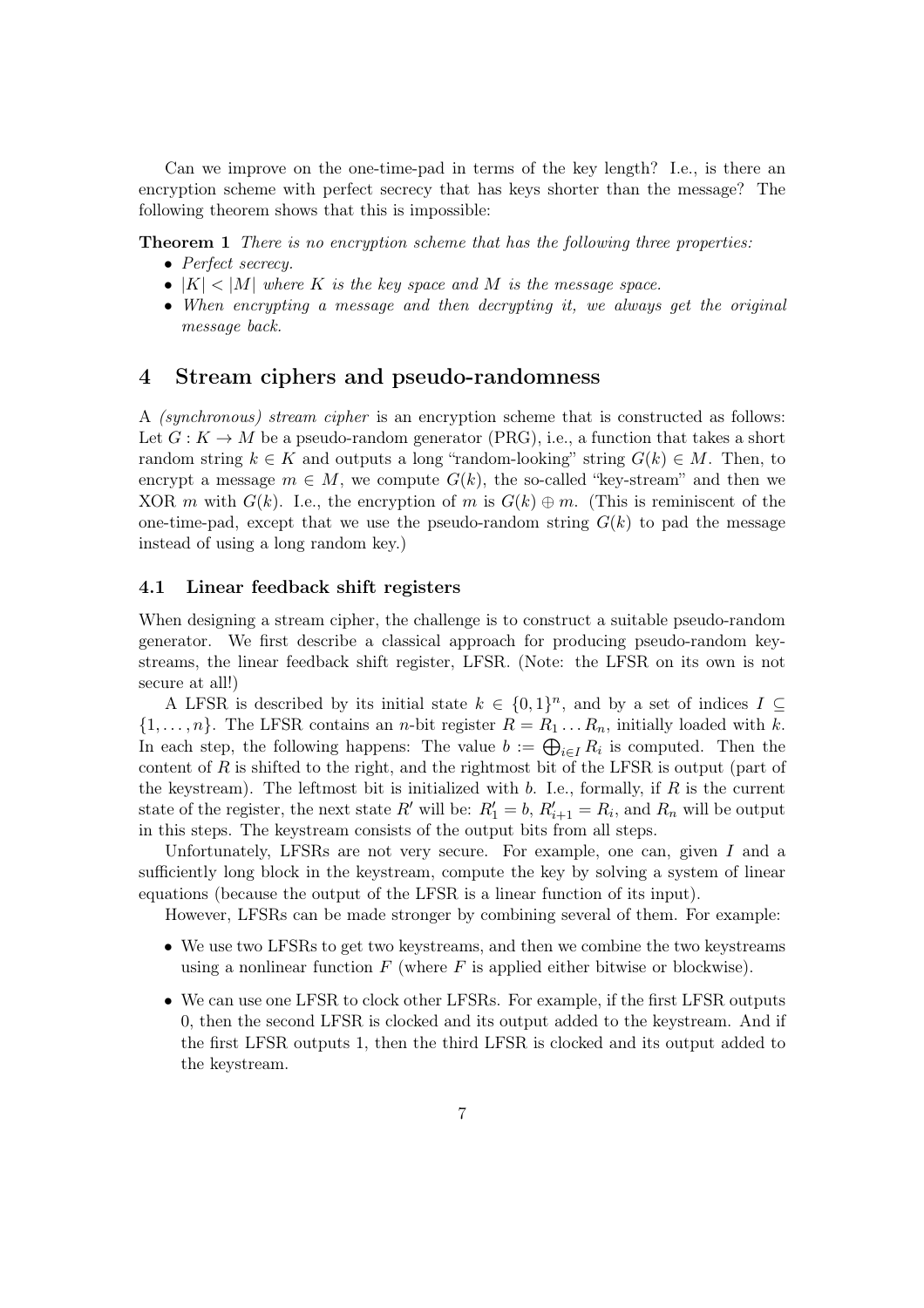#### <span id="page-7-4"></span><span id="page-7-0"></span>4.2 Digression – Best effort design and provable security

There are two main approaches for designing cryptographic schemes in modern cryptography.

<span id="page-7-3"></span>**Best-effort design.** <sup>[3](#page-7-2)</sup> While designing the scheme, one tries to make it as secure as possible, but without proving its security. One does, however, take into account the state-of-the-art in cryptanalysis (the science of attacking cryptosystems), and tries to see whether any know attack techniques allow to break the cipher. One publishes the scheme internationally, and lets other teams of researchers try to attack it. If any of the attacks works the scheme is discarded. Even if the scheme shows slight weaknesses under any of the attacks, the scheme is usually discarded (because such weaknesses might be an indication of more problems that could be found later). If the scheme survives all this, it can be used.

Provable security. In provable security, one designs the scheme based on some complexity-theoretic assumption. For example, one could assume that factoring large integers is hard. Based on this assumption, one mathematically proves that the scheme is secure. Although this does not necessarily imply that the scheme is indeed secure (because factoring might not be hard), it gives a great deal of trust into the scheme because the security of the scheme is based on a well-studied problem. Even if no cryptographer studies the new scheme, indirectly many people have studied its security by studying the underlying assumption. (Of course, one should use realistic and well-studied assumptions!)

Whether best-effort design or provable security is to be preferred is a matter of opinion and of the particular situation. In the case of stream ciphers, block ciphers, and hash functions, typically schemes developed using best-effort design are much faster. Also, for these kinds of functions, best-effort design seems to work well. On the other hand, public key encryption schemes and signatures do not lend themself very well to best-effort design: Such cryptosystems often have a rich underlying mathematical structure which may lead to many attack possibilities. A proof is needed to exclude all of them. Also, in the case of these cryptosystems, the gap in efficiency between provable security and best-effort design is much smaller. **Lecture on Lecture on** 

#### <span id="page-7-1"></span>4.3 Stream ciphers with provable security

We now describe how to build streamciphers with provable security. For this, we first need to define the security of streamciphers that we wish to achieve.

**Definition 3 (Negligible functions)** A positive function  $\mu$  is called negligible, if for any positive polynomial p, it holds that for sufficiently large  $\eta$  we have  $\mu(\eta) < 1/p(\eta)$ .

<sup>2012-02-21</sup>

<span id="page-7-2"></span><sup>&</sup>lt;sup>3</sup>The word "best-effort design" is not a generally known term, I chose the word to describe the methodology.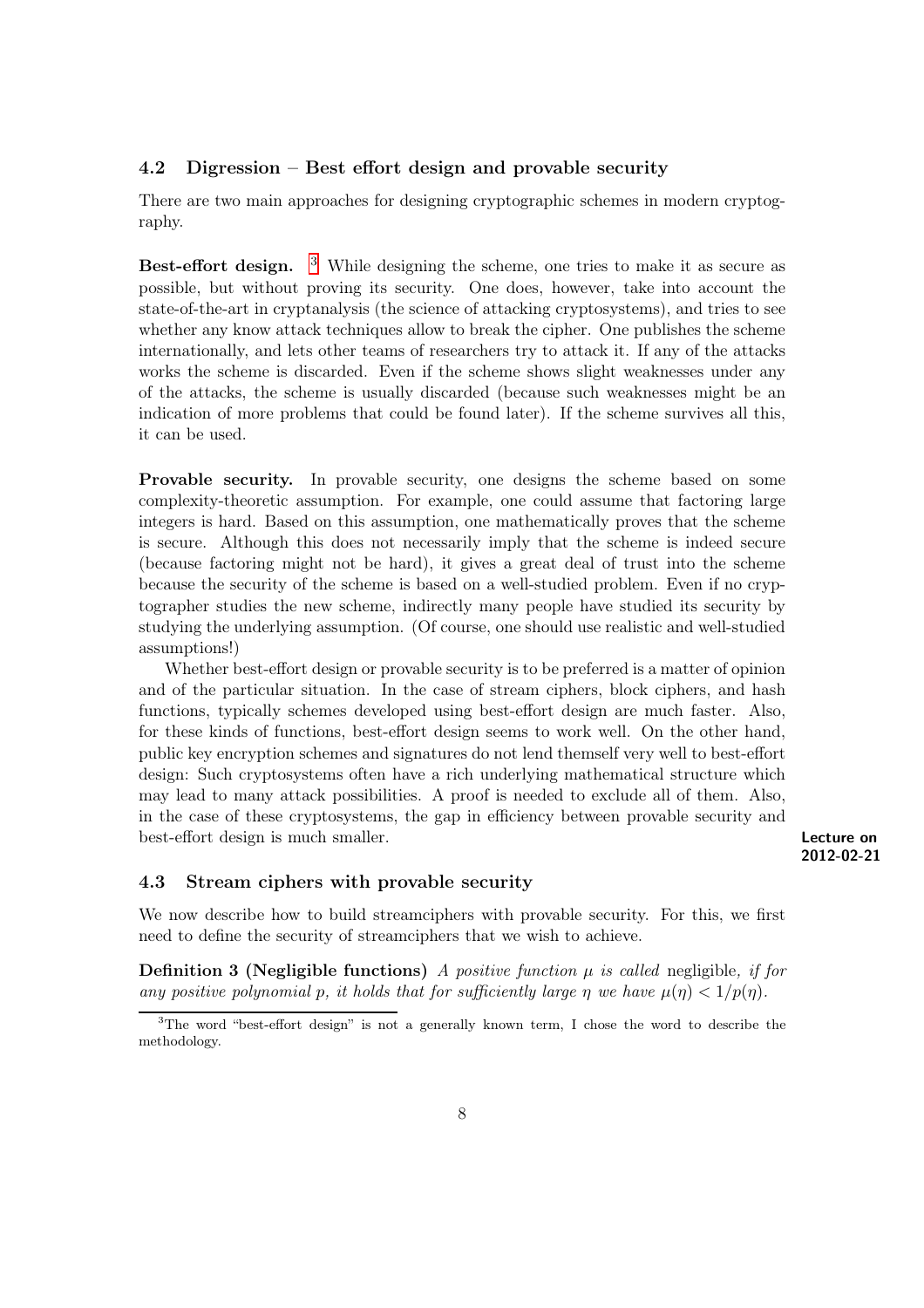<span id="page-8-5"></span>**Definition 4 (IND-OT-CPA)** An encryption scheme  $(KG, E, D)$  consisting of a keygeneration algorithm KG, an encryption algorithm E, and a decryption algorithm D is IND-OT-CPA (indistinguishable under one-time chosen plaintext attacks) if for any polynomial-time algorithm A there is a negligible function  $\mu$ , such that for all  $\eta \in \mathbb{N}$  we have that

$$
|\Pr[b' = b : k \leftarrow KG(1^n), b \stackrel{\$}{\leftarrow} \{0, 1\}, (m_0, m_1) \leftarrow A(1^n),
$$
  
 $c \leftarrow E(k, m_b), b' \leftarrow A(1^n, c)] - \frac{1}{2} | \leq \mu(\eta).$ 

(Here we quantify only over algorithms A that output  $(m_0, m_1)$  with  $|m_0| = |m_1|$ .)

Intuitively, this definition means that no polynomial-time adversary, upon seeing an encryption of either  $m_0$  or  $m_1$  (both of his choosing), can guess which of the two messages has been encrypted (at least not better than by guessing).

<span id="page-8-1"></span>Next, we define what assumption we use. For the moment, we use an assumption that is rather strong, namely the existence of pseudo-random generators.

**Definition 5 (Pseudo-random generator)** A function  $G: K \to M$  (where  $G, K$ , and M may depend on the security parameter  $\eta$ ) is a pseudo-random generator (PRG) if for all polynomial-time algorithms A, there is a negligible function  $\mu$  such that for all  $\eta \in \mathbb{N}$  we have that

$$
|\Pr[b' = b : k \stackrel{\$}{\leftarrow} K, b \stackrel{\$}{\leftarrow} \{0,1\}, p_0 \leftarrow G(k), p_1 \stackrel{\$}{\leftarrow} M, b' \leftarrow A(1^{\eta}, p_b)] - \frac{1}{2}| \leq \mu(\eta).
$$

Intuitively, this definition says that, without seeing the seed  $k$ , no polynomial-time adversary can distinguish between the pseudo-random  $p_0 := G(k)$  and a truly random  $p_1$ .

<span id="page-8-2"></span>We can then construct a streamcipher from a PRG:

**Construction 1** Fix a PRG G :  $K \to M = \{0, 1\}^n$ . We construct a streamcipher  $(KG, E, D)$  with key space K and message space M as follows: The key generation  $KG(1<sup>\lambda</sup>)$  returns a uniformly random  $k \in K$ . Encryption:  $E(k, m) := G(k) \oplus m$ . Decryption:  $D(k, c) := G(k) \oplus c$ .

<span id="page-8-3"></span>**Theorem 2** If G is a PRG in the sense of [Definition 5,](#page-8-1) then the streamcipher from [Construction 1](#page-8-2) is IND-OT-CPA secure.

The main idea of the proof is to start with an adversary  $A$  that breaks the streamcipher, and to construct an adversary  $A'$  from  $A$  that breaks the PRG. (Such a proof is called a *reduction proof* .) (not

covered)

## <span id="page-8-0"></span>5 Constructing pseudo-random generators

<span id="page-8-4"></span>To get a streamcipher using [Construction 1,](#page-8-2) we first need a PRG. We will now describe one possible way of constructing a PRG from more elementary building blocks.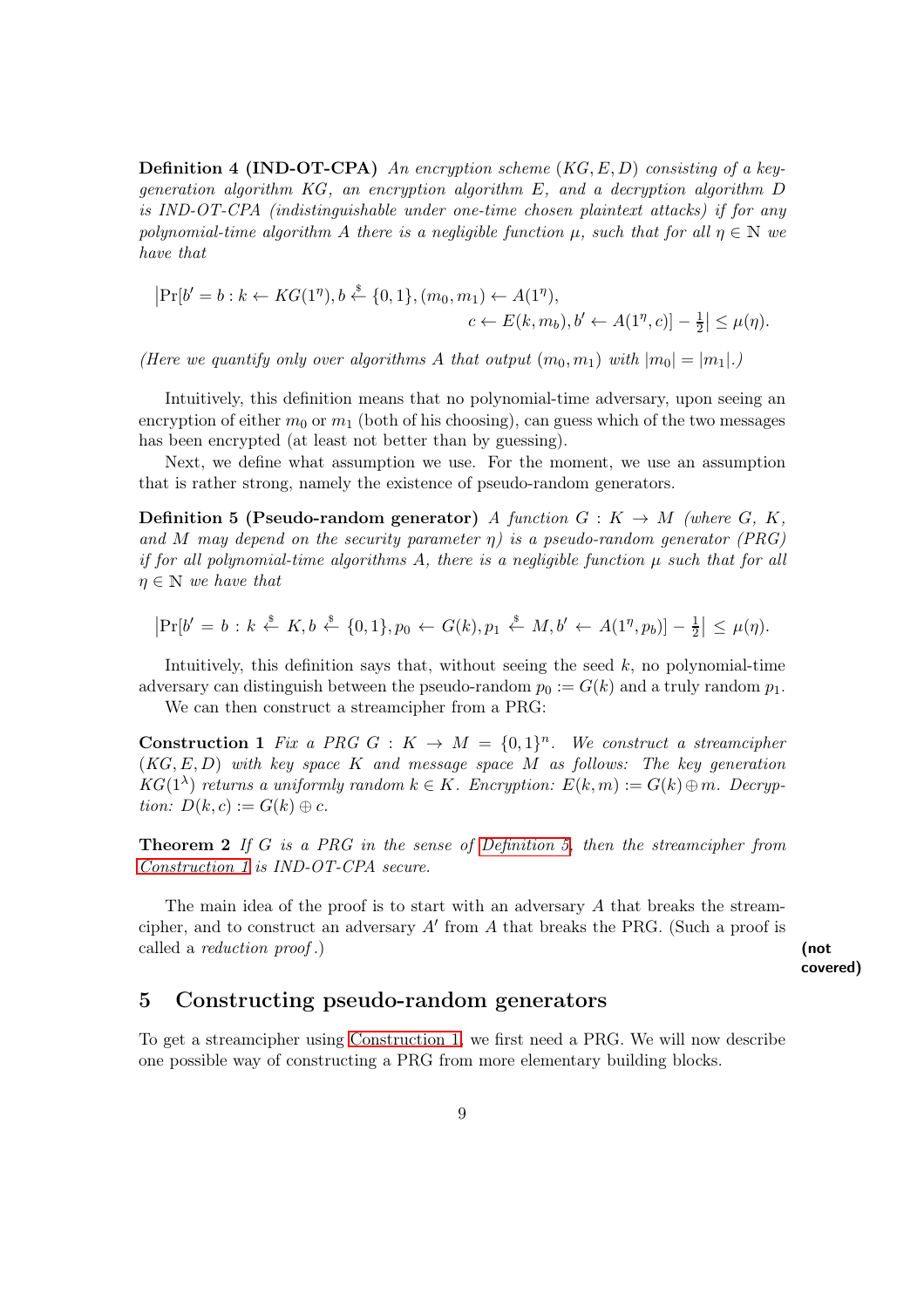<span id="page-9-5"></span>**Construction 2** Let  $\hat{G}$  :  $K \to K \times \{0, 1\}$  be a PRG (with "1-bit-expansion"). We construct  $G: K \to \{0,1\}^n$  as follows: For given  $k \in K$ , let  $k_0 := k$  and compute for  $i = 1, \ldots, n: (k_i, b_i) \leftarrow \hat{G}(k_{i-1}).$  Let  $G(k) := b_1 \ldots b_n.$ 

<span id="page-9-3"></span>**Theorem 3** If  $\hat{G}$  is a PRG in the sense of [Definition 5,](#page-8-1) then G is a PRG in the sense of [Definition 5.](#page-8-1)

<span id="page-9-2"></span>A PRG with 1-bit-expansion can be constructed from elementary number-theoretic constructions. For example:

<span id="page-9-6"></span>**Construction 3** Let  $N$  be a random Blum integer. (A Blum integer is the product of two primes p, q such that  $p, q \equiv 3 \mod 4$ . When talking about random Blum integers, we mean that both primes are uniformly chosen from the set of primes of length  $\eta$ .) We define  $QR_N$  to be the set of all numbers  $x^2 \mod N$  where  $x \in \{1, \ldots, N-1\}$  and x is invertible modulo N. (QR stands for quadratic residue.) We define  $\hat{G}: \mathbb{Q}\mathbb{R}_N \to \mathbb{Q}\mathbb{R}_N \times \{0,1\}$  by  $\hat{G}(k) := (k^2 \text{ mod } N, \text{lsb}(k))$  where  $\text{lsb}(k)$  denotes the least significant bit of k.

<span id="page-9-4"></span>**Theorem [4](#page-9-1)** If factoring random Blum integers is hard,<sup>4</sup> then  $\hat{G}$  from [Construction 3](#page-9-2) is a PRG in the sense of [Definition 5.](#page-8-1)

Notice that by combining Theorems [2,](#page-8-3) [3,](#page-9-3) and [4,](#page-9-4) we get a provably secure streamcipher based on the assumption that factoring is hard. The resulting pseudo-random generator is called the Blum-Blum-Shub pseudo-random generator. Notice that this streamcipher is much too slow for practical purposes though. Lecture on the state of the state on the state on the state on the state on the state on the state on the state on the state on the state on the state on the state on the sta

2012-03-01

#### <span id="page-9-0"></span>6 Block ciphers

A block cipher is an encryption scheme that deterministically encrypts messages of a fixed length. More precisely, a block cipher consists of an encryption function  $E: \{0,1\}^n \times$  $\{0,1\}^l \to \{0,1\}^l$ , and a decryption function  $D: \{0,1\}^n \times \{0,1\}^l \to \{0,1\}^l$  such that for all  $k \in \{0,1\}^n$  and all  $m \in \{0,1\}^l$ , we have  $D(k, E(k,m)) = m$ . Here n is the key length and l the message/block length. (In practice,  $n$  and l are usually fixed. In theoretical analyses, n and l often depend on the security parameter  $n$ .

The advantage of block ciphers is that block ciphers can typically be implemented in a very fast way (in software and hardware), and that they are much more versatile in their use than streamciphers (by using them as part of so-called "modes of operation", see [Section 6.4\)](#page-14-0).

Designing block ciphers. Most block ciphers are designed using best-effort design (see [page 8\)](#page-7-3). That is, when designing a block cipher, the block cipher is designed to withstand all known attack techniques. When designing a block cipher, any of the following would count as an attack:

<span id="page-9-1"></span><sup>&</sup>lt;sup>4</sup> I.e., for any polynomial-time algorithm A, the probability that A outputs the factors of N given a random Blum integer  $N$ , is negligible.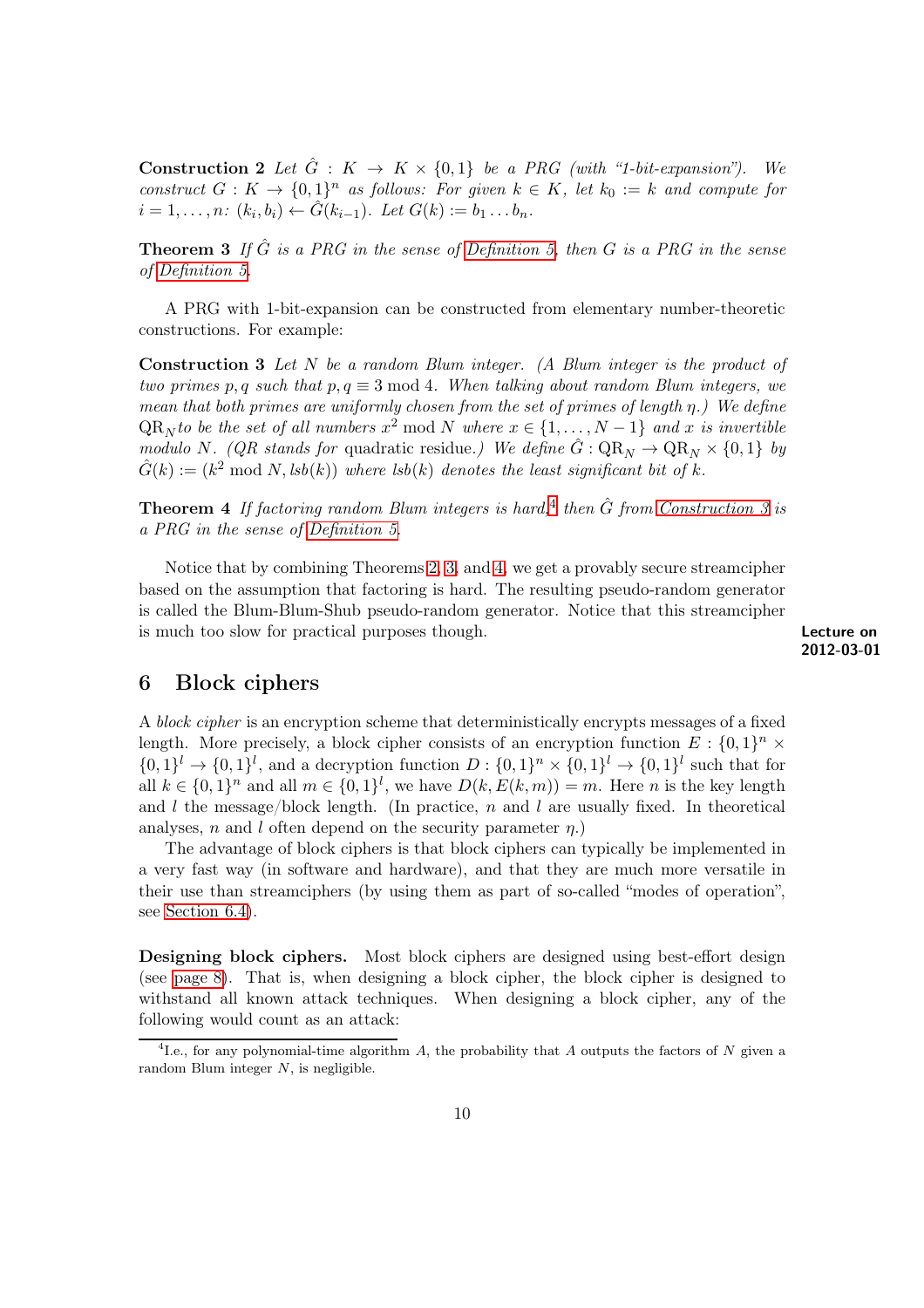- <span id="page-10-1"></span>• If there is any reasonable security definition for block ciphers such that the block cipher does not satisfy that security definition, then the block cipher is considered broken.
- If there is any attack on the block cipher that is any faster than a brute-force attack, then the block cipher is considered broken.

#### <span id="page-10-0"></span>6.1 Data encryption standard (DES)

DES (data encryption standard) is a block cipher first published in 1977 that was in use for about 25 years. Today, DES is not considered secure any more. Its key length is only 56 bits, and it can be broken by a brute-force attack within only a day with modern special-purpose hardware. The block length of DES is 64 bits.

We will now describe the construction of DES.

Feistel networks. To do so, we first describe a concept that is used in DES and in many other block ciphers, the Feistel network.

A Feistel network is a particular way of encrypting messages. The core of a Feistel network for message blocks of length 2l is a function  $F: \{0,1\}^n \times \{0,1\}^l \rightarrow \{0,1\}^l$ that takes a key and a message halfblock and outputs a halfblock. The encryption of a message m using an r-round Feistel network proceeds as follows:

- Split the message  $m \in \{0,1\}^{2l}$  into two block  $L, R \in \{0,1\}^{l}$ .
- Run the following for  $i = 1, \ldots, r 1$ :
	- $-L := L \oplus F(k_i, R)$ . Here  $k_i$  is the so-called *round key* for the *i*-th round (see below).
	- $-(L, R) := (R, L)$  (exchange L and R).
- $L := L \oplus F(k_r, R)$ .
- Let c be the concatenation of L and R and return  $c$ .

Note that the operation of the Feistel network depends on so-called round keys  $k_1, \ldots, k_r$ . A block cipher that uses a Feistel network as part of its operation has to specify these round keys.

Notice that, when knowing the round keys of a Feistel network, one can easily decrypt. When c is the result of applying a Feistel network with round keys  $k_1, \ldots, k_r$  to some m, and  $m'$  is the result of applying the same Feistel network (with the same function  $F$ ) with round keys  $k_r, \ldots, k_1$ , then  $m = m'$ .

High-level structure of DES. The DES block cipher consists of the following components: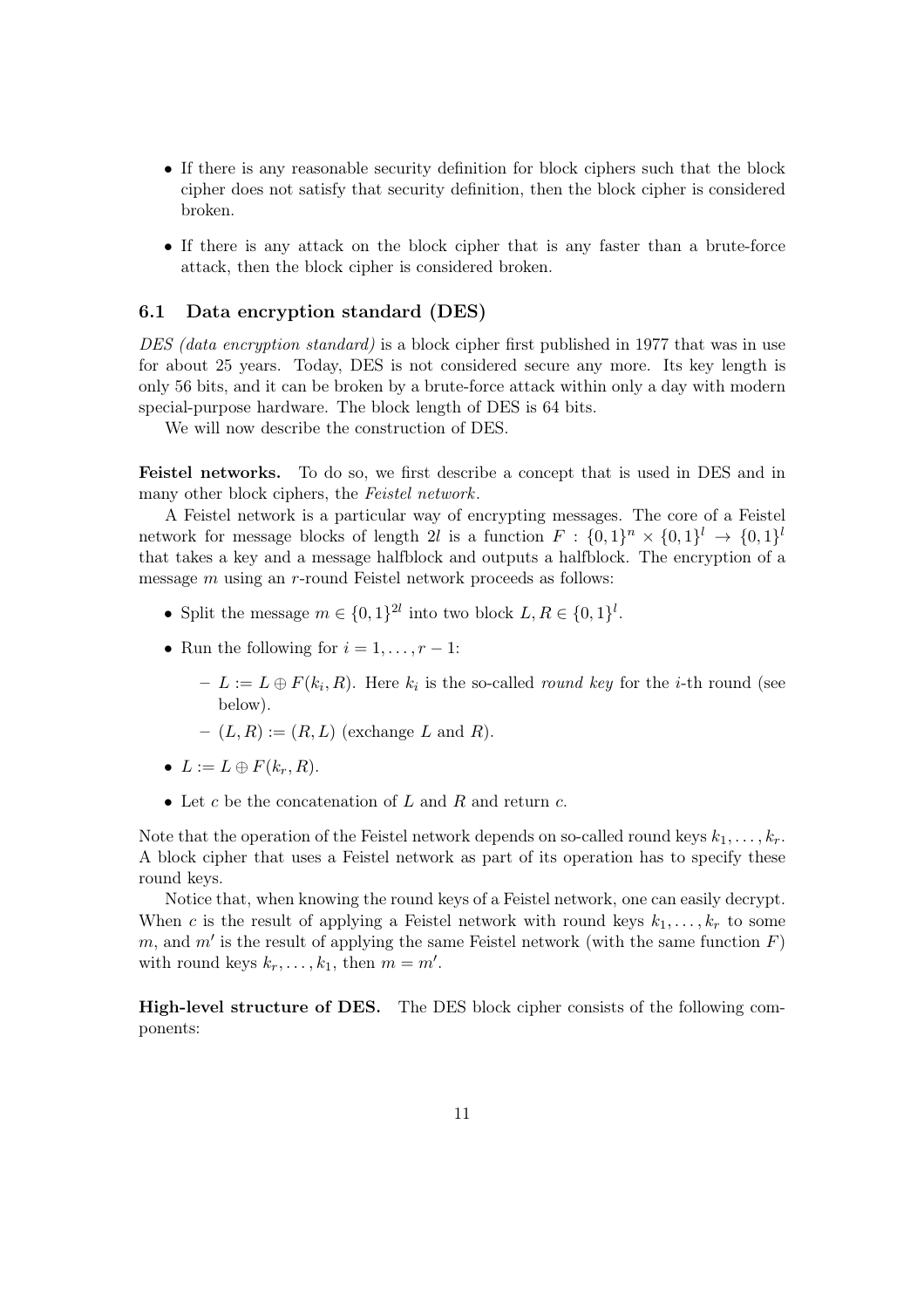- <span id="page-11-1"></span>• A key schedule: The key schedule computes the round keys  $k_1, \ldots, k_{16}$  from the 56-bit DES key  $k$ . Each  $k_i$  has length 48 bit and consists of a reordered subset of the bits of k. We do not describe the details of the key schedule.
- An *initial permutation*: This is a permutation (reordering) of the message block.
- A 16-round Feistel network with a round function  $F$  that will be described below.
- A final permutation: This is the inverse of the initial permutation.

To encrypt a message  $m \in \{0,1\}^{64}$  with a key  $k \in \{0,1\}^{56}$ , we use the key schedule to derive the round keys  $k_1, \ldots, k_{16}$ . Then the message is reordered using the initial permutation, then fed through the Feistel network using the round keys  $k_1, \ldots, k_{16}$ , and then reordered using the final permutation. This gives the ciphertext.

To decrypt a DES ciphertext c, we perform exactly the same operations, except that we let the key schedule produce the round keys in opposite order  $k_{16}, \ldots, k_1$ . Since this will make the Feistel network decrypt, and since the initial and the final permutation are inverses of each other, this will decrypt  $c$ .

The Feistel round function  $F$ . The Feistel round function is the core of the DES block cipher. It performs the following steps (given a message halfblock  $m \in \{0,1\}^{32}$ and a round key  $k_i \in \{0, 1\}^{48}$ :

- Expansion: Computes  $a \in \{0,1\}^{48}$  from m by duplicating some of the bits. We omit the details.
- Use round key: Compute  $b := a \oplus k_i$ .
- Split: Split b into 8 blocks  $b_1, \ldots, b_8$  of 6 bits each.
- Apply S-boxes: Compute  $d_1 := S1(b_1), \ldots, d_8 := S8(b_8)$  where  $S1, \ldots, S8$  are some fixed functions from 6 to 4 bits. The functions  $S_1, \ldots, S_8$  are called S-boxes. They are designed to be as structureless as possible and are usually given as lookup tables.
- Concatenate: Let  $d \in \{0,1\}^{32}$  be the concatenation of  $d_1, \ldots, d_8$ .
- Permutation: Apply a fixed permutation (reordering) to the bits in  $d$ , resulting in some reordered bitstring e. We omit the details.
- Return e.

The key components here are the S-boxes and the permutation. The S-boxes make sure that the dependencies between the input, the key, and the output of  $F$  are no simple linear functions but are instead as complicated as possible. Furthermore, to make sure that each input bit influences as many output bits as possible, the permutation shuffles the bits.

<span id="page-11-0"></span>The concept of having complicated operations and of mixing the bits when designing ciphers was already identified by Shannon and called confusion and diffusion.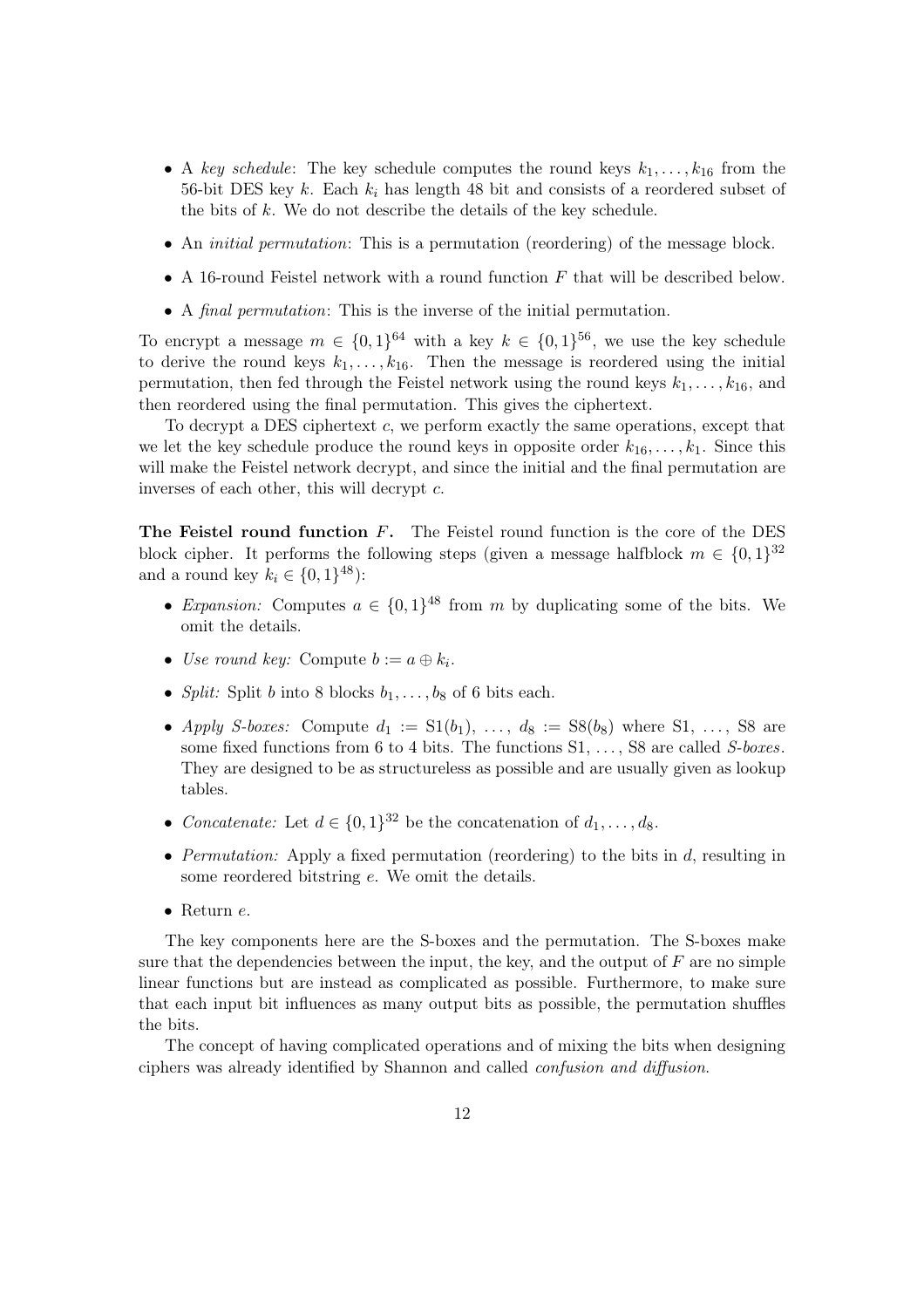#### <span id="page-12-1"></span><span id="page-12-0"></span>6.2 Meet-in-the-middle attack and 3DES

Since the main weakness of DES is its short key length, it seems natural to try to strengthen DES by applying DES twice with different keys, thus doubling the effective key length. More precisely, we can define the following block cipher:

**Definition 6 (Double DES)** Let E' and D' denote the encryption and decryption algorithms of DES. Then we define the block cipher double DES with block length 64, key length 112, and encryption/decryption algorithms E and D as follows:  $E(k, m) :=$  $E'(k_2, E'(k_1,m))$  and  $D(k, c) := D'(k_1, D'(k_2, c))$  where  $k_1$  and  $k_2$  denotes the first and second half of  $k \in \{0,1\}^{112}$ , respectively.

It seems that double DES is much stronger than DES: For a brute force attack, we need to try all 112 bit keys. However, there is another known plaintext attack attack on double DES, called the *meet-in-the-middle attack*. This attack is performed as follows:

- Let m and c be a plaintext/ciphertext pair. (I.e.,  $c = E(k, m)$  for some unknown key  $k = k_1 k_2$  and E being the double DES encryption operation.)
- For each  $k_1 \in \{0,1\}^{56}$ , compute  $a := E(k_1, m)$  and store  $(a, k_1)$  in a table.
- Sort the table containing the pairs  $(a, k_1)$  by the first component a. (Such that one can efficiently find  $(a, k_1)$  given a.)
- For each  $k_2 \in \{0,1\}^{56}$ , compute  $b := D(k_2, c)$ . Search for an  $(a, k_1)$  in the table with  $a = b$ . If found, call  $(k_1, k_2)$  a candidate key pair. (The candidate key pairs will be all  $k_1k_2$  with  $E(k_1k_2, m) = c$ .
- For each candidate key pair  $k_1 k_2$ , test whether  $c' = E(k_1 k_2, m')$  for other message/ciphertext pairs  $(c', m')$ . If so, then  $k_1 k_2$  is probably the right key.

This attack takes more time than breaking DES by bruteforce, because we additionally have to sort a table of  $2^{56}$  entries. However, it takes considerably less time than doing a brute-force attack with key length  $112$  (that would need  $2^{112}$  encryptions). Notice, however, that this attack needs a very large amount of memory.

Due to the meet-in-the-middle attack, double DES is not considered a good replacement for DES. Instead, a scheme called triple DES was used:

**Definition 7 (Triple DES)** Let  $E'$  and  $D'$  denote the encryption and decryption algorithms of DES. Then we define the block cipher triple DES with block length 64, key length 168, and encryption/decryption algorithms E and D as follows:  $E(k, m) :=$  $E'(k_3, D'(k_2, E'(k_1, m)))$  and  $D(k, c) := D'(k_1, E'(k_2, D'(k_3, c)))$  where  $k_1$ ,  $k_2$  and  $k_3$ denotes the first, second, and third 56 bit block of  $k \in \{0,1\}^{168}$ , respectively.

Notice that even if we apply the meet-in-the-middle attack to 3DES, the time complexity will be in the order of  $2^{112}$ . (We either have to iterate over all  $k_1k_2$  when building the table, or we have to iterate over all  $k_2k_3$  when using the table.)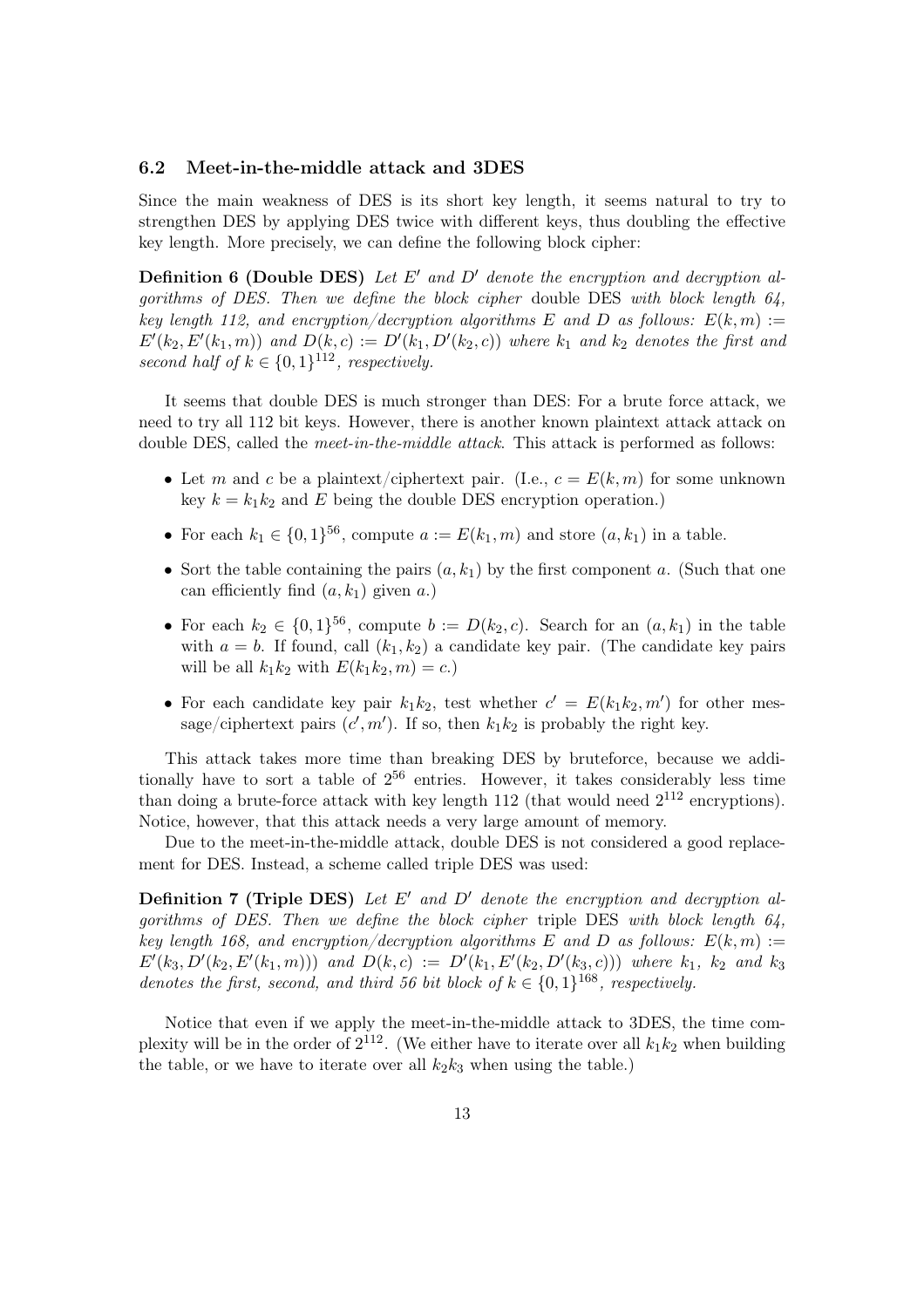<span id="page-13-3"></span>A variant of 3DES uses keys with  $k_1 = k_3$  (but  $k_1$  and  $k_2$  uniformly and independently chosen).

Also, when choosing  $k_1 = k_2 = k_3$ , then  $E(k_1 k_2 k_3, m) = E'(k_1, m)$ . Thus triple DES can emulate DES, saving costs in hardware when it is necessary to support both DES and 3DES for legacy reasons. Lecture on

<span id="page-13-5"></span>2012-03-06

#### <span id="page-13-0"></span>6.3 Security definitions

An example of a security definition that block ciphers are usually expected to satisfy is the following. Intuitively, it means that, without knowing the key, the encryption/decryption looks like applying a totally random permutation and its inverse.

<span id="page-13-2"></span>Definition 8 (Strong pseudo-random permutation) A function  $f: K \times M \rightarrow M$ (where f, K, and M may depend on the security parameter  $\eta$ ) is a strong pseudo-random permutation (strong PRP) if the following two conditions are satisfied:

- There exists a deterministic polynomial-time algorithm for computing  $f(k, m)$ , and there exists a deterministic polynomial-time algorithm for computing  $f^{-1}(k,m)$ where  $f^{-1}$  is a function such that  $f^{-1}(k, f(k,m)) = m$  for all  $k \in K$ ,  $m \in M$ .
- For all polynomial-time algorithms A, there is a negligible function  $\mu$  such that for all  $\eta \in \mathbb{N}$  we have that

<span id="page-13-4"></span>
$$
|\Pr[b = b' : b \stackrel{\$}{\leftarrow} \{0, 1\}, k \stackrel{\$}{\leftarrow} K,
$$
  

$$
f_0 := f(k, \cdot), f_1 \stackrel{\$}{\leftarrow} \text{Perm}_M, b' \stackrel{\$}{\leftarrow} A^{f_b, f_b^{-1}}(1^{\eta})] - \frac{1}{2}| \leq \mu(\eta).
$$

In the above definition, we use the notation  $A^X$  to denote that the algorithm A may make arbitrary many queries to the function X, that is, A gets  $X(x)$  for any x that A sends to X. We write  $f(k, \cdot)$  for the function mapping x to  $f(k, x)$ . And Perm<sub>M</sub> denotes the set of all permutations (bijective functions) on M.

However, although strong PRP is quite a strong security guarantee, using a strong PRP for encrypting is not in general a good idea. Since a strong PRP (and any block cipher) is deterministic, when sending two messages encrypted with the same key, the adversary can tell whether the messages are equal or not. A better definition of security of encryption schemes is the following:

<span id="page-13-1"></span>**Definition 9 (IND-CPA)** An encryption scheme  $(KG, E, D)$  consisting of a keygeneration algorithm  $KG$ , an encryption algorithm  $E$ , and a decryption algorithm  $D$  is IND-CPA (indistinguishable under chosen plaintext attacks) if for any polynomial-time algorithm A there is a negligible function  $\mu$ , such that for all  $\eta \in \mathbb{N}$  we have that

$$
|\Pr[b' = b : k \leftarrow KG(1^n), b \stackrel{\$}{\leftarrow} \{0, 1\}, (m_0, m_1) \leftarrow A^{E(k, \cdot)}(1^n),
$$
  

$$
c \leftarrow E(k, m_b), b' \leftarrow A^{E(k, \cdot)}(1^n, c)] - \frac{1}{2}| \leq \mu(\eta).
$$

(Here we quantify only over algorithms A that output  $(m_0, m_1)$  with  $|m_0| = |m_1|$ .)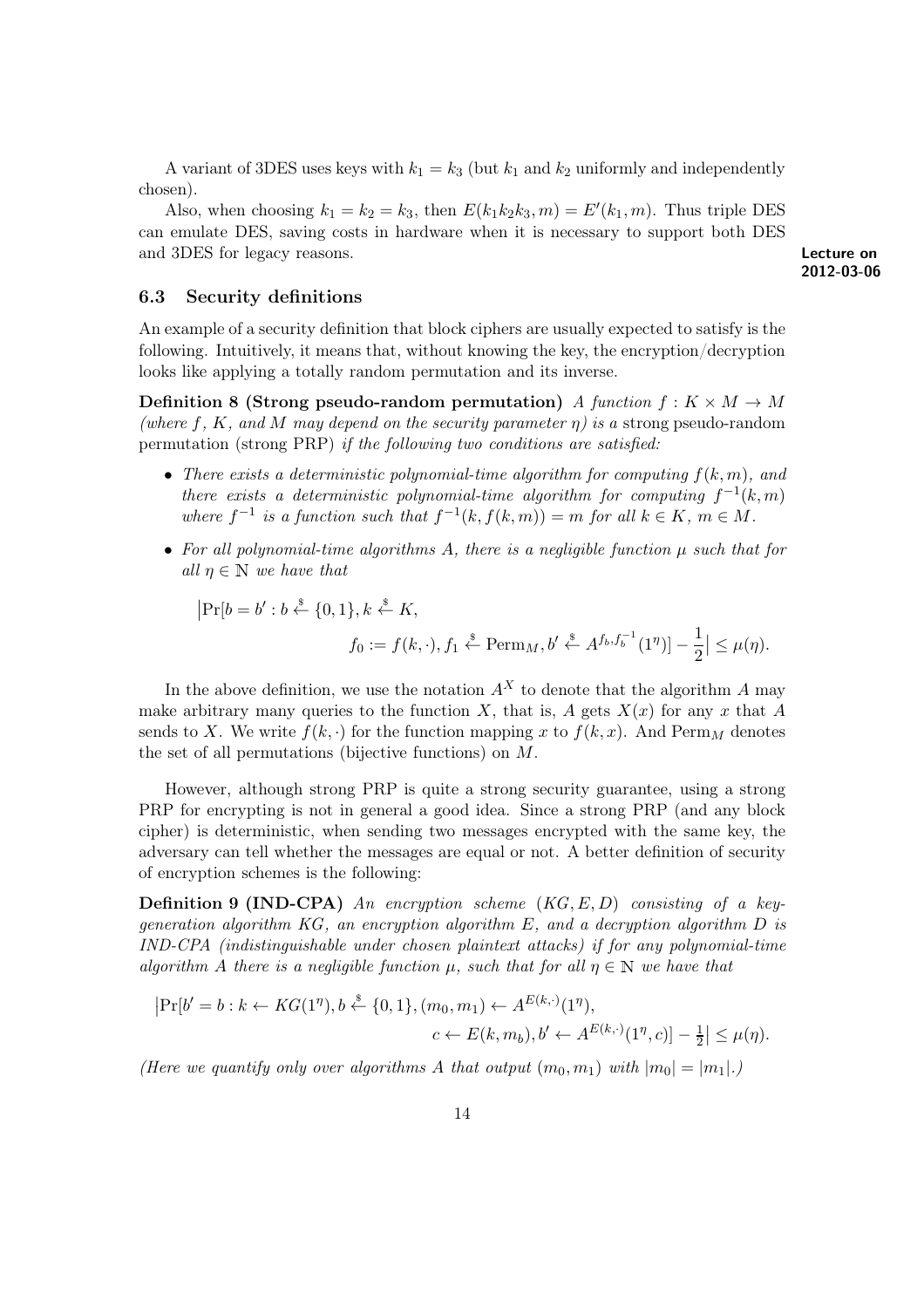<span id="page-14-1"></span>In this definition, A has access to  $E(k, \cdot)$ . That is, A can produce arbitrary many additional encryptions beside the challenge encryption  $c$ . Thus the definition models the fact that the adversary knows nothing about the content of  $c$  even if the same key is used for other encryptions.

However, block ciphers (and any other deterministic encryption schemes) cannot satisfy this definition. In the next section, we describe how to use block ciphers to construct encryption schemes that are IND-CPA secure.

#### <span id="page-14-0"></span>6.4 Modes of operation

Since a block cipher only allows to encrypt messages of fixed length, it is not, on its own, very useful. Instead, a block cipher is typically used as part of a mode of operation that describes how to apply it to larger messages. A mode of operation can also raise the security of the block cipher (e.g., by making the resulting encryption scheme IND-CPA secure).

In the following, we assume a block cipher with encryption E and decryption D and block length  $l$  and key length  $n$ . Furthermore, we assume that the messages we wish to encrypt have a length that is a multiple of l. Otherwise, *padding* needs to be used to enlarge the message to a multiple of  $l$ . Let m denote the message to be encrypted, and  $m_1, \ldots, m_k$  be the message blocks of length l. And let k denote a key.

Electronic code book mode (ECB mode) In ECB mode, we compute  $c_i :=$  $E(k, m_i)$ , and the resulting ciphertext is  $c := c_1 \dots c_n$  (concatenation of the  $c_i$ ).

ECB mode is not a very secure mode of operation. If  $m$  contains many repetitions, c will also contain repetitions. In general, c will leak information about the structure of m. E.g., when encrypting pictures using ECB mode, one can sometimes still recognize the picture.

Cipher block chaining mode (CBC mode) In CBC mode, to encrypt  $m$ , we first pick a random  $IV \in \{0,1\}^l$ . This value is called the *initialization vector*. Then we set  $c_0 := IV$  and  $c_{i+1} := E(k, m_{i+1} \oplus c_i)$ . The resulting ciphertext is  $c := c_0 c_1 \dots c_k$ .

**Theorem 5** Assume that E is a strong PRP. Let  $(KG', E', D')$  denote the encryption scheme that uses CBC mode with  $E$  as the block cipher. (That is  $KG'$  returns a uniformly chosen  $k \in \{0,1\}^n$  and E' computes  $c := c_0c_1 \ldots c_k$  as described above.) Then  $(KG', E', D')$  is IND-CPA secure.

**Counter mode (CTR mode)** In CTR mode, to encrypt  $m$ , we first pick a random  $IV \in \{0,1\}^l$ . This value is called the *initialization vector*. Then we set  $c_0 := IV$  and  $c_i := E(k, IV + i \mod 2^l) \oplus m_i$ . The resulting ciphertext is  $c := c_0 c_1 \dots c_k$ .

Notice the strong similarity to stream ciphers.

**Theorem 6** Assume that E is a strong PRP. Let  $(KG', E', D')$  denote the encryption scheme that uses counter mode with  $E$  as the block cipher. (That is  $KG'$  returns a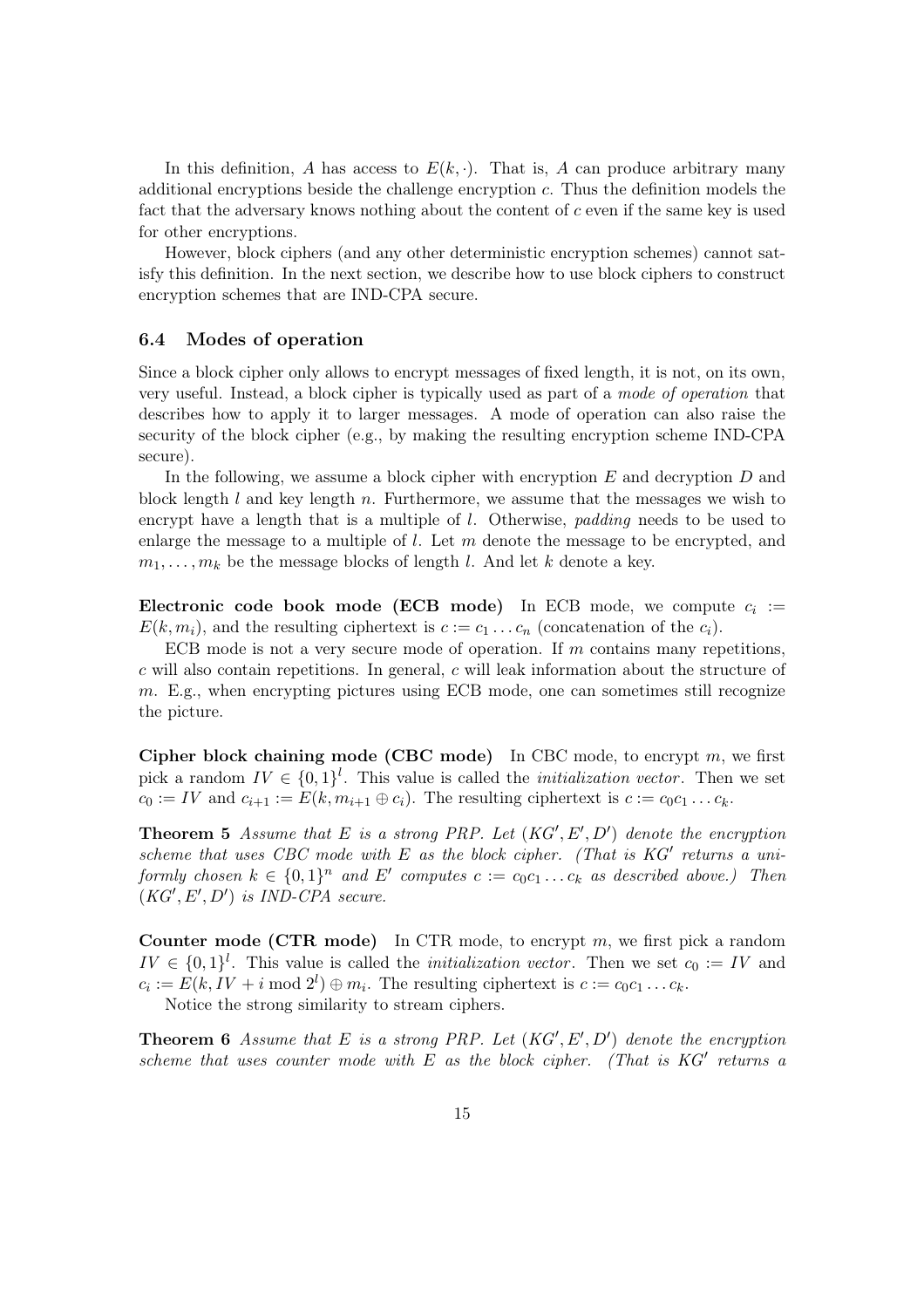<span id="page-15-2"></span>uniformly chosen  $k \in \{0,1\}^n$  and E' computes  $c := c_0 c_1 \ldots c_k$  as described above.) Then  $(KG', E', D')$  is IND-CPA secure.

## <span id="page-15-0"></span>7 Public key encryption

A public key encryption scheme (or asymmetric encryption scheme) is an encryption scheme in which there are two keys: A public key that is used for encrypting, and a secret key that is used for decrypting. It should not be possible to decrypt the message when knowing only the public key.

This allows a person A to distribute its public key to everyone, and to keep just a single secret key to decrypt all incoming messages. Distributing public keys is usually done using a public key infrastructure (PKI): A PKI is a trusted authority that keeps a list of public keys of known individuals and provides these public keys to any interested party. (Using suitable mechanisms to ensure authenticity.)

In contrast, with *symmetric encryption schemes* (this means encryption schemes as in Sections [4](#page-6-0) and [6](#page-9-0) where encrypting and decrypting use the same key), each pair of potential communication partners needs to establish their own key pair, increasing the logistic challenge considerably.

Mathematics background. The following sections assume some knowledge about modular arithmetic. If you are not familiar with it, you might find a short overview in, e.g., Chapter 2 of [\[MvV96\]](#page-47-0). (You find it online here: <http://www.cacr.math.uwaterloo.ca/hac/about/chap2.pdf>.)

#### <span id="page-15-1"></span>7.1 RSA

Definition 10 (Textbook RSA) The RSA public key encryption scheme is the encryption scheme  $(KG, E, D)$  which is defined as follows:

- <span id="page-15-3"></span>• Key generation:  $KG(1<sup>\eta</sup>)$  does the following: Pick p, q  $\overset{\$}{\leftarrow}$  Primes<sub>n</sub> where Primes<sub>n</sub> is the set of all primes of length  $\eta$ . Let  $N := pq$ . Let  $\varphi(N) := (p-1)(q-1)$ . Pick  $e \in \{0, \ldots, \varphi(N)-1\}$  such that e is relatively prime to  $\varphi(N)$ . Compute d with  $ed \equiv 1 \bmod \varphi(N)$ . Let  $pk := (N, e)$  and  $sk := (N, d)$ . Return  $(pk, sk)$ .
- Encryption:  $E(pk, m)$  with  $pk = (N, e)$  and  $m \in \{0, \ldots, N-1\}$  returns  $m^e \mod N$ .
- <span id="page-15-5"></span><span id="page-15-4"></span>• Decryption:  $D(sk, c)$  with  $sk = (N, d)$  returns  $c^d \mod N$ .

Notice that textbook RSA is not well-suited as an encryption scheme on its own. For example, RSA is deterministic, and one can therefore recognize if the same message is encrypted twice. And, given a guess that the ciphertext c contains a message  $m$ , one can efficiently verify that guess. In particular, RSA is not IND-CPA secure. (See [Definition 14](#page-16-1) below.)

However, there are encryption schemes based on textbook RSA (which are sometimes misleadingly just called RSA) that improve on RSA and make it considerably more secure.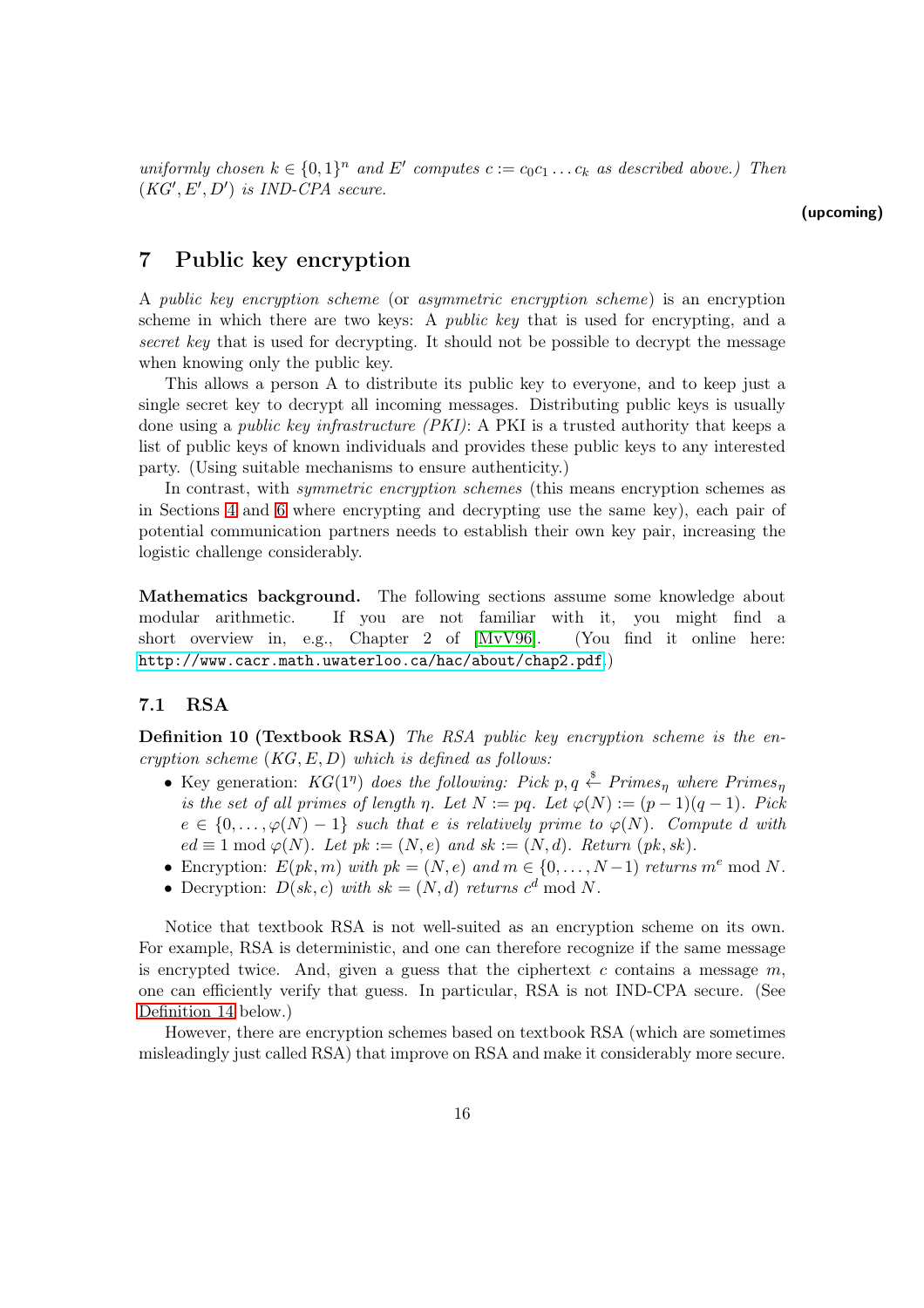<span id="page-16-5"></span>The security of textbook RSA cannot (according to the current state of knowledge) be reduced to some simpler assumption. It is, however, often used as an assumption on its own:

Definition 11 (RSA assumption) For any polynomial-time algorithm A there exists a negligible function  $\mu$  such that for all  $\eta \in \mathbb{N}$ , we have that

$$
\Pr[m = m' : p, q \stackrel{\$}{\leftarrow} Primes_{\eta}, N \leftarrow pq, m \stackrel{\$}{\leftarrow} \{0, \dots, N - 1\},
$$

$$
e \stackrel{\$}{\leftarrow} \{0, \dots, \varphi(N) - 1\}, m' \leftarrow A(1^{\eta}, N, e, m^e \mod N) \leq \mu(\eta).
$$

#### <span id="page-16-0"></span>7.2 ElGamal encryption

Definition 12 (ElGamal encryption – generic group based description) The ElGamal public key encryption scheme<sup>[5](#page-16-2)</sup> is the encryption scheme  $(KG, E, D)$  which is defined as follows:

- Key generation:  $KG(1<sup>\eta</sup>)$  does the following: Pick the description of a group G (according to some distribution of groups which, when specified, makes this generic description concrete). Pick a generator g of  $G$ .<sup>[6](#page-16-3)</sup> Pick  $x \in \{0, ..., |G|-1\}$ . Let  $h := g^x$ . Let  $pk := (G, g, h)$  and  $sk := (G, g, x)$ .
- Encryption:  $E(pk, m)$  with  $pk = (G, g, h)$  and  $m \in G$  picks  $y \stackrel{\$}{\leftarrow} \{0, \ldots, |G| 1\}$ and returns  $(g^y, m \cdot h^y)$ .
- Decryption:  $D(sk, c)$  with  $sk = (G, g, x)$  and  $c = (c_1, c_2)$  returns  $c_2 \cdot (c_1^x)^{-1}$ .

The above can be made concrete by choosing  $G$  as follows: Let  $p$  be a prime of the form  $p = 2q + 1$  where q is prime. Then G is the unique subgroup of  $\mathbb{Z}_p^*$  of order (i.e., size) q. Or differently:  $G := \{a : a = 1, \ldots, p-1, a^q \equiv 1 \mod p\}$  where  $(a, N) = 1$  means that the gcd of  $a$  and  $N$  is 1.

Definition 13 (ElGamal encryption – concrete instance) The ElGamal public key encryption scheme<sup>[7](#page-16-4)</sup> is the encryption scheme  $(KG, E, D)$  which is defined as follows:

- Key generation:  $KG(1<sup>\eta</sup>)$  does the following: Pick  $p \stackrel{\$}{\leftarrow}$  Primes<sub>n</sub> such that  $p =$  $2q + 1$  for some prime q. Pick  $g \in \{2, ..., p - 1\}$  such that  $g^q \equiv 1 \mod p$ . Pick  $x \in \{0, ..., q-1\}$ . Let  $h := g^x \mod p$ . Let  $pk := (p, q, g, h)$  and  $sk := (p, q, g, x)$ .
- Encryption:  $E(pk, m)$  with  $pk = (p, q, g, h)$  and  $m \in \{1, ..., p 1\}$  and  $m^q \equiv$ 1 mod p: Pick  $y \stackrel{\$}{\leftarrow} \{0, \ldots, q-1\}$  and return  $(g^y \mod p, m \cdot h^y \mod p)$ .
- Decryption:  $D(sk, c)$  with  $sk = (p, q, g, x)$  and  $c = (c_1, c_2)$  returns  $c_2 \cdot (c_1^x)^{-1} \mod p$ where  $(c_1^x)^{-1}$  denotes the integer satisfying  $(c_1^x)^{-1} \cdot (c_1^x) \equiv 1 \mod p$ .

<span id="page-16-1"></span>We now proceed to state the security of ElGamal For this, we first need to state the definition of IND-CPA security for the case of public key encryption.

<sup>&</sup>lt;sup>5</sup>Not to be confused with the unrelated ElGamal signature scheme.

<span id="page-16-2"></span><sup>&</sup>lt;sup>6</sup>A generator of G is an element such that for every  $a \in G$ , there exists a  $x \in \mathbb{Z}$  such that  $a = g^x$ .

<span id="page-16-4"></span><span id="page-16-3"></span><sup>7</sup>Not to be confused with the unrelated ElGamal signature scheme.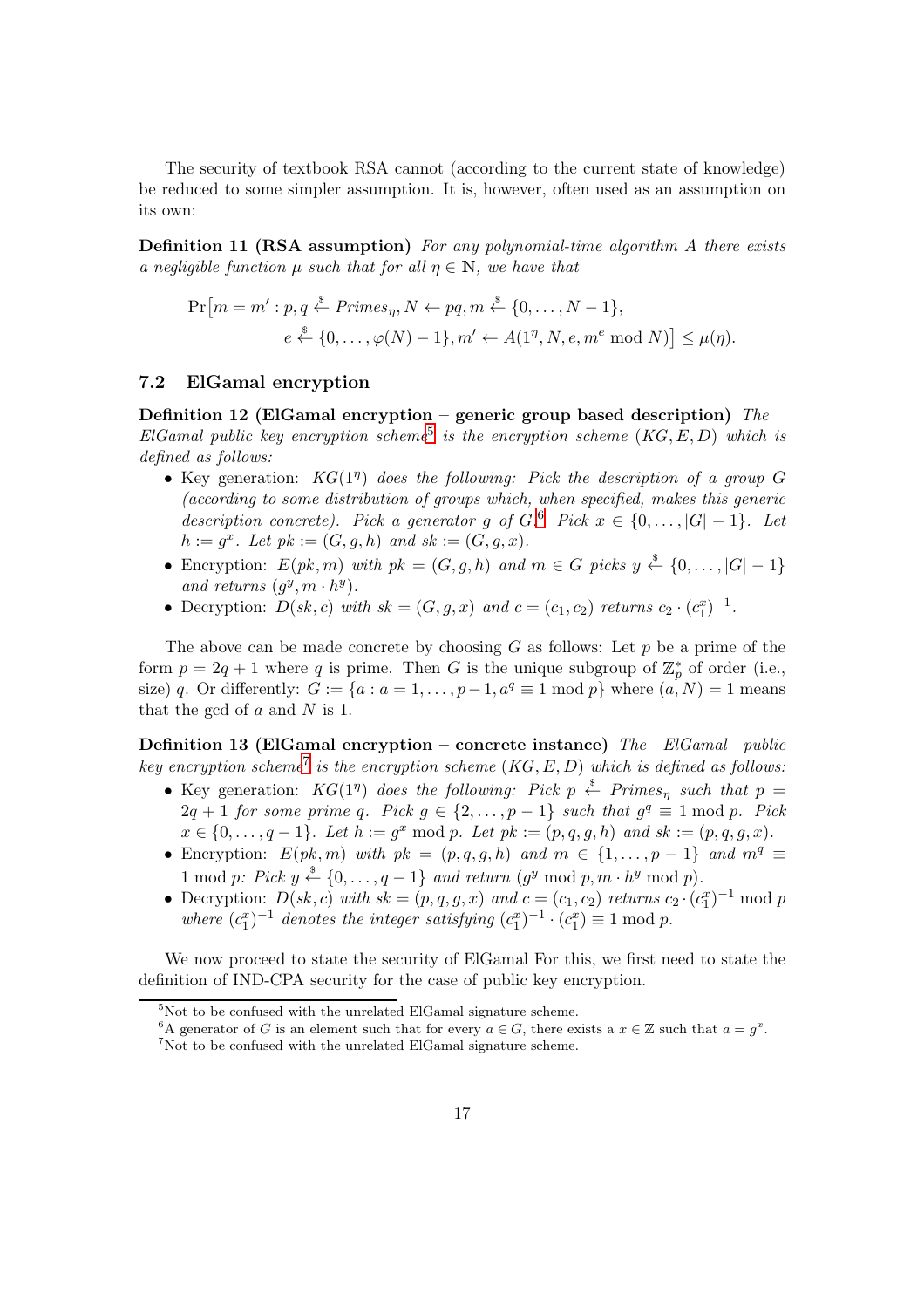<span id="page-17-0"></span>Definition 14 (IND-CPA (public key encryption)) A public key encryption scheme  $(KG, E, D)$  consisting of a key-generation algorithm KG, an encryption algorithm  $E$ , and a decryption algorithm  $D$  is IND-CPA (indistinguishable under chosen plaintext attacks) if for any polynomial-time algorithm A there is a negligible function  $\mu$ , such that for all  $\eta \in \mathbb{N}$  we have that

$$
|\Pr[b' = b : (pk, sk) \leftarrow KG(1^{\eta}), b \stackrel{\$}{\leftarrow} \{0, 1\}, (m_0, m_1) \leftarrow A(1^{\eta}, pk),
$$
  

$$
c \leftarrow E(pk, m_b), b' \leftarrow A(1^{\eta}, c)] - \frac{1}{2}| \leq \mu(\eta).
$$

(Here we quantify only over algorithms A that output  $(m_0, m_1)$  with  $|m_0| = |m_1|$ .)

Notice that in contrast to [Definition 9,](#page-13-1) the adversary gets the public key  $pk$  as input because  $pk$  is considered public information. Furthermore, we have not given the oracle  $E(pk, \cdot)$  to A. Since A knows pk, he can compute anything himself that  $E(pk, \cdot)$  would compute.

Next, we state the assumption under which the security of ElGamal is shown.

Again, there is a generic variant (parametrized over how we choose the group in which we work), and a concrete variant for integers modulo p.

Definition 15 (Decisional Diffie-Hellman (DDH) assumption – generic group based description Fix some algorithm GroupGen that picks a cyclic group G.

For any polynomial-time algorithm A there exists a negligible function  $\mu$  such that for all  $\eta \in \mathbb{N}$ , we have that

$$
|\Pr[b = b' : b \stackrel{\$}{\leftarrow} \{0, 1\}, G \leftarrow \text{GroupGen}(1^{\eta}), g \stackrel{\$}{\leftarrow} \{g : g \text{ is generator of } G\},
$$
  
 $x, y, z \stackrel{\$}{\leftarrow} \{0, \ldots, |G| - 1\}, b' \leftarrow A(1^{\eta}, p, g, g^x, g^y, (b = 0)^2 g^{xy} : g^z\}]-\frac{1}{2}| \leq \mu(\eta).$ 

Definition 16 (Decisional Diffie-Hellman (DDH) assumption – concrete instance) For any polynomial-time algorithm A there exists a negligible function  $\mu$  such that for all  $\eta \in \mathbb{N}$ , we have that

$$
|\Pr[b = b' : b \stackrel{\$}{\leftarrow} \{0, 1\}, p \stackrel{\$}{\leftarrow} SafePrimes_{\eta}, q := (p - 1)/2, g \stackrel{\$}{\leftarrow} \{g = 2, \dots, p - 1 : g^q \equiv 1 \text{ mod } p\},
$$
  

$$
x, y, z \stackrel{\$}{\leftarrow} \{0, \dots, q - 1\}, b' \leftarrow A(1^{\eta}, p, g, g^x \text{ mod } p, g^y \text{ mod } p,
$$
  

$$
(b = 0)?g^{xy} \text{ mod } p : g^z \text{ mod } p) \big| - \frac{1}{2} \big| \le \mu(\eta).
$$

<span id="page-17-1"></span>Here SafePrimes<sub>n</sub> denotes the set of all primes p of length  $\eta$  such that  $p = 2q + 1$  for some prime q.

Definition 17 (Decisional Diffie-Hellman (DDH) assumption) For any polynomial-time algorithm A there exists a negligible function  $\mu$  such that for all  $\eta \in \mathbb{N}$ , we have that

$$
|\Pr[b^* = 1 : p \stackrel{\$}{\leftarrow} Primes_{\eta}, g \stackrel{\$}{\leftarrow} generators_p,
$$
  

$$
x, y \stackrel{\$}{\leftarrow} \{0, \dots, p-2\}, b^* \leftarrow A(1^{\eta}, p, g, g^x, g^y, g^{xy})]
$$
  

$$
-\Pr[b^* = 1 : p \stackrel{\$}{\leftarrow} Primes_{\eta}, g \stackrel{\$}{\leftarrow} generators_p,
$$
  

$$
x, y, z \stackrel{\$}{\leftarrow} \{0, \dots, p-2\}, b^* \leftarrow A(1^{\eta}, p, g, g^x, g^y, g^z)\} \le \mu(\eta).
$$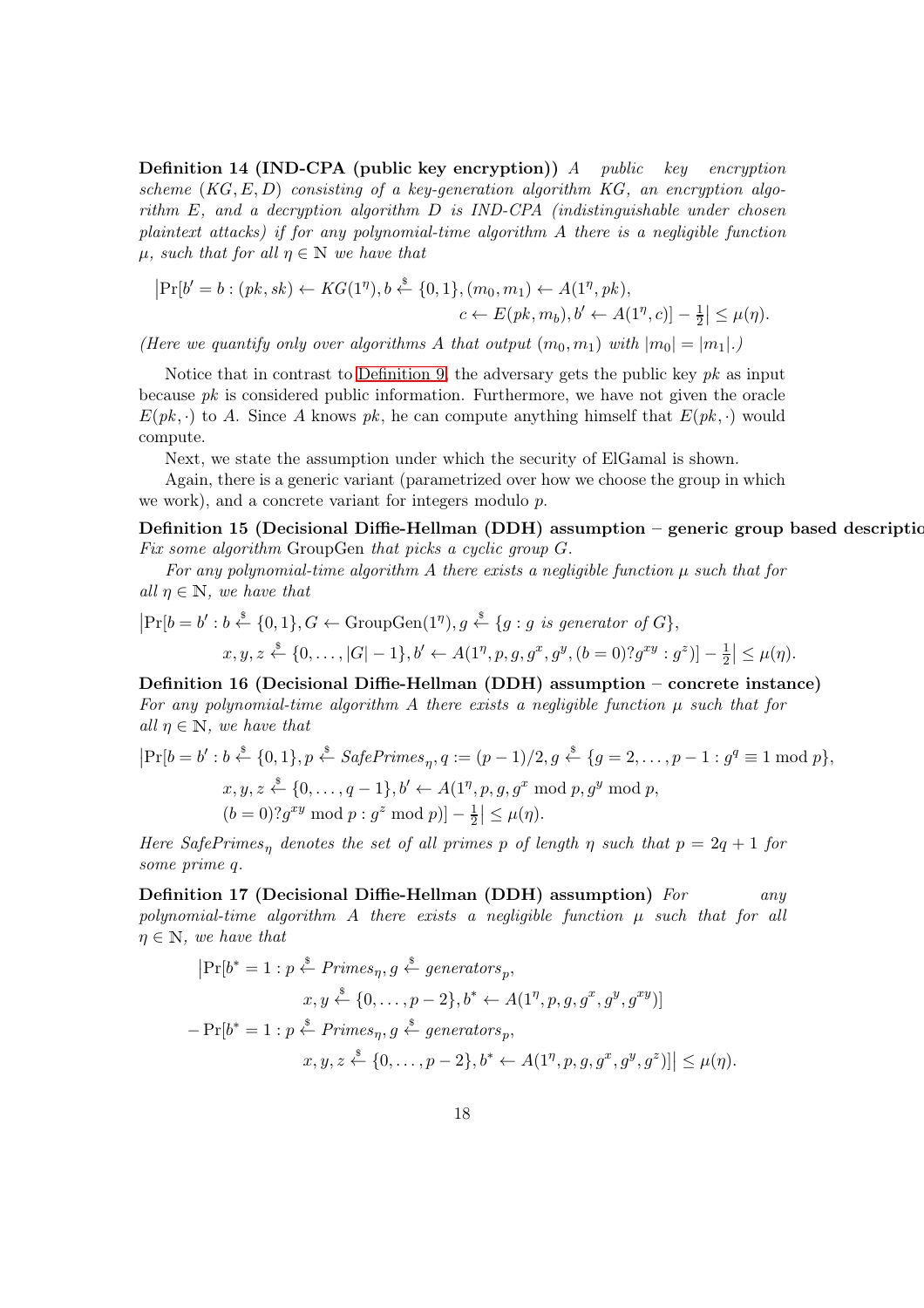<span id="page-18-2"></span>(Here generators, denotes the set of all generators modulo  $p$ .)

Theorem 7 If the DDH assumption holds then the ElGamal encryption scheme is IND-CPA secure.

#### <span id="page-18-0"></span>7.3 Malleability and chosen ciphertext attacks

Malleability denotes the property of an encryption scheme that the adversary can change the content of a ciphertext without knowing the content. That is, upon reception of a ciphertext  $c = E(pk, m)$ , the adversary can produce a ciphertext  $c' = E(pk, m')$  where  $m' = f(m)$  and f is some function the adversary knows. (A precise definition of this is more complex because it also covers other dependencies between  $m$  and  $m'$ , and possibly more than one input message.)

Note: Malleability denotes a weakness of an encryption scheme. To express that we have an encryption scheme where honest parties can transform  $E(pk, m)$  into  $E(pk, m')$ , we speak of *homomorphic encryption*.

It is easy to see that both textbook RSA and ElGamal are malleable. Given an RSA ciphertext  $c = E(pk, m)$  with  $pk = (N, e)$ , we can compute  $c' = E(pk, am \mod N)$ as  $c' := a^e c \mod N$ . And given an ElGamal ciphertext  $c = (c_1, c_2) = E(pk, m)$  with  $pk = (p, g, h)$ , we can compute  $c' = E(pk, am \mod p)$  as  $c' = (c_1, ac_2 \mod p)$ .

But why is malleability a problem?

Auction example. Imaging an auction of the following kind: Two bidders send encrypted bids  $c_1 := E(pk, bid_1)$  and  $c_2 := E(pk, bid_2)$  to the auctioneer (*pk* is the public key of the auctioneer). The bids are encrypted in order to make sure that none of the bidders can make his bid depend on the bid of the other bidder. However, if  $E$  is malleable, this is not necessarily the case. Bidder 2 could, after seeing  $c_1$ , use malleability to produce a bid  $c_2 = E(pk, 2 \cdot bid_1)$  and thus consistently overbid bidder 1. (This works both with textbook RSA and with ElGamal.)

Chosen ciphertext attack. Imagine the following protocol. A client wishes to send a command  $cmd \in C := \{\text{cmd1}, \text{cmd2}\}\)$  to a server. The protocol we use is that the client sends  $c := E(pk, cmd)$  to the server where pk is the public key of the server. The server decrypts c, and if the resulting plaintext is not in  $C$ , the server replies with error. We assume that  $c$ md1 and  $c$ md2 are encoded as integers so that we can use ElGamal to encrypt  $cmd$ . Our security requirement is that  $cmd$  stays secret from an adversary.<sup>[8](#page-18-1)</sup>

To attack this protocol (when using ElGamal), the adversary can do the following: First, the adversary computes  $a := \text{cmd1} \cdot \text{cmd2}^{-1}$  where  $\text{cmd2}^{-1}$  is the integer with cmd2 · cmd2<sup>-1</sup>  $\equiv$  1 mod p. (Assuming pk =  $(p, q, h)$ .) Then, after intercepting c =  $E(pk, cmd)$ , using the malleability of ElGamal, he computes  $c' = E(pk, a \cdot cmd \mod p)$ .

<span id="page-18-1"></span><sup>&</sup>lt;sup>8</sup>With textbook RSA, this is obviously not the case, because to find out whether  $c = E(pk, \text{cmd1})$ , we just encrypt cmd1 and compare the result with c. Since ElGamal is IND-CPA secure, this simple attack is not possible with ElGamal.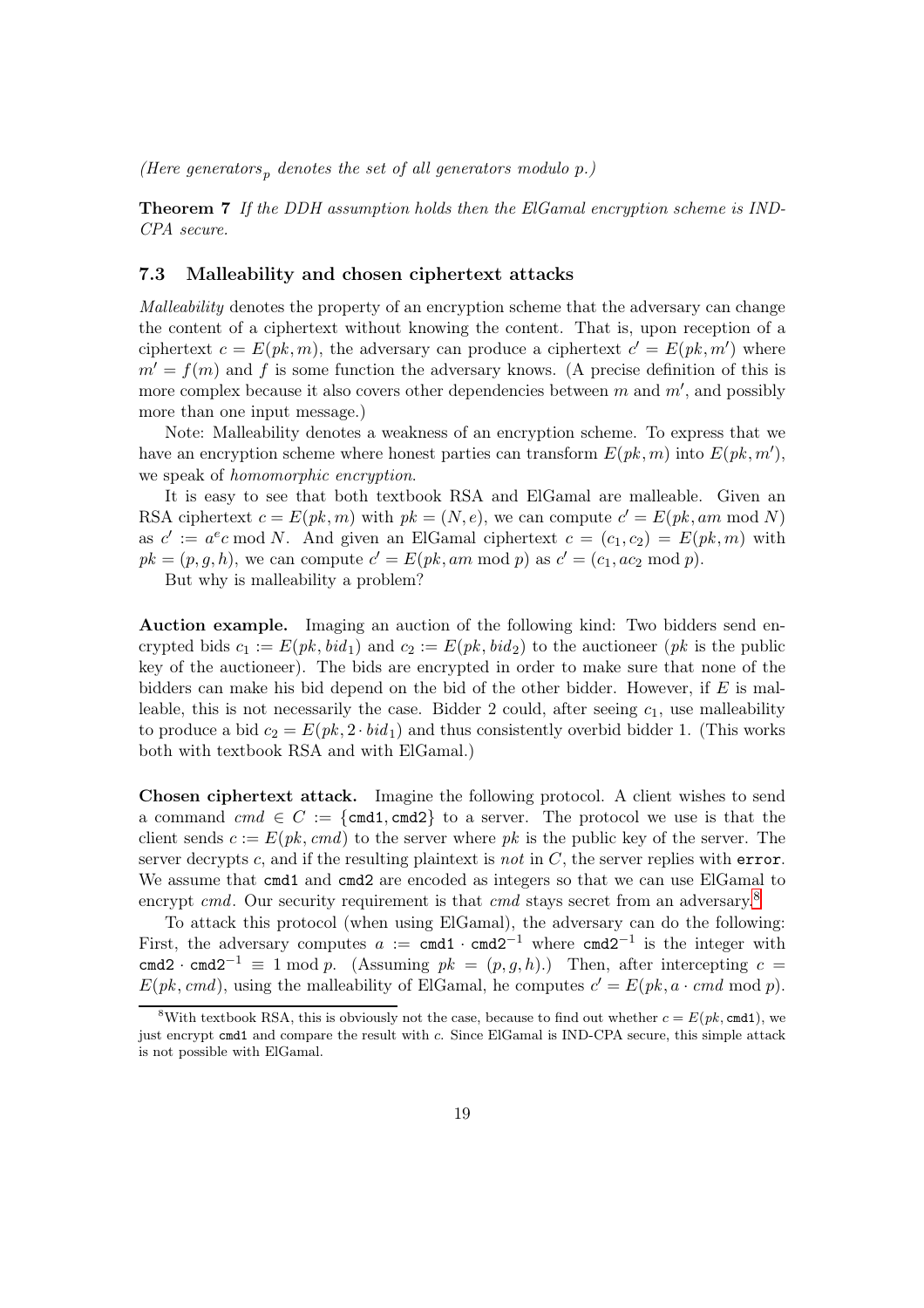<span id="page-19-0"></span>If  $cmd = \text{cmd1}, \text{ then } c' = E(pk, \text{cmd1}^2 \cdot \text{cmd2}^{-1}).$  Since  $\text{cmd1}^2 \cdot \text{cmd2}^{-1}$  is unlikely to be in C, the server responds with an error message. If  $cmd = \text{cmd2}$ , then  $c' =$  $E(pk, \texttt{cmd1} \cdot \texttt{cmd2}^{-1} \cdot \texttt{cmd2}) = E(pk, \texttt{cmd1}).$  Hence the server does not reply with an error message. Thus, by observing whether the server sends an error message, the adversary learns the value of cmd.

Hence malleability can, in the case of a chosen ciphertext attack, lead to a loss of secrecy. Thus, at least in some situations, IND-CPA is too weak a security notion.

A stronger notion (that excludes malleability) is the following. It models that the scheme is secret even if the adversary can make a chosen ciphertext attack. More precisely, the adversary cannot learn anything about the content of a message  $c$ , even if he is allowed ask for decryptions of arbitrary messages (except a decryption of  $c$  itself, of course).

Definition 18 (IND-CCA (public key encryption)) A public key encryption scheme  $(KG, E, D)$  consisting of a key-generation algorithm KG, an encryption algorithm  $E$ , and a decryption algorithm  $D$  is IND-CCA (indistinguishable under chosen ciphertext attacks) if for any polynomial-time algorithm A there is a negligible function  $\mu$ , such that for all  $\eta \in \mathbb{N}$  we have that

$$
|\Pr[b' = b : (pk, sk) \leftarrow KG(1^{\eta}), b \stackrel{\$}{\leftarrow} \{0, 1\}, (m_0, m_1) \leftarrow A^{D(sk, \cdot)}(1^{\eta}, pk),
$$
  

$$
c \leftarrow E(pk, m_b), b' \leftarrow A^{D(sk, \cdot)}(1^{\eta}, c)] - \frac{1}{2}| \leq \mu(\eta).
$$

Here we quantify only over algorithms  $A$  that have the following two properties:

- A outputs  $(m_0, m_1)$  with  $|m_0| = |m_1|$ .
- In the second invocation of A, A only sends queries  $c'$  with  $c' \neq c$  to  $D(sk, \cdot)$ .

Visually, the game played by the attacker is the following:



Examples for IND-CCA secure encryption schemes are RSA-OAEP based on the RSA-assumption using the random oracle heuristic (the random oracle heuristic will be explained later in this lecture; see [Section 12\)](#page-33-0). And the Cramer-Shoup cryptosystem based on the DDH-assumption and the existence of collision-resistant hash functions (collision resistant hash functions will be explained later in this lecture, see [Section 8\)](#page-20-1).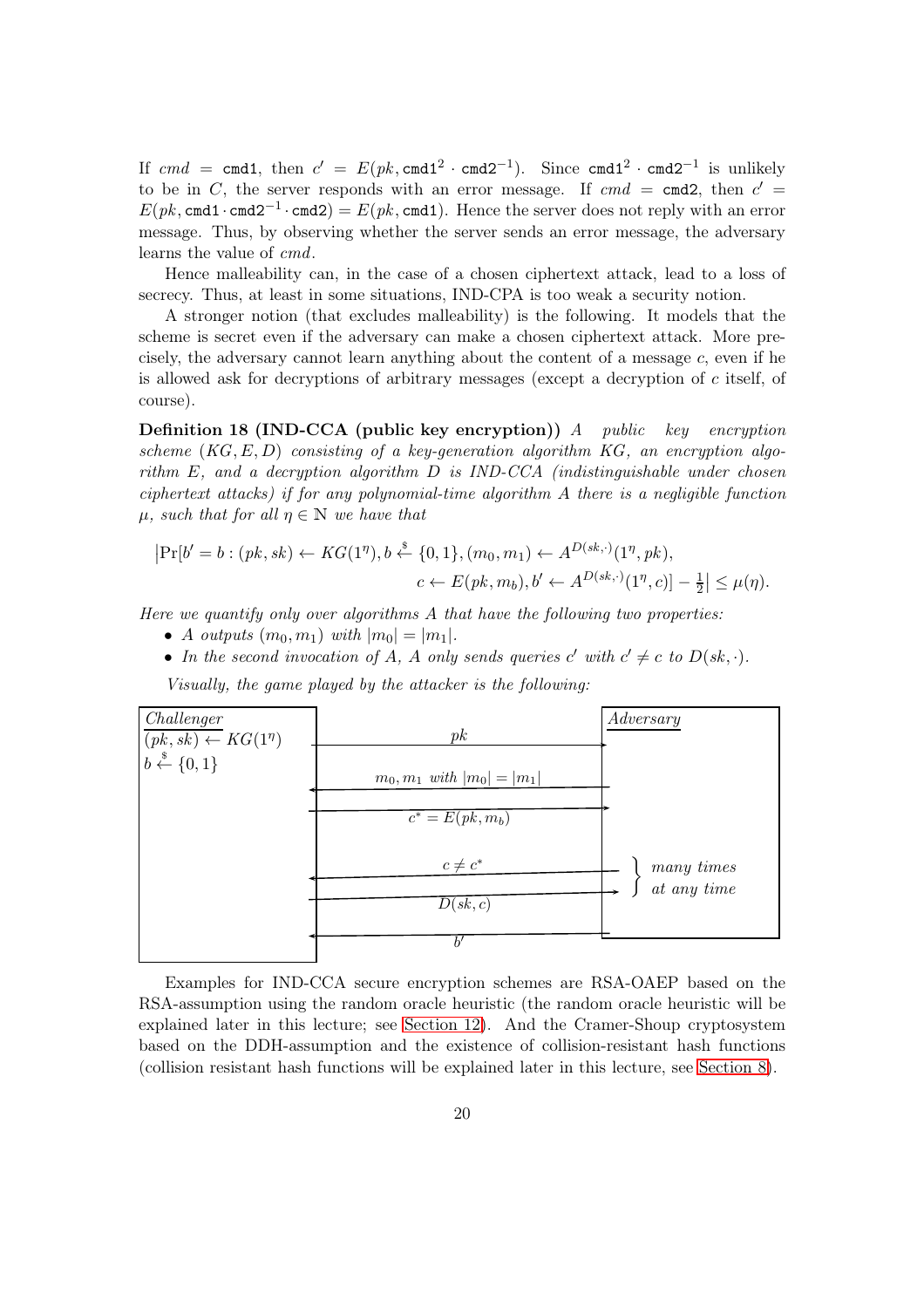#### <span id="page-20-2"></span><span id="page-20-0"></span>7.4 Hybrid encryption

One disadvantage of the public key encryption schemes decrypted above is that they only allow to encrypt short messages (numbers modulo  $p$  and  $N$ , respectively). Of course, one could encrypt long messages by just picking a very large security parameter  $\eta$  (such that  $p$  and  $N$  are larger than the largest message we wish to encrypt), but this would be extremely inefficient. A somewhat better variant (which would, however, only give IND-CPA security even if the original scheme was IND-CCA secure) would be to split the message into many blocks and to encrypt each block individually.

There is, however, a better (more efficient and secure) solution, namely hybrid encryption. Hybrid encryption refers to the concept of using a symmetric encryption scheme (with a fresh key  $k$ ) to encrypt the message, and a public key encryption scheme to encrypt the key  $k$ . The recipient can then get  $k$  by decrypting using his secret key, and using  $k$  he gets the message.

**Definition 19 (Hybrid encryption)** Let  $(KG_1, E_1, D_1)$  be a symmetric encryption scheme. Let  $(KG_2, E_2, D_2)$  be a public key encryption scheme. Then we construct the hybrid encryption scheme  $(KG, E, D)$  as follows:

- Key generation:  $KG(1<sup>\eta</sup>)$  invokes  $(pk, sk) \leftarrow KG_2(1<sup>\eta</sup>)$  and returns  $(pk, sk)$ .
- Encryption:  $E(pk, m)$  does the following: Pick  $k \leftarrow KG_1(1^n)$ . Compute  $c_1 :=$  $E_1(k,m)$ . Compute  $c_2 = E_2(pk, k)$ . Return  $c := (c_1, c_2)$ .
- Decryption:  $D(sk, c)$  with  $c = (c_1, c_2)$  does the following: Compute  $k \leftarrow D_2(sk, c_2)$ . Compute  $m \leftarrow D_1(k, c_1)$ . Return m.

**Theorem 8** If  $(KG_1, E_1, D_1)$  is IND-OT-CPA and  $(KG_2, E_2, D_2)$  is IND-CPA, then  $(KG, E, D)$  is IND-CPA.

If  $(KG_1, E_1, D_1)$  is IND-CCA and  $(KG_2, E_2, D_2)$  is IND-CCA, then  $(KG, E, D)$  is IND-CCA.

The conditions on  $(KG_1, E_1, D_1)$  and  $(KG_2, E_2, D_2)$  can actually be weakened while still getting IND-CPA or IND-CCA security for  $(KG, E, D)$ , respectively. In the context of hybrid encryption, one usually calls the public key scheme a key encapsulation mechanism (KEM) and the symmetric scheme a data encapsulation mechanism (DEM).

## <span id="page-20-1"></span>8 Hash functions

A hash function  $H: \{0,1\}^* \to \{0,1\}^n$  is a function that takes potentially long bitstrings as inputs and outputs a short (fixed length) bitstring. The intuition is that  $H(x)$  is something like a "summary" of x that identifies x. There are many properties one expects from a good hash function. In a nutshell, a hash function should behave like a totally random function (and in particular operate in a totally "chaotic" way on its inputs). One particular property that a hash function should satisfy is the following: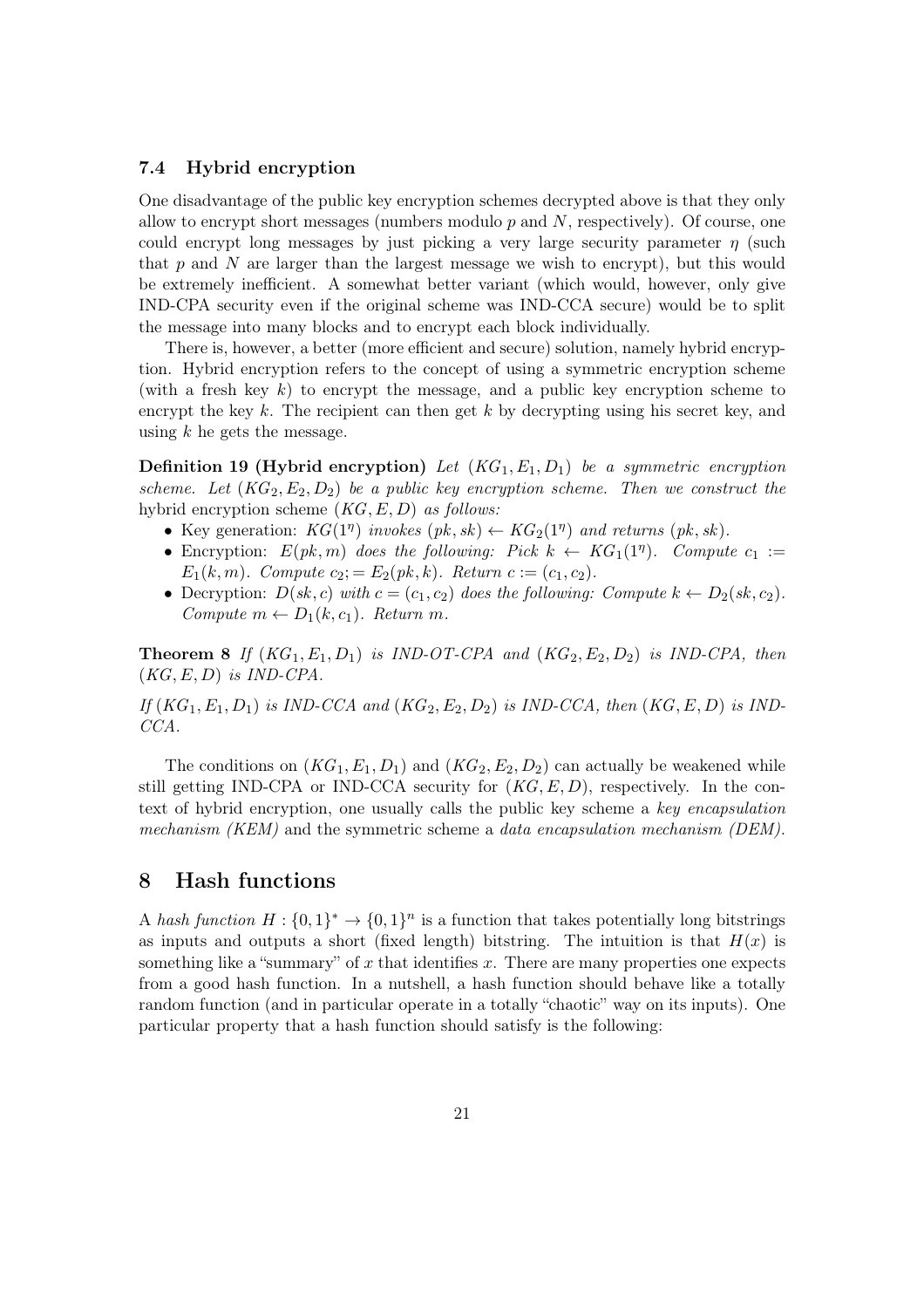<span id="page-21-2"></span>**Definition 20 (Collision resistance)** A function  $H : M \to N$  (where H, M, and N may depend on the security parameter  $\eta$ ) is collision resistant if for any polynomial-time algorithm A, there is a negligible function  $\mu$  such that for all  $\eta$ , we have that

$$
\Pr[H(x) = H(x') \land x \neq x' : (x, x') \leftarrow A(1^{\eta})] \leq \mu(\eta).
$$

Typically,  $M = \{0, 1\}^*$  and  $N = \{0, 1\}^n$  in this definition.

This definition guarantees that  $h := H(x)$  indeed identifies x: in any execution involving, the probability that more another x' with  $h = H(x')$  occurs, is negligible.

#### <span id="page-21-0"></span>8.1 Hash functions from compressions functions

Iterated hash. A basic construction for constructing hash functions is the following: Start with a so-called "compression function"  $F: \{0,1\}^{n+t} \to \{0,1\}^n$ . Then, to hash a message  $m$ , takes the start of  $m$ , compress it using  $F$ , add  $t$  more bits, compress again, etc. More formally:

<span id="page-21-3"></span>Definition 21 (Iterated hash construction) Let  $F: \{0,1\}^{n+t} \to \{0,1\}^n$  be a function (the compression function). Let  $iv \in \{0,1\}^n$  be a fixed initialization vector (that one is part of the definition of  $H_{IH}$ , is public, and usually described in the standard). Let  $\{0,1\}^{*t}$  denote the set of all bitstrings whose length is a multiple of t. The iterated hash  $H_{IH}$ :  $\{0,1\}^{*t} \rightarrow \{0,1\}^n$  is defined as follows: Let  $m = m_1 || \dots || m_k$  with each  $m_i \in \{0,1\}^t$ . Let  $h_0 := iv$ , and let  $h_i := F(h_{i-1}||m_i)$  for  $i = 1, \ldots, k$ . Then  $H_{IH}(m) := h_k.$ 

The iterated hash construction is, on its own, only useful for messages of fixed length. Namely, if F is collision resistant, we can show that  $H_{IH}$  does not have collisions in which both message have the same length:

**Lemma 2** Assume that F is collision-resistant. For any polynomial-time algorithm  $A$ , there is a negligible function  $\mu$  such that for all  $\eta$ , we have that

<span id="page-21-4"></span><span id="page-21-1"></span>
$$
\Pr[H(x) = H(x') \land x \neq x' : (x, x') \leftarrow A(1^{\eta})] \leq \mu(\eta).
$$

when restricting A to output messages  $x, x'$  with  $|x| = |x|'$ .

However,  $H_{IH}$  is not necessarily collision resistant when allowing collisions between messages of different lengths: Assume we known some  $x^*$  with  $F(iv||x^*) = iv$  (this is, at least, not excluded by the assumption that F is collision resistant). Then  $H_{IH}(x)$  $H_{IH}(x^*||x)$ , so x and  $x^*||x$  form a collision.

Merkle-Damgård. To avoid the collisions on messages of different lengths, one has to extend the iterated hash construction with some additional padding that makes sure that messages of different length are hashed differently. This can be done by putting the length of the message into the last block in a suitable way: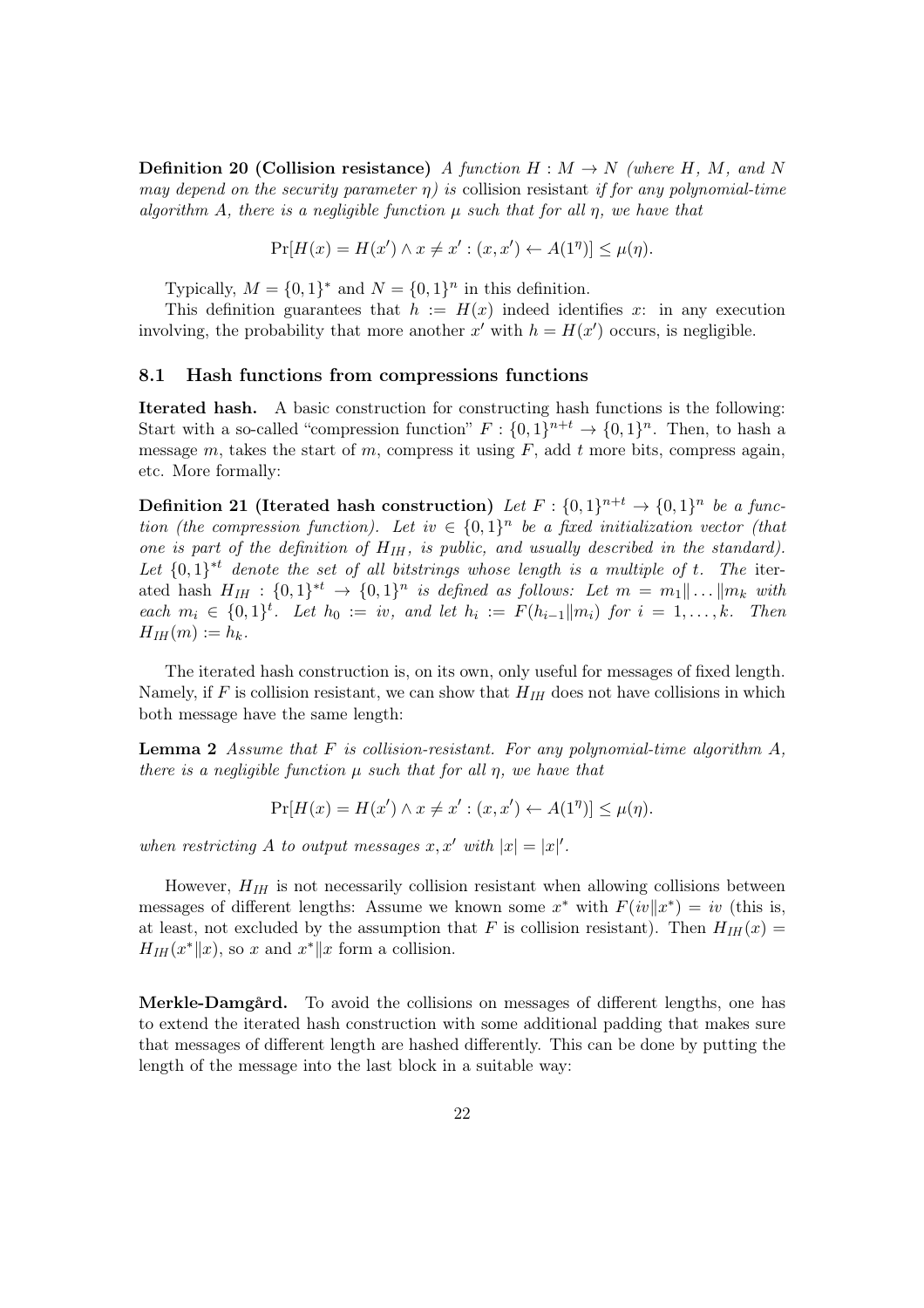<span id="page-22-3"></span><span id="page-22-2"></span> $\textbf{Definition 22 (Merkle-Damgård construction)} \ \ \textit{Fix a function} \ \ F: \ \{0,1\}^{n+t} \ \rightarrow$  $\{0,1\}^n$  and an initialization vector iv. Fix an integer  $l \leq n$  that depends on the security parameter  $\eta$  (such that  $2^l$  is superpolynomial). We then define the Merkle-Damgård construction  $H_{MD}: \{0,1\}^* \to \{0,1\}^n$  as follows: For a message  $m \in \{0,1\}^*$ , let L be the length of m encoded as an l-bit unsigned integer. Let  $m' := m||1||0^{\alpha}||L$  where  $\alpha \geq 0$ is the smallest integer such that  $|m'|$  is a multiple of t. Then  $H_{MD}(m) := H_{IH}(m')$ . (If  $|m| \geq 2^l$ ,  $H_{MD}(x)$  fails.)

Notice that  $H_{MD}$  can hash messages of arbitrary length, not just of length a multiple of t.

**Theorem 9** If F is collision resistant, then  $H_{MD}$  is collision resistant.

The Merkle-Damgård construction does not, however, "behave like a random function", see the discussion on [page 24.](#page-23-1)

#### <span id="page-22-0"></span>8.2 Constructing compression functions

It remains to answer how to construct a compression function in the first place. Two examples of such constructions are:

**Davies-Meyer.** Let  $E$  be a block cipher. Define the compression function  $F$  as  $F(x||y) := E(x, y) \oplus y.$ 

**Miyaguchi-Preneel.** Let  $E$  be a block cipher. Define the compression function  $F$  as  $F(x||y) := E(y, x) \oplus x \oplus y$ . (Assuming the key length and message length of E are equal. Otherwise the construction needs to be slightly modified.)

Both constructions can be shown secure under the so-called ideal cipher heuristic which performs the proof under the (false) assumption that  $E(k, \cdot)$  is an independently randomly chosen permutation for each k.

#### <span id="page-22-1"></span>8.3 Birthday attacks

When attacking the collision resistance of a hash function (or the underlying compression function  $F: \{0,1\}^{n+t} \to \{0,1\}^n$ , a natural brute-force attack would be the following: Sample random pairs  $(x, y)$  and try whether  $F(x) = F(y)$ . On average, one needs  $2^{n-1}$ tries to find a collision that way.

There is, however, a faster generic attack. Pick approximately  $1.1774\sqrt{2^n}$  different values  $x_i$ . Compute  $y_i := H(x_i)$ . Sort the values  $y_i$ . When sorting, you will find out if there are two equal values  $y_i = y_j$ . If so, you have found a collision  $(x_i, x_j)$ .

The probability of succeeding is about  $\frac{1}{2}$  when picking  $1.1774\sqrt{2^n}$  values. Thus this attack is considerably faster than a brute force attack, but it also uses much more memory.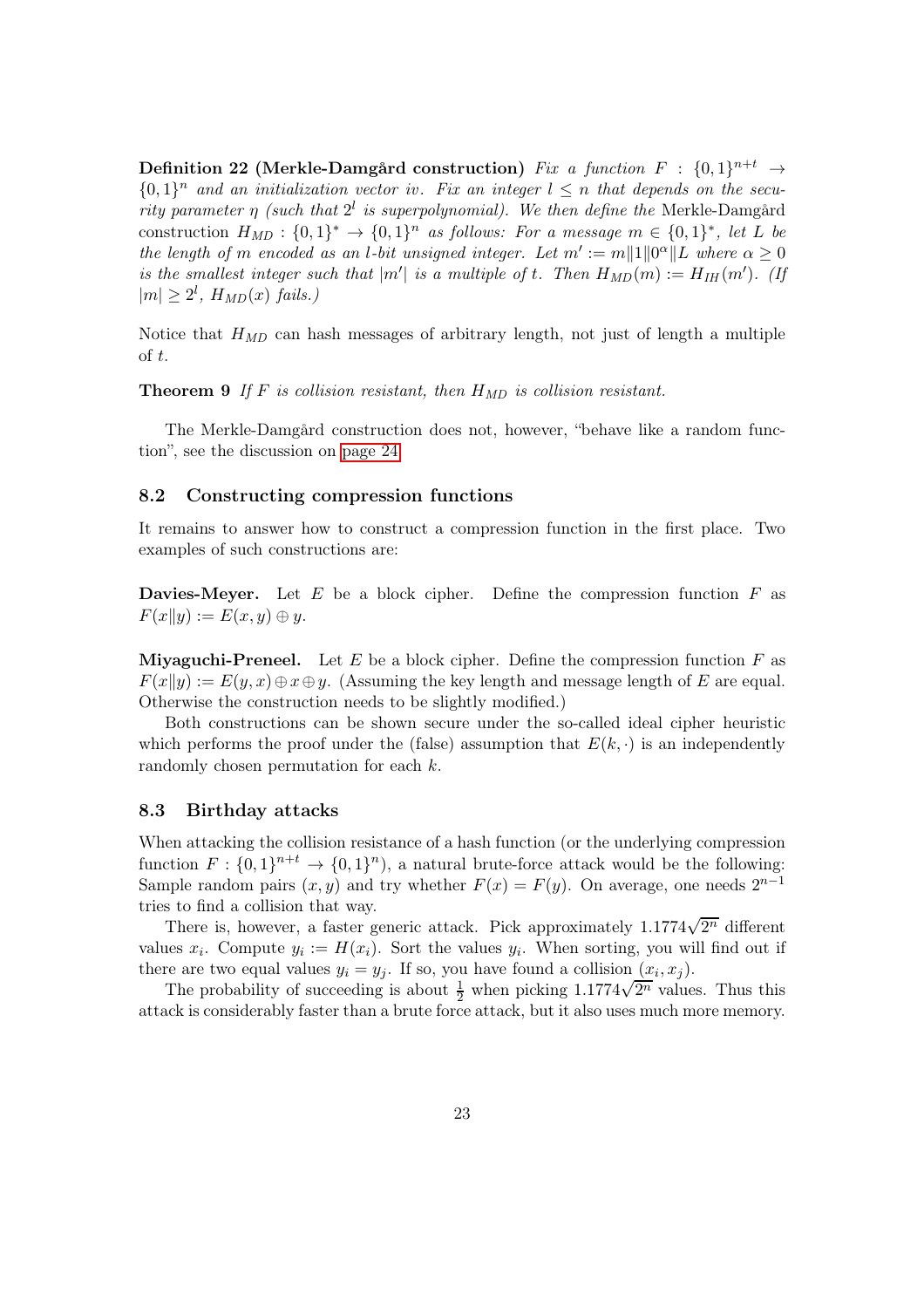#### <span id="page-23-3"></span><span id="page-23-0"></span>9 Message authentication codes

A message authentication code  $(MAC)$  consists of three algorithms KG, MAC and Verify. A MAC is used to authenticate a message. If Alice and Bob share a key  $k \leftarrow KG(1^{\eta})$ , then when Alice wants to send a message m, she computes a tag  $t \leftarrow MAC(k, m)$  and sends both m and t to Bob. Bob verifies the tag by checking whether  $Verify(k, m, t) = 1$ . (If t was generated normally, this should always succeed.) Intuitively, security of a MAC requires that the adversary cannot produce a valid (i.e., passing verification) tag  $t$  for a message m that was not authenticated by Alice.

In most situations, Verify is defined by:  $Verify(k, m, t) = 1$  iff  $t = MAC(k, m) = t$ . Thus, in the following, we will never specify *Verify* but just assume that it is thus defined. And unless mentioned otherwise KG always uniformly randomly picks a key k from a set  $K$ .

<span id="page-23-2"></span>**Definition 23 (Existential unforgeability)** We call a MAC (KG, MAC, Verify) existentially unforgeable (under chosen message attacks) (EF-CMA secure) iff for every polynomial-time algorithm A, there is a negligible function  $\mu$  such that for all  $\eta$  we have that

$$
\Pr[Verify(k, m, t) = 1 \land m \text{ fresh}: \\
k \leftarrow KG(1^{\eta}), (m, t) \leftarrow A^{MAC(k, \cdot), Verify(k, \cdot)}(1^{\eta})] \leq \mu(\eta).
$$

Here "m fresh" means that m has never been sent by A to the  $MAC(k, \cdot)$ -oracle.

A naive construction. A naive construction of a MAC, suggested by the fact that a hash function should behave like a random function, is defined by  $MAC(k, m) := H(k||m)$ with keys  $k$  from a sufficiently large set  $K$ . Unfortunately, this construction is not secure, at least not if  $H = H_{MD}$  is constructed using the Merkle-Damgård construction [\(Definition 22\)](#page-21-1). Assume for simplicity that we use a compression function  $F: \{0,1\}^{2n} \to$ n and keys  $K = \{0,1\}^n$ . Let  $pad(m)$  denote the padding  $1||0^{\alpha}||L$  that is added in the Merkle-Damgård construction. Notice that  $pad(m)$  can be computed knowing only  $|m|$ .

Assume that the adversary intercepts a message m with corresponding tag  $t =$  $H_{MD}(k||m)$ . Then the adversary picks some x of his choice. Then let  $m^* :=$  $m\|pad(k\|m)\|x$ . By inspecting the Merkle-Damgård construction, one can see that  $t^* := H_{MD}(k||m^*)$  can be computed given only  $t = H_{MD}(k||m)$  and  $|k|$  and  $|m|$ . Thus the adversary can forge a tag  $t^*$  for a message  $m^*$  that was not authenticated by an honest sender.

<span id="page-23-1"></span>(Notice that this would not have happened if  $H$  would behave "like a random function". Thus this attack suggests a weakness of the Merkle-Damgård construction. However, the Merkle-Damgård construction is widely used, so it is preferable to construct MACs in a way that works with the Merkle-Damgård construction.)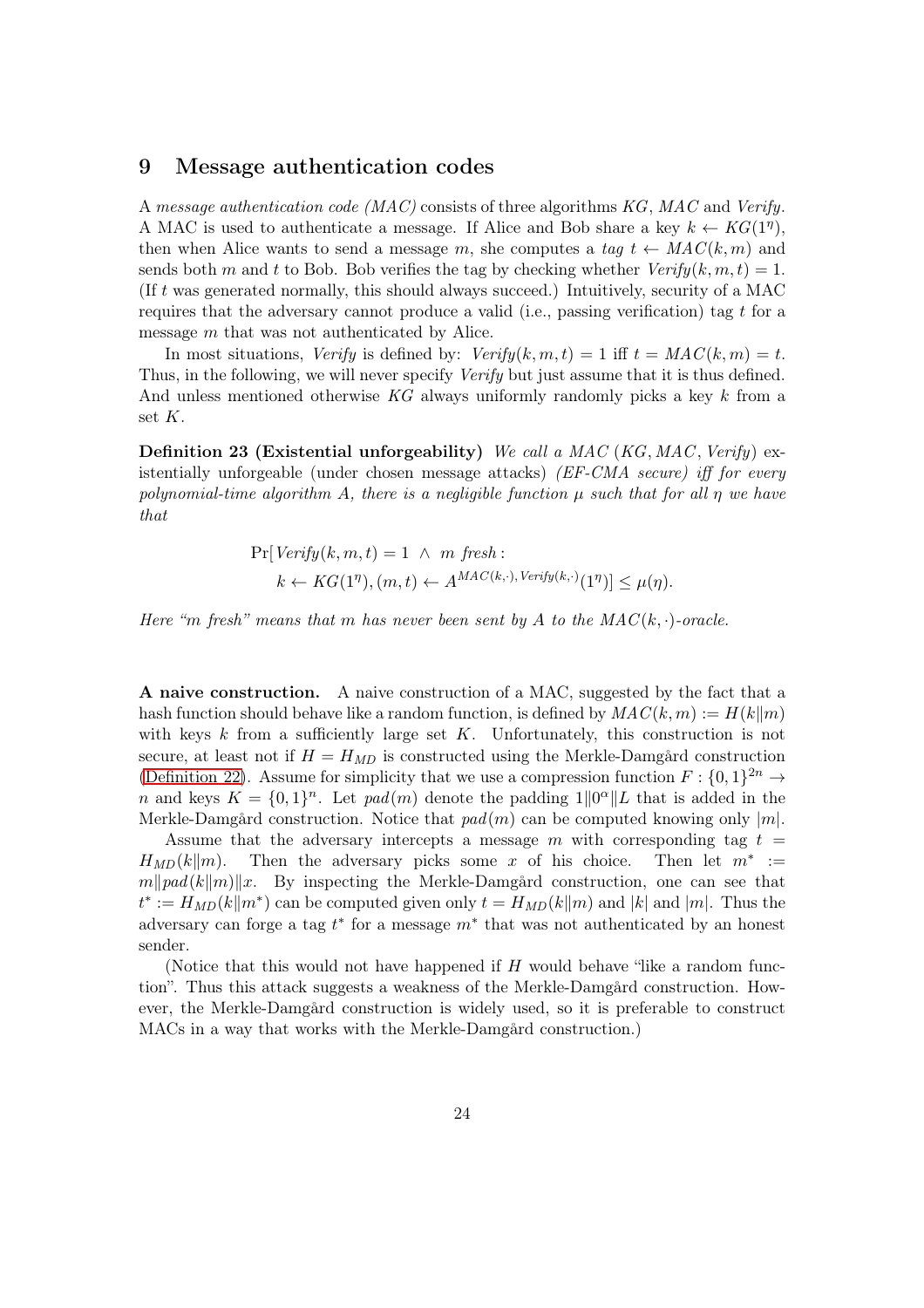<span id="page-24-0"></span>HMAC. A construction of MACs from Hash functions that works with the Merkle-Damgård construction is the HMAC scheme.

**Definition 24 (HMAC)** Let  $F : \{0,1\}^{n+t} \rightarrow n$  be a compression function, and let  $H := H_{MD}$  be the Merkle-Damgård construction based on F. Let  $K := \{0,1\}^t$ . Let  $ipad \neq opad$  be two fixed n-bit strings.

Then the HMAC MAC<sub>HMAC</sub> is defined as follows: MAC<sub>HMAC</sub> $(k, m) := H(k \oplus$  $\textit{opad} \Vert H(k \oplus \textit{ipad} \Vert m)$ .

Notice that although HMAC invoked H twice, the second (outer) invocation is performed on an input of length  $t + n$  and thus is very fast even for long m.

<span id="page-24-2"></span>To state the security of HMAC, we first need the following notion first:

**Definition 25 (Pseudo-random function)** A function  $f: K \times M \rightarrow N$  (where f, K, M, and N may depend on the security parameter  $\eta$ ) is a pseudo-random function (PRF) if for all polynomial-time algorithms A, there is a negligible function  $\mu$  such that for all  $\eta \in \mathbb{N}$  we have that

<span id="page-24-1"></span>
$$
|\Pr[b^* = 1 : k \stackrel{s}{\leftarrow} K, b^* \leftarrow A^{f(k, \cdot)}(1^{\eta})]
$$

$$
- \Pr[b^* = 1 : \pi \stackrel{s}{\leftarrow} \text{Fun}_{M \to N}, b^* \leftarrow A^{\pi}(1^{\eta})] | \leq \mu(\eta)
$$

Here Fun $_{M\rightarrow N}$  denotes the set of all functions from M to N.

Compare this definition with that of a strong PRP [\(Definition 8\)](#page-13-2). In fact, almost any strong PRP (and also any non-strong PRP) is a PRF:

**Lemma 3** Let  $f : M \to M$  be a strong PRP. Assume that  $|M|$  is superpolynomial. Then f is a PRF.

The security of HMAC is given by the following theorem:

**Theorem 10** Assume that  $F_1(x, y) := F(x||y)$  and  $F_2(y, x) := F(y||x)$  are both PRFs. Then  $MAC_{HMAC}$  is EF-CMA secure.

The intuitive reason why HMAC is secure (while the naive approach  $H(k||m)$  was not) is that in HMAC, we perform some "closing operation" after having hashed the message. This means that we when we extend the message, this introduces additional operations in the middle of the computation of  $MAC_{HMAC}(k, m)$ , thus the adversary cannot compute the new tag by just taking the old tag and applying some additional operations to it (as was the case with the naive approach).

CBC-MAC. Instead of trying to use a hash function for constructing a MAC (and relying on the properties on the Merkle-Damgård construction), we can also try and use a block cipher in a suitable mode of operation to produce a MAC. One example of such a construction is the CBC-MAC scheme (which is similar to the CBC mode of operation, [Section 6.4\)](#page-14-0).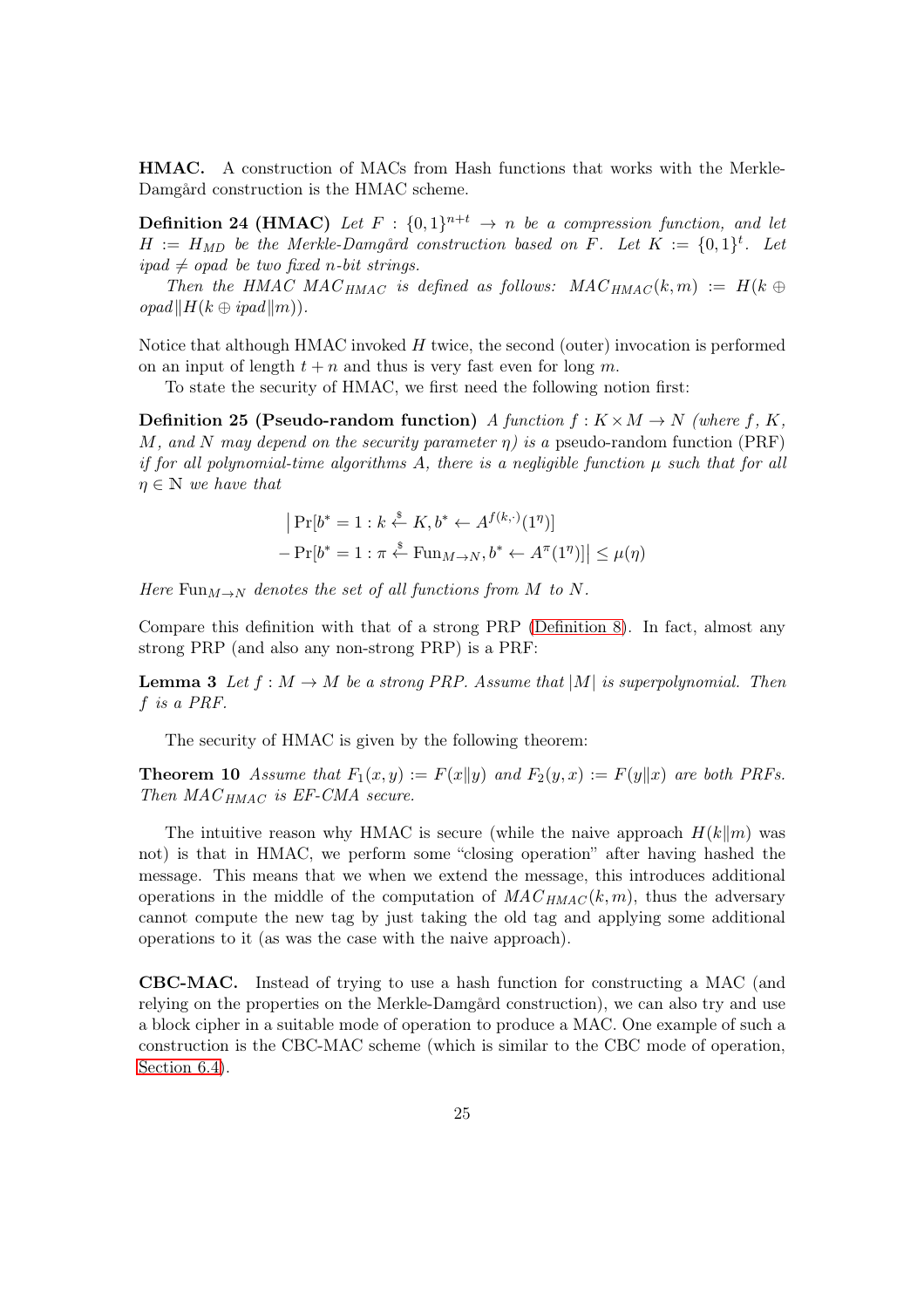<span id="page-25-1"></span><span id="page-25-0"></span>**Definition 26 (CBC-MAC)** Let  $E: \{0,1\}^n \times \{0,1\}^l \rightarrow \{0,1\}^l$  be a function. Then  $MAC_{CBC-MAC}$  is defined as follows: For a key  $k \in \{0,1\}^n$  and a message  $m =$  $m_1 \dots m_q \in \{0,1\}^{*l}, \text{ let } c_1 := E(k,m_1) \text{ and } c_i := E(k,c_{i-1} \oplus m_i) \text{ for } i \geq 2.$  Let  $MAC_{CBC-MAC}(k, m) := t := c_q.$ 

For fixed length messages, CBC-MAC is a secure MAC:

**Lemma 4** Assume that  $2^l$  is superpolynomial. Assume that E is a PRF. Then for every polynomial-time algorithm A, there is a negligible function  $\mu$  such that for all  $\eta$  we have that

$$
\Pr[t = MAC_{CBC-MAC}(k, m) = t \land m \text{ fresh}: k \leftarrow KG(1^{\eta}), (m, t) \leftarrow A^{MAC_{CBC-MAC}(k, \cdot)}(1^{\eta})] \leq \mu(\eta).
$$

Here we restrict A such that all messages  $m'$  sent to the oracles and the message m that is finally output have the same length.

If we allow messages of different lengths, CBC-MAC is insecure: Assume the adversary intercepts some one-block message  $m \in \{0,1\}^l$  and a corresponding tag  $t = MAC_{CBC-MAC}(k,m)$ . It is easy to verify that  $MAC_{CBC-MAC}(k,m') = t$  for  $m' := m \| (m \oplus t)$ . Thus, the adversary has found a valid tag (namely t) for a message  $m' \neq m$ . Hence CBC-MAC is not EF-CMA secure.

DMAC. However, there are simple modifications of the CBC-MAC scheme that make it EF-CMA secure. One is the DMAC scheme. Here, we just apply an additional encryption at the end of the MAC-computation to make sure that message extension attacks do not work. (Compare with HMAC!)

<span id="page-25-2"></span>**Definition 27 (DMAC)** Let  $E : \{0,1\}^n \times \{0,1\}^l \rightarrow \{0,1\}^l$  be a function. Then  $MAC_{DMAC}$  is defined as follows: For a key  $k = k_1 k_2 \in \{0, 1\}^{2n}$  and a message  $m = m_1 \dots m_q \in \{0,1\}^{*l}, \text{ let } c_1 := E(k_1, m_1) \text{ and } c_i := E(k_1, c_{i-1} \oplus m_i) \text{ for } i \geq 2.$ Let  $MAC_{CBC-MAC}(k, m) := t := E(k_2, c_q).$ 

Notice that DMAC uses a key of twice the length because the final encryption uses another key.

**Theorem 11** If  $2^l$  is superpolynomial and E is a PRF, then  $MAC_{DMAC}$  is EF-CMA secure.

A direct construction. We can also directly combine a hash function and a PRF to get a MAC due to the following two lemmas:

**Lemma 5** If  $E : K \times M \rightarrow M$  is a PRF, then E is an EF-CMA secure MAC.

Notice that if E is, e.g., a block cipher, then E is not a very useful MAC because M consists only of one block messages.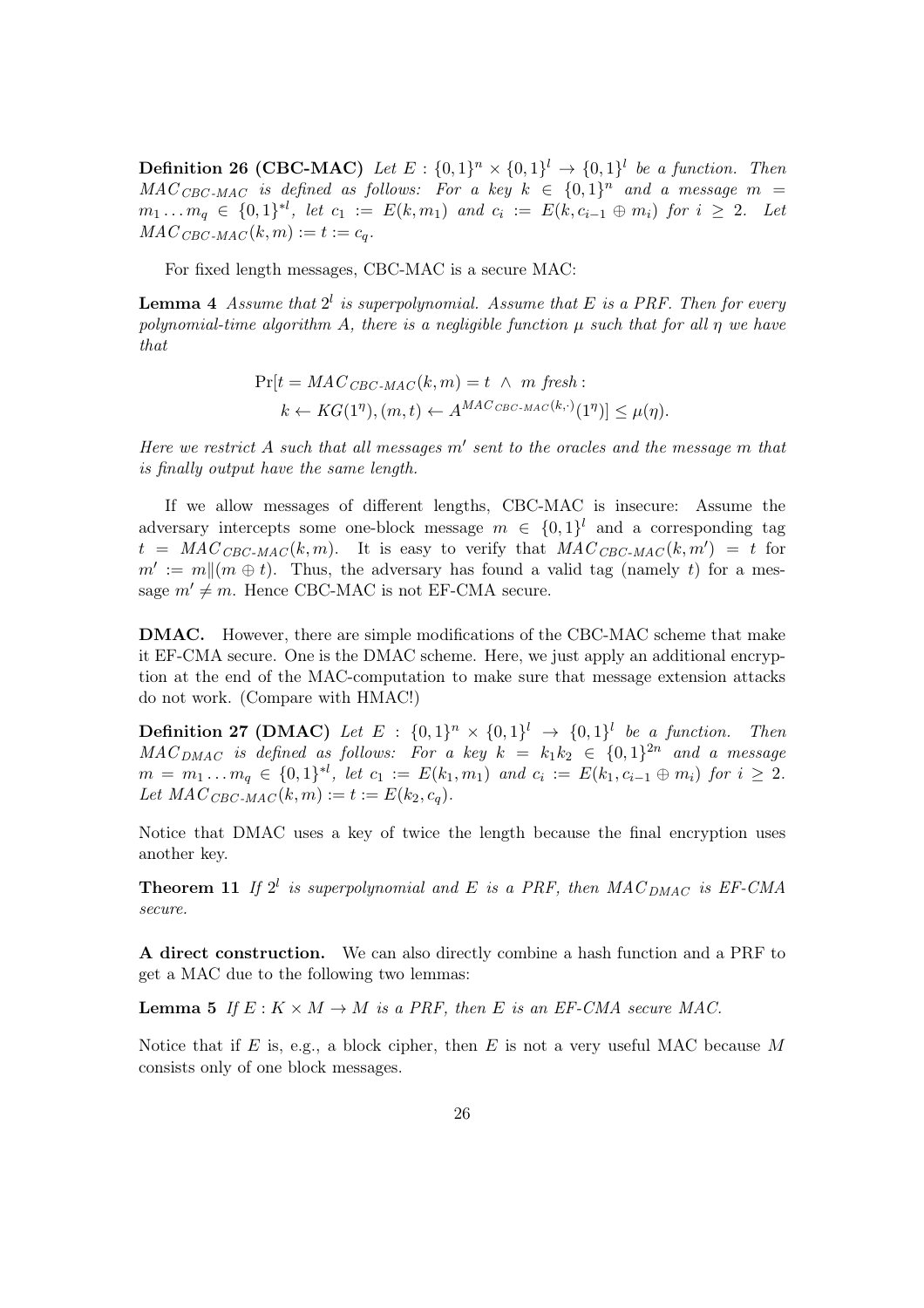**Lemma 6** If  $MAC_1 : K \times M \rightarrow N$  is a PRF, and if  $H : \{0,1\}^* \rightarrow M$  is collision resistant, then  $MAC_2: K \times \{0, 1\}^* \rightarrow M$ ,  $MAC_2(k, m) := MAC_1(k, H(m))$  is EF-CMA secure.

Thus the construction  $MAC(k, m) := E(k, H(m))$  gives us a EF-CMA secure MAC if E is a PRF and H collision resistant.

## <span id="page-26-0"></span>10 Cryptanalysis

Cryptanalysis is the science of how to break ciphers. More precisely, it is the science of recovering messages without access to the secret (e.g., the key).

Besides the attack scenarios described on [Section 2](#page-4-1) (ciphertext only, known plaintext, chosen ciphertext), there are the following attack scenarios:

- Adaptive chosen-ciphertext: We are allowed to chose the ciphertexts depending on decryptions we saw in earlier steps.
- Related key: Several messages are encrypted with different but not independent keys. (E.g., the first half of the key is the same for two encryptions.)
- Side channel: Use additional leakage of information to break a cryptosystem (e.g., the power consumption, the response time, etc. of the encryption/decryption operation).

Why study cryptanalysis? There are several reasons for studying cryptanalysis. First, cryptanalysis can help to design better cryptosystems: By studying weaknesses of ciphers, we find out what we have to do better. Second, cryptanalysis is a science that is relevant in war: For example, breaking the Enigma in World War II had a major impact on the war outcome. Third, breaking ciphers can be important for catching criminals or terrorists.

Lessons learned from breaking Enigma. The Enigma will never encrypt a letter to itself. This property means that we will learn something about the plaintext by looking at the ciphertext. Also, we cannot expect that the attacker does not know what algorithm we use: The attacker might (through stealth or force) have stolen our algorithm / implementation. Also, assuming that the adversary has to do a ciphertext only attack is not a good idea: There is usually at least some side information about the message, e.g., because it is a weather report, because we use fixed message format, etc.

Confusion and diffusion. See [page 12.](#page-11-0)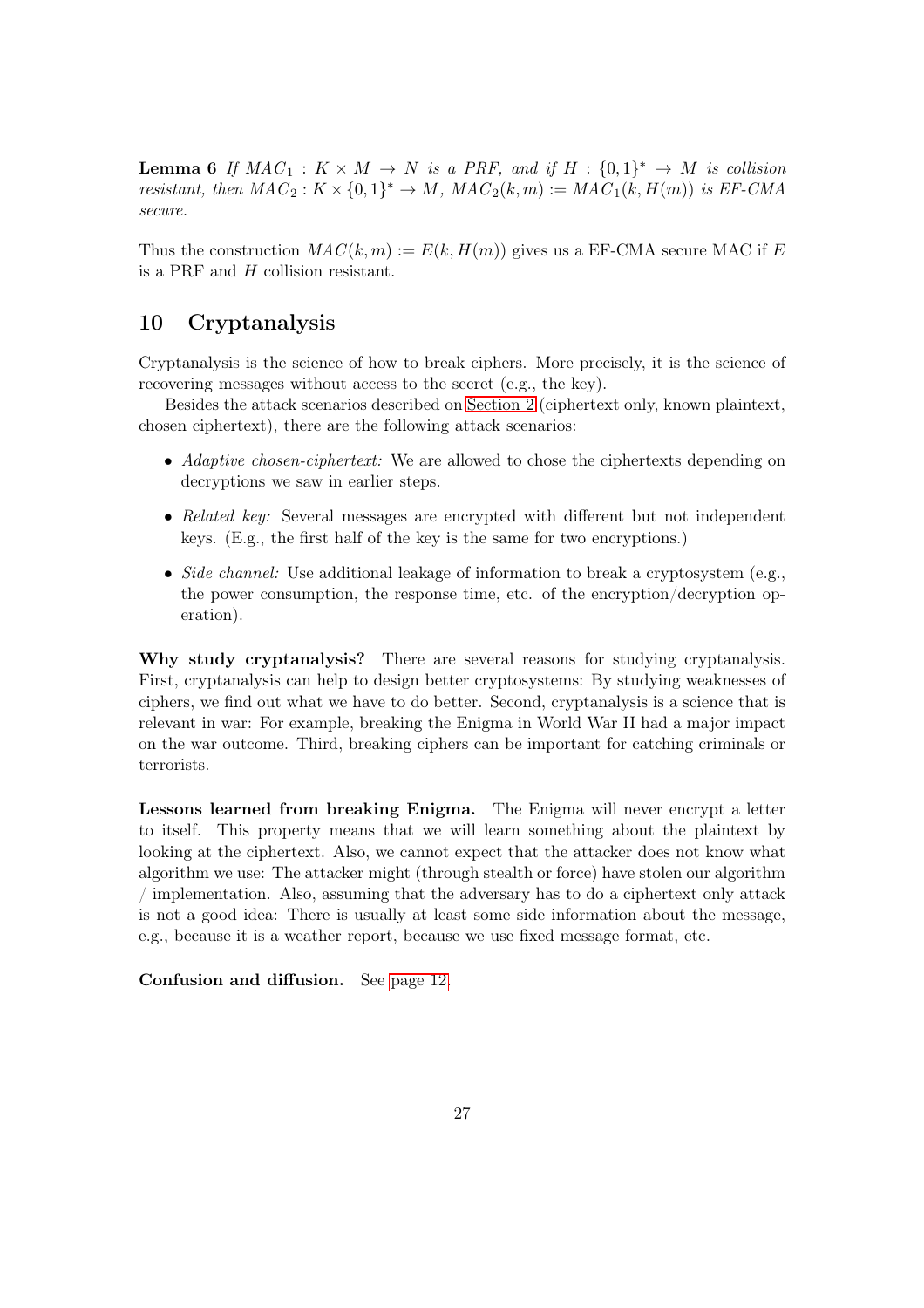<span id="page-27-1"></span>Cache timing attacks. A cache timing attack is a side-channel attack in which the attacker's process run on the same machine as the honest user's process. (Think of a multi-user system.) We consider a very simplified view on AES: In a typical AES implementation, the following happens: In the first round, some part  $m$  of the message is XORed with some part k of the key. Then, some function F is applied to  $m \oplus k$ . For efficiency reasons, F is implemented as a lookup-table. I.e., the user will lookup  $F[m \oplus k]$ in a table F.

Now consider the following attack: The attacker fills the cache with his own data (by running some loop accessing a lot of memory locations). Then the user encrypts some data. This will access  $F[m \oplus k]$ . Thus, the cache location corresponding to  $F[m \oplus k]$ will have been accessed. (Actually, a lot of locations will have been accessed, since the operation  $F$  is applied to many parts of message and key, but we ignore this complication in this highly simplified exposition.) After the user encrypted, the adversary accesses his own data again. By measuring response times, he finds out which cache positions were overwritten by the user's algorithm, hence he knows  $m \oplus k$ . Assuming a known plaintext attack, the attack can compute  $k$  from this, hence he obtained a part  $k$  of the key.

Real-life cache timing attacks are much more involved because measurements about which cache positions are overwritten are very noisy, and not just a single cache position is overwritten, so we do not know which cache position corresponds to which value in the encryption algorithm.

#### <span id="page-27-0"></span>10.1 Linear cryptanalysis

We will now illustrate the concept of *linear cryptanalysis* on a toy block cipher. The operation of the block cipher is depicted in [Figure 1.](#page-28-0) We assume that all S-boxes implement the same function, described in [Figure 2.](#page-29-0)

In the description of DES [\(Section 6.1\)](#page-10-0) we have seen one common structure of block ciphers, the Feistel network. Here we see another structure, the substitution-permutation network. In a substitution-permutation network, we alternatingly permute the bits, apply substitutions to them, and mix in the key (i.e., XOR parts of the key to the bits). We do this for a number of rounds (usually, more rounds mean more security but less efficiency). A well-known example of a cipher using a substitution-permutation network is AES.

Looking at the structure of the toy cipher, the following question arises: Why do we have to mix in the key also after the last round? The answer is simple: Since each of the S-boxes is invertible, without the last mix-key-layer, we could just invert the S-box, and would effectively have lost a whole round.

Another question: In the toy cipher, we have that the key length is much bigger than the block length because we need some part of the key for each round. Is this necessary? The answer is no, we can use a smaller key by using a key schedule (as in the case of DES) that produces round keys out of a key that is shorter than the total length of the round keys.

In the following, we will often use the following lemma: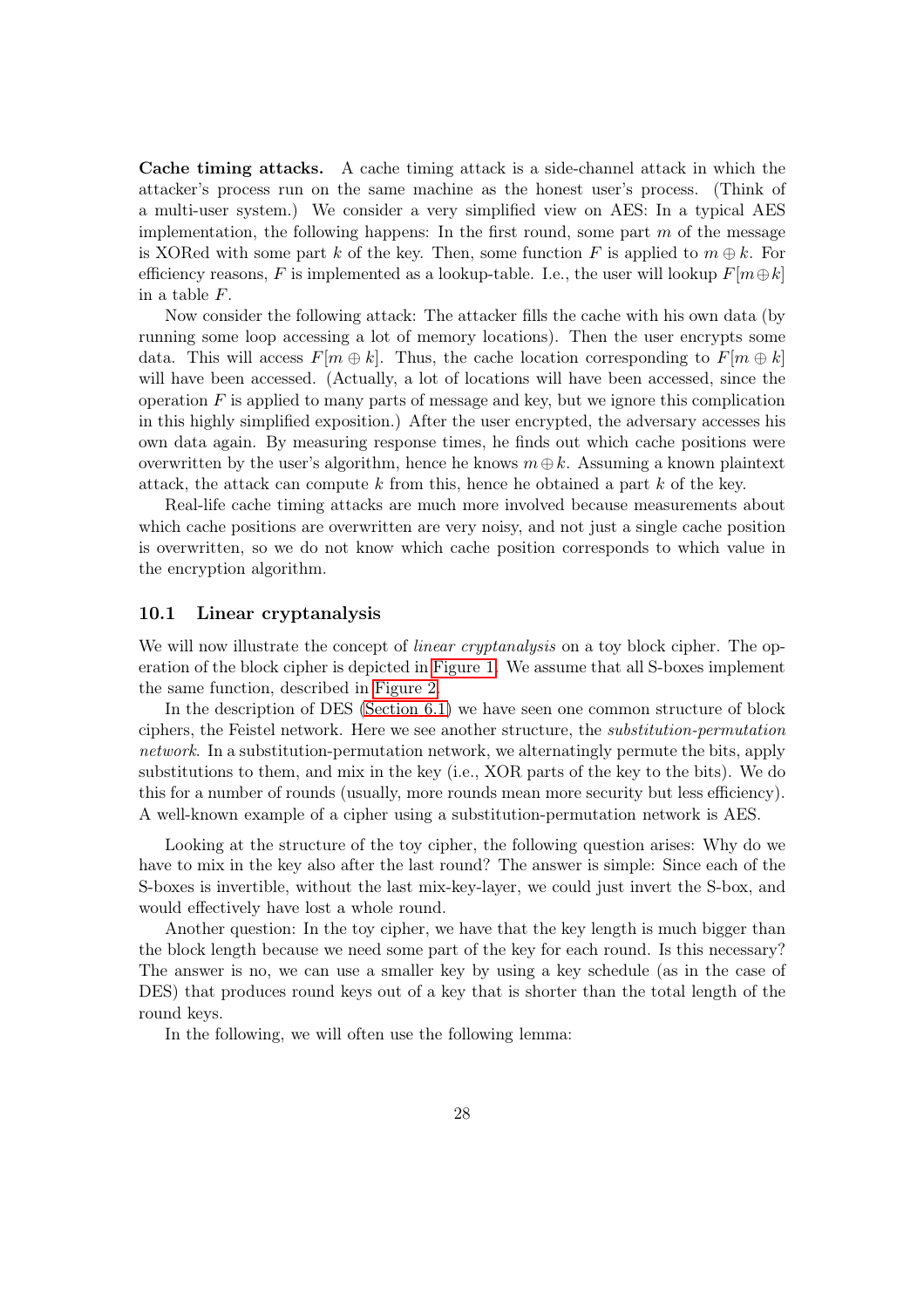

<span id="page-28-0"></span>Figure 1: Toy cipher with block length 16 bit and key length 80 bits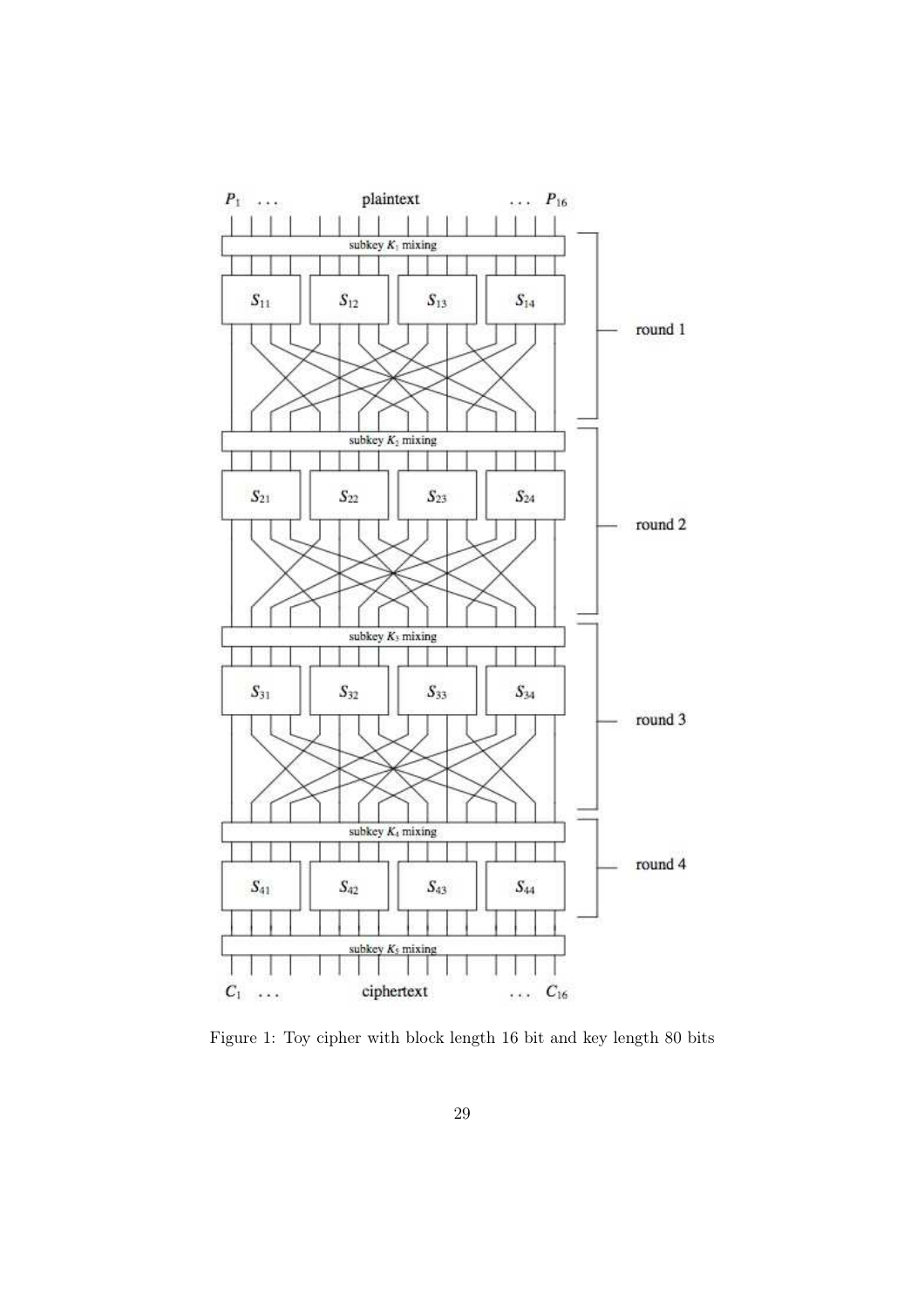<span id="page-29-3"></span>

| input  | ັ      | -        | <u>.</u> | ັ |   | $\overline{\phantom{0}}$<br>$\sim$ | $\sqrt{2}$<br>∽ | $\overline{\phantom{0}}$ |   |     | . . | $\overline{\phantom{0}}$<br>╌ | - |  |  |
|--------|--------|----------|----------|---|---|------------------------------------|-----------------|--------------------------|---|-----|-----|-------------------------------|---|--|--|
| output | н<br>∸ | <b>.</b> | ∸        |   | - | -                                  | ∸<br>-          | ີ<br>$\check{ }$         | ິ | . . | ັ   | -<br>◡                        | ٠ |  |  |

|                   |                |              |          |                |              |      |          |          |          | Output Sum |              |      |      |          |              |              |          |
|-------------------|----------------|--------------|----------|----------------|--------------|------|----------|----------|----------|------------|--------------|------|------|----------|--------------|--------------|----------|
|                   |                | 0            | 1        | $\overline{2}$ | 3            | 4    | 5        | 6        | 7        | 8          | 9            | А    | B    | С        | D            | E            | F        |
|                   | $\bf{0}$       | $+8$         | 0        | 0              | $\mathbf{0}$ | 0    | 0        | 0        | $\bf{0}$ | 0          | 0            | 0    | 0    | 0        | 0            | $\mathbf{0}$ | $\bf{0}$ |
|                   | 1              | $\Omega$     | $\bf{0}$ | $-2$           | $-2$         | 0    | 0        | $-2$     | $+6$     | $+2$       | $+2$         | 0    | 0    | $+2$     | $+2$         | $\bf{0}$     | $\bf{0}$ |
|                   | $\overline{c}$ | $\mathbf{0}$ | 0        | $-2$           | $-2$         | 0    | 0        | $-2$     | $-2$     | 0          | $\bf{0}$     | $+2$ | $+2$ | 0        | $\bf{0}$     | $-6$         | $+2$     |
| I                 | 3              | $\bf{0}$     | $\bf{0}$ | 0              | 0            | 0    | 0        | 0        | $\bf{0}$ | $+2$       | $-6$         | $-2$ | $-2$ | $+2$     | $+2$         | $-2$         | $-2$     |
| n                 | $\overline{4}$ | $\bf{0}$     | $+2$     | 0              | $-2$         | $-2$ | $-4$     | $-2$     | $\bf{0}$ | 0          | $-2$         | 0    | $+2$ | $+2$     | $-4$         | $+2$         | 0        |
| p<br>$\mathbf{u}$ | 5              | 0            | $-2$     | $-2$           | 0            | $-2$ | 0        | $+4$     | $+2$     | $-2$       | 0            | $-4$ | $+2$ | $\bf{0}$ | $-2$         | $-2$         | $\bf{0}$ |
| t                 | 6              | $\bf{0}$     | $+2$     | $-2$           | $+4$         | $+2$ | 0        | $\bf{0}$ | $+2$     | 0          | $-2$         | $+2$ | $+4$ | $-2$     | $\bf{0}$     | $\bf{0}$     | $-2$     |
|                   | 7              | 0            | $-2$     | $\bf{0}$       | $+2$         | $+2$ | $-4$     | $+2$     | $\bf{0}$ | $-2$       | $\bf{0}$     | $+2$ | 0    | $+4$     | $+2$         | $\bf{0}$     | $+2$     |
| S                 | 8              | $\Omega$     | 0        | 0              | 0            | 0    | 0        | 0        | 0        | $-2$       | $+2$         | $+2$ | $-2$ | $+2$     | $-2$         | $-2$         | -6       |
| u                 | 9              | $\bf{0}$     | $\bf{0}$ | $-2$           | $-2$         | 0    | 0        | $-2$     | $-2$     | $-4$       | $\mathbf{0}$ | $-2$ | $+2$ | $\bf{0}$ | $+4$         | $+2$         | $-2$     |
| m                 | A              | 0            | $+4$     | $-2$           | $+2$         | $-4$ | 0        | $+2$     | $-2$     | $+2$       | $+2$         | 0    | 0    | $+2$     | $+2$         | $\mathbf{0}$ | 0        |
|                   | B              | 0            | $+4$     | 0              | $-4$         | $+4$ | 0        | $+4$     | $\bf{0}$ | 0          | 0            | 0    | 0    | 0        | 0            | $\mathbf{0}$ | $\bf{0}$ |
|                   | C              | 0            | $-2$     | $+4$           | $-2$         | $-2$ | $\bf{0}$ | $+2$     | $\bf{0}$ | $+2$       | $\mathbf{0}$ | $+2$ | $+4$ | 0        | $+2$         | $\bf{0}$     | $-2$     |
|                   | D              | 0            | $+2$     | $+2$           | $\Omega$     | $-2$ | $+4$     | 0        | $+2$     | $-4$       | $-2$         | $+2$ | 0    | $+2$     | $\mathbf{0}$ | 0            | $+2$     |
|                   | E              | 0            | $+2$     | $+2$           | 0            | $-2$ | $-4$     | $\bf{0}$ | $+2$     | $-2$       | 0            | 0    | $-2$ | $-4$     | $+2$         | $-2$         | $\Omega$ |
|                   | F              | $\Omega$     | $-2$     | $-4$           | $-2$         | $-2$ | 0        | $+2$     | 0        | 0          | $-2$         | $+4$ | $-2$ | $^{-2}$  | 0            | $+2$         | 0        |

<span id="page-29-0"></span>Figure 2: The substitution implemented by the S-boxes

Table 4. Linear Approximation Table

<span id="page-29-1"></span>Figure 3: Linear approximation table for the substitution in [Figure 2](#page-29-0)

Lemma 7 (Piling-up lemma) Let  $X_1, \ldots, X_n$  be independent binary random variables with  $\Pr[X_i = 0] = \frac{1}{2} + \varepsilon_i$  for all i. Then  $\Pr[X_1 \oplus \ldots \oplus X_n = 0] = \frac{1}{2} + 2^{n-1} \prod_i \varepsilon_i$ .

Consider the substitution given in [Figure 2.](#page-29-0) Assume that we feed it with input  $X_1 \ldots X_4 \in \{0,1\}^4$ . Then we get some output  $Y_1 \ldots Y_4$ . We can now, for example, compute the probability that  $X_2 \oplus X_3 \oplus Y_1 \oplus Y_3 \oplus Y_4 = 0$  by counting for how many values of  $X_1X_2X_3X_4$  we have  $X_2 \oplus X_3 \oplus Y_1 \oplus Y_3 \oplus Y_4 = 0$ . We get

<span id="page-29-2"></span>
$$
\Pr[X_2 \oplus X_3 \oplus Y_1 \oplus Y_3 \oplus Y_4 = 0] = \frac{12}{16} = \frac{1}{2} + \frac{1}{4}.
$$
 (1)

In [Figure 3,](#page-29-1) we have summarized the values of all these probabilities. This table uses the following compact encoding: If we are interested in the XOR of some input bits  $X_i$  and some output bits  $Y_i$ , we first write down a binary number which tells input bits we are interested in. E.g. for  $X_1, X_3$ , we write 1010. This number we convert to hexadecimal, giving A, this is called the *input sum*. We do the same for the  $Y_i$ , giving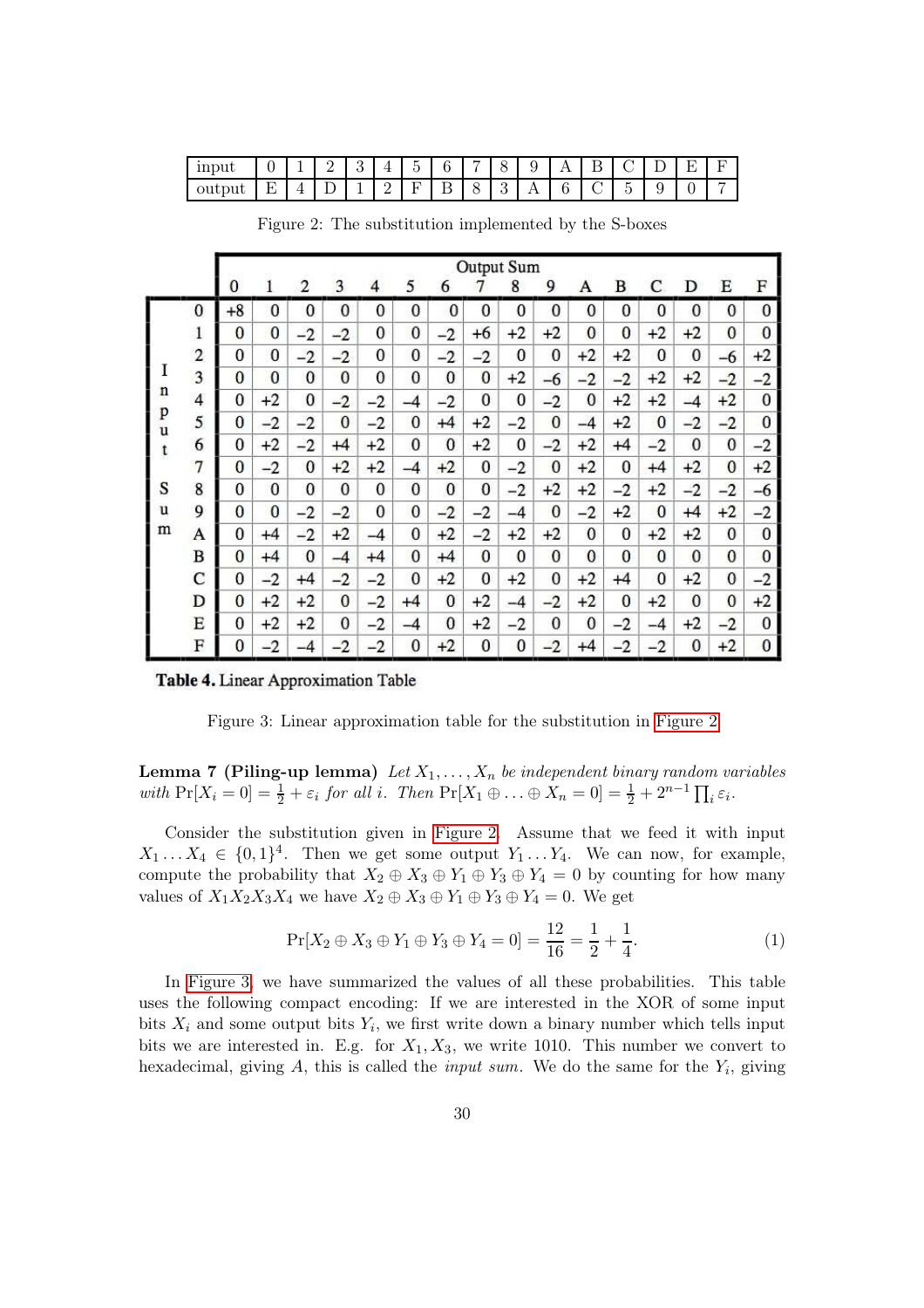<span id="page-30-0"></span>the *output sum*. Then we look up in the table the corresponding value  $x$ . Then the probability that the XOR of the  $X_i$  and  $Y_i$  we are interested in is  $\frac{1}{2} + \frac{x}{16}$ .

For example, we can find [\(1\)](#page-29-2) in this table:  $X_2 \oplus X_3$  is encoded as 0110 which is 6 in hex. And  $Y_1 \oplus Y_3 \oplus Y_4$  is encoded as 1011 which is B in hex. In the table, we find that for input sum 6 and output sum  $B$ , we have the entry  $+4$ , which means  $Pr[X_2 \oplus X_3 \oplus Y_1 \oplus Y_3 \oplus Y_4 = 0] = \frac{1}{2} + \frac{+4}{16}$  which is what [\(1\)](#page-29-2) states.

Using the statistics from the linear approximation table, we can now find what is called a linear trail.

In the following, we name the bits that occur in an encryption using the toy cipher as follows: The *i*-th plaintext bit is called  $P_i$ . The *i*-th bit of the *r*-th round key is  $k_{r,i}$ . The *i*-th bit of the inputs to the S-boxes in round r is  $U_{r,i}$ , the output  $V_{r,i}$ .

We will now try to determine the bias of the XOR of some of the input bits, the key bits, and the inputs of the S-boxes in the last round. That is, for some suitable sets  $I_k$ , Ip, I<sub>V</sub>, we wish to know  $\varepsilon$  such that

$$
\Pr[\bigoplus_{(r,i)\in I_k} k_{r,i} \oplus \bigoplus_{i\in I_P} P_i \oplus \bigoplus_{i\in I_V} V_{4,i} = 0] = \frac{1}{2} + \varepsilon.
$$

We are interested in sets  $I_k$ ,  $I_P$ ,  $I_V$  such that  $\varepsilon$  becomes as big as possible.

Assume we know such an  $\varepsilon$ . We can now perform a known plaintext attack on the toy cipher as follows:

- Guess the value for the last round key. I.e., guess values  $k_{5,i}$  for some *i*.
- Using those values  $k_{5,i}$  and a lot of ciphertexts  $C^{(j)}$ , we can compute the values  $V_{4,i}^{(j)}$  for all  $i \in I_V$ .
- Given also the corresponding plaintexts  $P^{(j)}$ , we can compute  $\bigoplus_{i\in I_P} P_i^{(j)}$   $\oplus$  $\bigoplus_{i\in I_V} V_{4,i}^{(j)}$  for many values j. Assuming we have guessed the values  $k_{5,i}$  correctly, we will get a bias of either approximately  $\varepsilon$  (if  $\bigoplus_{(r,i)\in I_k} k_{r,i} = 0$ ) or approximately  $-\varepsilon$  (if  $\bigoplus_{(r,i)\in I_k} k_{r,i} = 1$ ).

Thus, if we guessed  $k_{5,i}$  correctly, we expect to have a bias  $\pm \varepsilon$ . For wrong  $k_{5,i}$ , we expect that the bias will be much smaller (because we have chosen  $I_k$ ,  $I_P$ ,  $I_V$  such that  $\varepsilon$  is big). Thus, we can identify a correct guess of  $k_{5,i}$  by making a suitable statistics on plaintext/ciphertext pairs  $(P^{(j)}, C^{(j)})$ . This will leak some of the key bits which is already an attack. By performing this attack for more than one choice of  $I_k$ ,  $I_P$ ,  $I_V$ , we can learn even more bits.

Note that for computing the statistics to a sufficient precision, we need about  $1/\varepsilon^2$ plaintext/ciphertext pairs. And the time-complexity of the attack is in the order of  $2^m/\varepsilon^2$ where  $m$  is the number of keybits  $k_{5,i}$  we have to guess.

But how to we compute the bias  $\varepsilon$  for given sets  $I_k$ ,  $I_P$ ,  $I_V$ ?

First, we have to choose some bits in each round of the cipher. These are the bits upon which we wish to base our statistics. In [Figure 4,](#page-31-0) we have chosen the input bits  $P_5$ ,  $P_7$ ,  $P_8$ .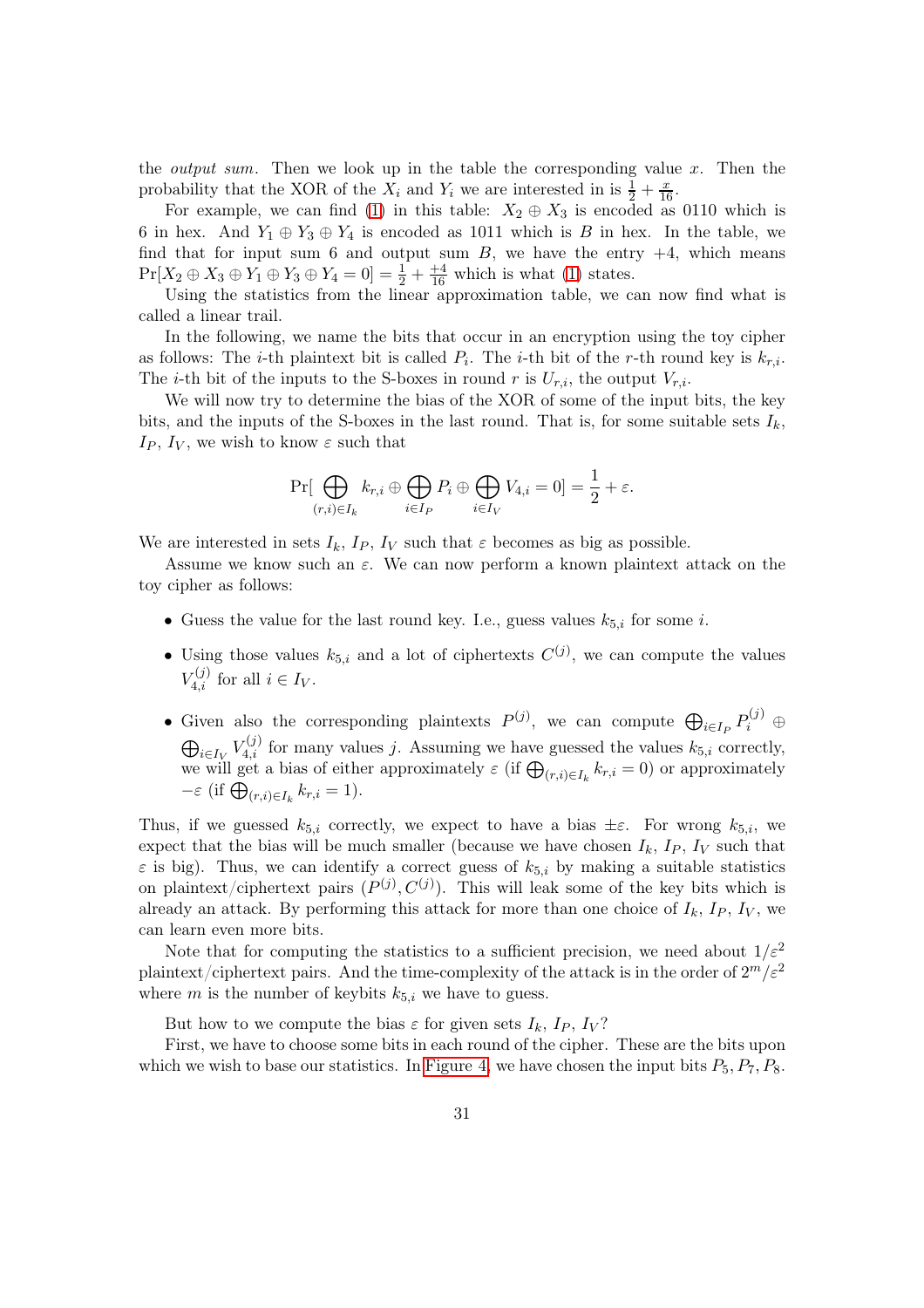

<span id="page-31-0"></span>Figure 4: Example linear trail of the toy cipher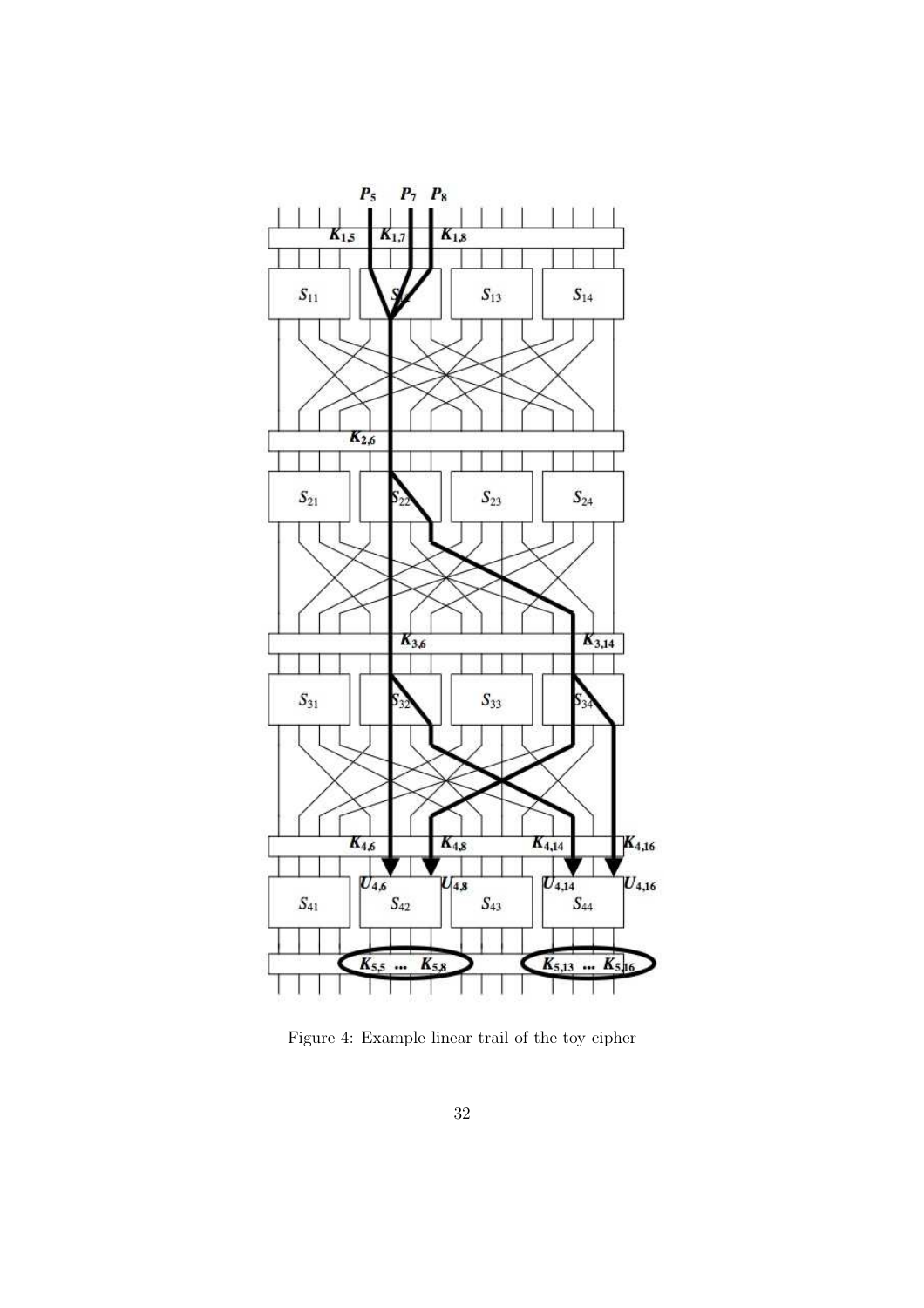From these, the bits  $U_{1,5}, U_{1,7}, U_{1,8}$  depend directly. Then we choose the output bit  $V_{1,6}$ . Upon  $V_{1,6}$ , the bit  $U_{2,6}$  depends. The bit  $U_{2,6}$  goes into the S-box  $S_{22}$ . Of that S-box, we choose the output bits  $V_{2,6}$  and  $V_{2,8}$ . Upon these, the input bits  $U_{3,6}$  and  $U_{3,14}$  will depend. These go into S-boxes  $S_{32}$  and  $S_{34}$ . We pick outputs  $V_{3,6}$ ,  $V_{3,8}$ ,  $V_{3,14}$ ,  $V_{3,16}$ . And the inputs  $U_{4,6}, U_{4,14}, U_{4,8}, U_{4,16}$  depend directly on these.

From the linear approximation table, we then expect the following dependencies between the inputs and outputs of the different S-boxes:

| $S_{12}: U_{1,5} \oplus U_{1,7} \oplus U_{1,8} \oplus V_{1,6} = 0$ | with prob. $\frac{1}{2} + \frac{1}{4}$ |
|--------------------------------------------------------------------|----------------------------------------|
| $S_{22}: U_{2,6} \oplus V_{2,6} \oplus V_{2,8} = 0$                | with prob. $\frac{1}{2} - \frac{1}{4}$ |
| $S_{32}: U_{3,6} \oplus V_{3,6} \oplus V_{3,8} = 0$                | with prob. $\frac{1}{2} - \frac{1}{4}$ |
| $S_{34}: U_{3,14} \oplus V_{3,16} \oplus V_{3,16} = 0$             | with prob. $\frac{1}{2} - \frac{1}{4}$ |

Notice that each  $U_{r,i}$  is of the form  $k_{r,i} \oplus V_{r-1,j}$  for some (known) j. (Or  $k_{1,i} \oplus P_i$  for  $r = 1$ .) Using these equalities, we get:

$$
S_{12}: B_1 := P_5 \oplus k_{1,5} \oplus P_7 \oplus k_{1,7} \oplus P_8 \oplus k_{1,8} \oplus V_{1,6} = 0 \quad \text{with prob. } \frac{1}{2} + \frac{1}{4}
$$
  
\n
$$
S_{22}: B_2 := V_{1,6} \oplus k_{2,6} \oplus V_{2,6} \oplus V_{2,8} = 0 \quad \text{with prob. } \frac{1}{2} - \frac{1}{4}
$$
  
\n
$$
S_{32}: B_3 := V_{2,6} \oplus k_{3,6} \oplus V_{3,6} \oplus V_{3,8} = 0 \quad \text{with prob. } \frac{1}{2} - \frac{1}{4}
$$
  
\n
$$
S_{34}: B_4 := V_{2,14} \oplus k_{3,14} \oplus V_{3,16} \oplus V_{3,16} = 0 \quad \text{with prob. } \frac{1}{2} - \frac{1}{4}
$$

Using the piling up lemma, and the (heuristic and not really true) assumption that everything is independent, we get  $Pr[B_1 \oplus B_2 \oplus B_3 \oplus B_4 = 0] = \frac{1}{2} - \frac{1}{32}$ .

And since

$$
B_1 \oplus B_2 \oplus B_3 \oplus B_4 = V_{3,6} \oplus V_{3,8} \oplus V_{3,14} \oplus V_{3,16} \oplus P_5 \oplus P_7 \oplus P_8 \oplus k_{1,5} \oplus k_{1,7} \oplus k_{1,8} \oplus k_{2,6} \oplus k_{3,6} \oplus k_{3,14}
$$

we have found an equation of the form of [\(1\)](#page-29-2). This allows to perform the attack.

Further reading. A tutorial on cryptanalysis (covering the above and differential cryptanalysis) [\[Hey\]](#page-47-1).

#### <span id="page-32-0"></span>11 One-way functions

One of the weakest assumptions in cryptography is the existence of so-called one-way functions. Roughly, a one-way function is a function that is easy to compute, but hard to invert. (I.e., given an image, it is hard to find any preimage of that image.)

Formally, one-way functions are defined as follows: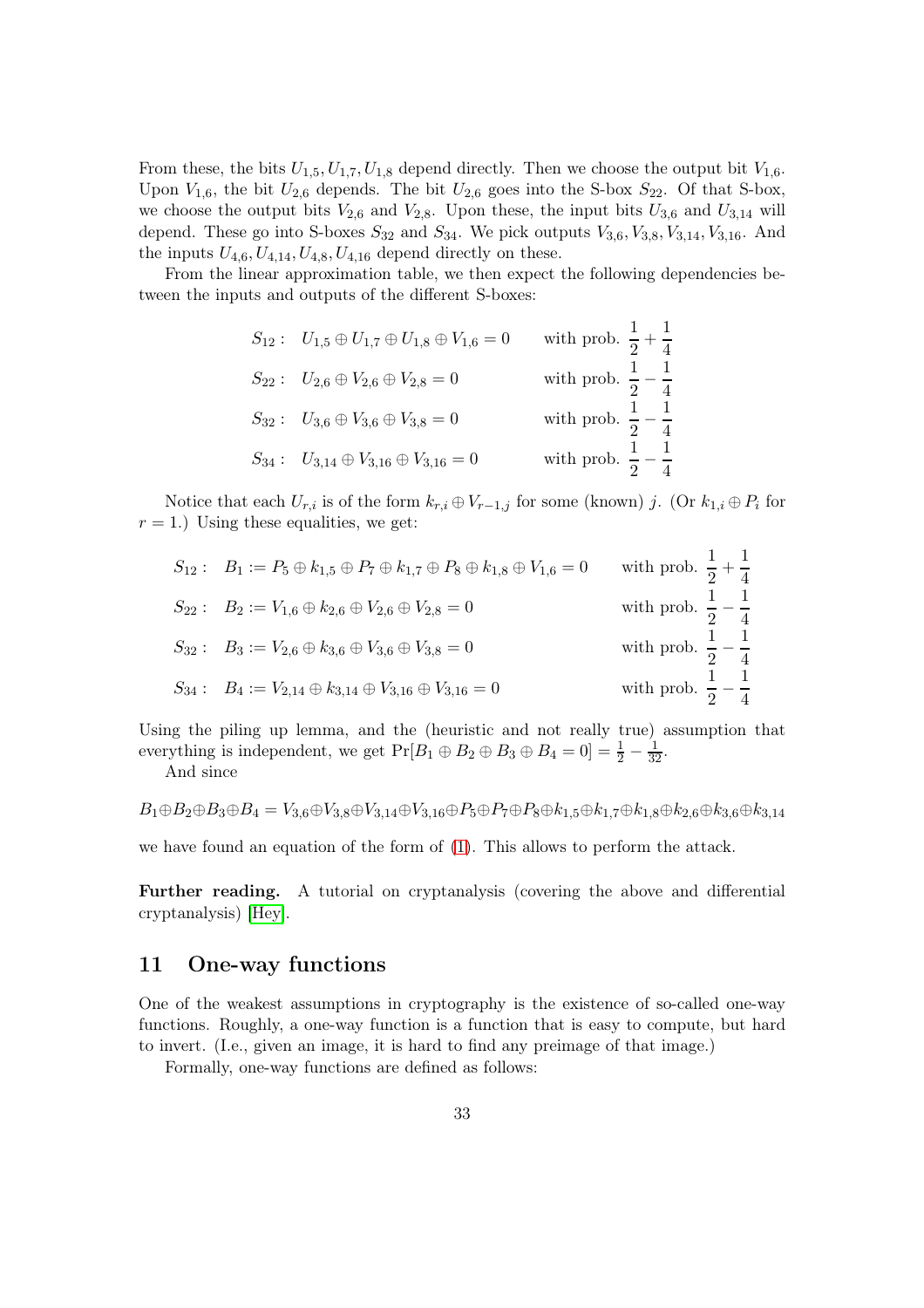<span id="page-33-7"></span>**Definition 28 (One-way function)** A function  $f : M \to N$  (where f, M, N may depend on the security paramter  $\eta$ ) is one-way iff it can be computed in deterministic polynomial-time and for all polynomial-time algorithms A, there exists a negligible function  $\mu$  such that for all  $\eta$ , we have:

<span id="page-33-6"></span>
$$
\Pr[f(x) = f(x') : x \stackrel{\$}{\leftarrow} M, y \leftarrow f(x), x' \leftarrow A(1^n, y)] \leq \mu(\eta)
$$

Visually, the game played by the attacker is the following:



Although a one-way function seems to be very weak and rather useless, using only one-way functions, quite a lot of cryptographic primitives can be constructed:

<span id="page-33-1"></span>Theorem 12 Assume that one-way functions exist. Then there are:

- <span id="page-33-2"></span>(a) Pseudo-random generators
- <span id="page-33-3"></span>(b) Pseudo-random functions
- <span id="page-33-4"></span>(c) Strong pseudo-random permutations
- <span id="page-33-5"></span>(d) Symmetric encryption schemes (IND-CCA secure)
- (e) MACs (EF-CMA secure)

[\(a\)](#page-33-1) is shown using a generalization of the Blum-Blum-Shub construction [\(Construction 2\)](#page-8-4). [\(b\)](#page-33-2) by building pseudo-random functions from pseudo-random generators using a tree-based construction. [\(c\)](#page-33-3) by using a 4-round Feistel network with a PRF as round function. [\(d\)](#page-33-4) by using a strong PRP as a block cipher in a suitable mode of operation. [\(e\)](#page-33-5) by using a PRF as a MAC.

Also, we can construct signature schemes from one-way functions, see [Section 13.1.](#page-37-0)

What is not known is whether it is possible to construct collision-resistant hash functions or public-key encryption schemes from one-way functions.

## <span id="page-33-0"></span>12 Random Oracle Model

In many cases, cryptosystems that use hash functions are difficult or impossible to prove based only on simple assumptions about the hash function (such as collision-resistance). Instead, one would like to use the fact that a typical hash function behaves very much like a totally random function.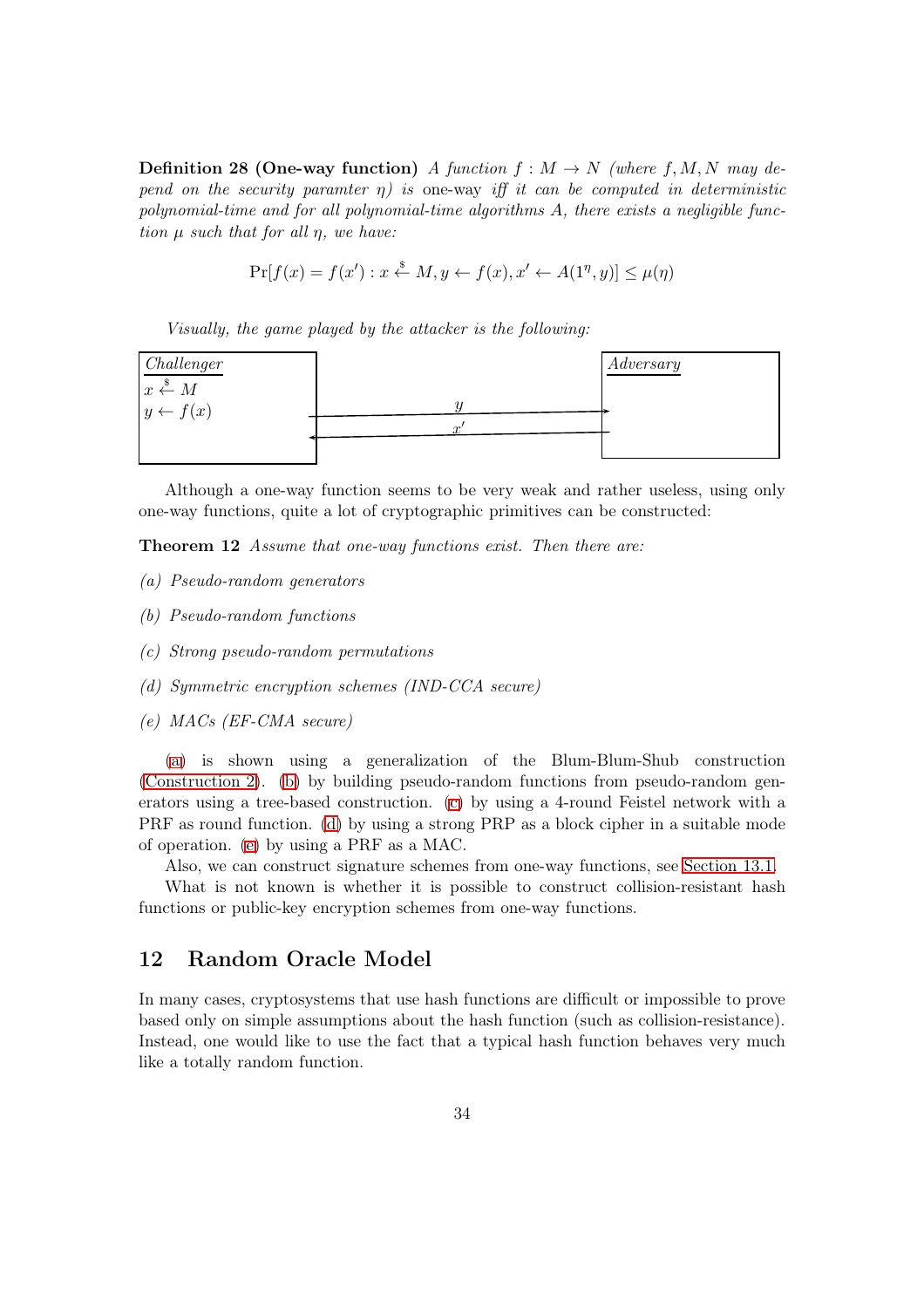<span id="page-34-1"></span>This leads to the following analysis technique: When analyzing a cryptosystem that uses a hash function  $H : M \to N$ , one models the hash function as a uniformly randomly chosen function out of the space of all functions from  $M$  to  $N$ . Such a uniformly randomly chosen function is called a random oracle.

More precisely, when analyzing whether a scheme  $X$  (that uses a hash function  $H$ :  $M \to N$ ) satisfies a given security definition S, one does the following: First, one writes  $X$  as a collection of algorithms that use an oracle  $H$  (instead of directly using the hash function), and one changes the security definition  $S$  such that at the beginning of the execution, H is chosen randomly  $(H \stackrel{s}{\leftarrow} \text{Fun}_{M \to N})$ , and then one changes S further by giving oracle access to  $H$  to all algorithms (in particular the adversary).

To illustrate this, consider the definition of one-way functions. If we build a one-way function f using a hash function (e.g.,  $f(x) := H(x) \oplus x$ ), we would represent f as an algorithm that expects an oracle H and computes  $f^H(x) := H(x) \oplus x$ . The security of f would then be expressed by the following definition.

Definition 29 (One-way function (in the random-oracle model))  $A$  function  $f^H: M \to N$  using an oracle  $H: M' \to N'$  (where  $f, M, N, M', N'$  may depend on the security paramter  $\eta$ ) is one-way iff it can be computed in deterministic polynomial-time (given oracle access to  $H$ ) and for all polynomial-time oracle algorithms A, there exists a negligible function  $\mu$  such that for all  $\eta$ , we have:

$$
\Pr[f^H(x) = f^H(x') : H \xleftarrow{\$} \text{Fun}_{M' \to N'}, x \xleftarrow{\$} M, y \leftarrow f(x), x' \leftarrow A^H(1^{\eta}, y)] \leq \mu(\eta)
$$

See also [Definition 32](#page-40-1) in the next section for a more complex example.

Schemes in the random oracle model are usually much simpler to analyze than schemes using real hash functions. However, random oracles do not exist in real life. So, an analysis of some cryptosystem in the random-oracle model has, strictly speaking, no impact on any real-life scheme.

One does, however, commonly use the following heuristic when analyzing schemes in the random-oracle model:

**Random oracle heuristic.** In order to "prove" the security of a scheme  $X$ that uses a hash function  $H$ , first analyze X in the random oracle model (i.e., replacing  $H$  by a random oracle). Then, if  $X$  is secure in the random oracle model, conclude that  $X$  is secure using a suitably good real-life hash function (such as, e.g.,  $SHA-256$ ).<sup>[9](#page-34-0)</sup>

Note that the random oracle model itself is a well-defined, mathematically rigorous model (it just describes something that does not exist, but that does not make it informal), the random oracle heuristic is not fully well-defined, and it is more of a guideline for heuristically analyzing the security of protocols.

<span id="page-34-0"></span> $9A$  better variant of the random oracle heuristic would actually be the following: If H is implemented as, e.g., Merkle-Damgård with a compression function  $F$ , model  $F$  as a random oracle (and treat  $H$  as a Merkle-Damgård construction based on this oracle F). However, this is often not done.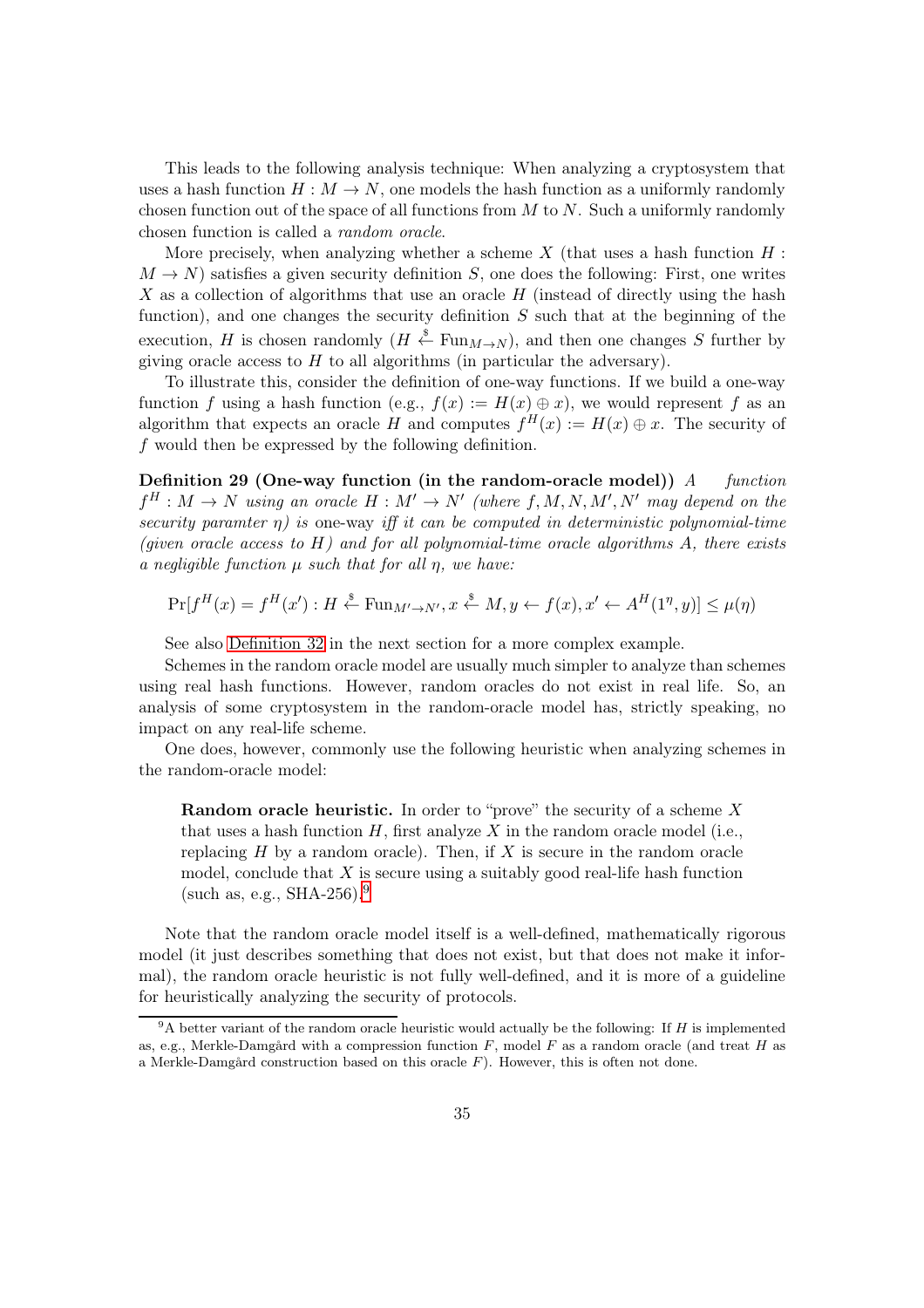<span id="page-35-0"></span>Unsoundness of the random oracle heuristic. Moreover, the random oracle heuristic can, in general, lead to wrong results. Consider the following protocol: Let  $H: \{0,1\}^* \to \{0,1\}^{\eta}$  be a hash function. Bob picks a secret  $s \stackrel{\$}{\leftarrow} \{0,1\}^{\eta}$ . Then Bob expects the description of a Boolean circuit  $C$  from the adversary. Then Bob picks  $x \stackrel{\$}{\leftarrow} \{0,1\}^{\eta}$  and checks whether  $C(x) = H(x)$ . If so, Bob sends s to the adversary.

In the random oracle model, this protocol is secure (i.e., the adversary cannot guess s. This is – roughly – due to the fact that a random function  $H \overset{\$}{\leftarrow} \text{Fun}_{\{0,1\}^* \to \{0,1\}^{\eta}}$  will not have a short description, and thus  $C$  will not describe  $H$  (or even be close to it). Thus  $C(x) = H(x)$  only with negligible probability.

If  $H$  is a hash function, however, there is a circuit  $C_H$  that describes this hash function. The adversary just sends  $C := C_H$  and receives s from Bob. Thus, the scheme is insecure for *any* hash function, even though it is secure in the random oracle model!

Relevance of the random oracle heuristic. Even though the random oracle heuristic is, in general, unsound, it is of practical importance nonetheless.

- So far, only very contrived examples of cryptosystems have been found where the random oracle heuristic fails.
- Schemes in the random oracle model are typically simpler, more efficient, and easier to prove that schemes in the standard model (i.e., the model without randomoracle).
- It is better to use a well-known and well-tested heuristic in the security proof than not to prove security at all. Since a too inefficient scheme will typically not be adopted on a wide basis, it may be preferable to propose a scheme in the random oracle model than to propose a considerably more inefficient scheme (in the latter case, a totally unproven scheme might be adopted instead).

Nevertheless, the use of the random oracle heuristic is a matter of taste and opinion.

Lazy sampling. An important technique when analyzing protocols in the random oracle model uses the following fact:

**Lemma 8 (Lazy sampling)** Fix M, N. Let  $H_{lazy}$  denote the following (stateful) algorithm:  $H_{lazy}$  maintains a table each  $m \in M$  to a value  $h_m \in N \cup \{\perp\}$ ; initially  $h_m = \perp$ for all m. When invoked as  $H_{lazy}(m)$  for  $m \in M$ ,  $H_{lazy}$  first checks whether  $h_m \neq \bot$ . In this case, it returns  $h_m$ . Otherwise, it chooses  $h_m \overset{\$}{\leftarrow} N$  and returns  $h_m$ .

Then  $H_{lazy}$  is indistinguishable from a random  $H \stackrel{\$}{\leftarrow} \text{Fun}_{M \rightarrow N}$ . More formally: For any oracle algorithm A (not necessarily polynomial-time) and all  $\eta$ , we have

$$
\Pr[b^* = 1 : H \stackrel{\$}{\leftarrow} \text{Fun}_{M \to N}, b^* \leftarrow A^H(1^{\eta})] = \Pr[b^* = 1 : b^* \leftarrow A^{H_{lazy}}(1^{\eta})].
$$

This fact is usually used in a security proof by first replacing the random oracle by  $H_{lazy}$ , and then continuing the proof in that setting. The advantage of this approach is that when using  $H_{lazy}$ , it is typically easier to track the dependencies of the values  $H(m)$ , and to make slight changes to the  $H(m)$  in subsequent proof steps.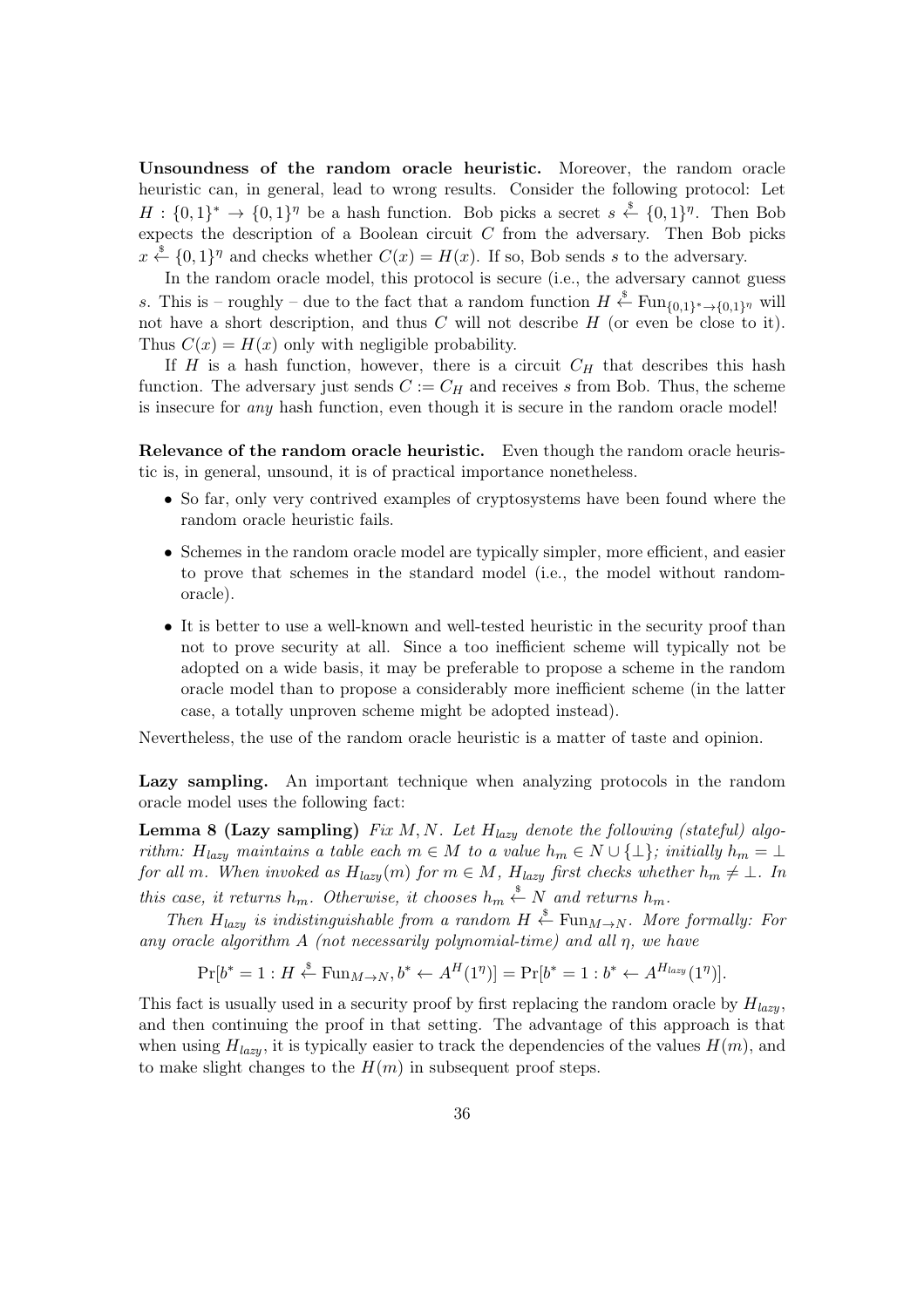## <span id="page-36-2"></span><span id="page-36-0"></span>13 Signature schemes

A signature scheme consists of three algorithms  $KG$ , Sign and Verify. A signature is used to authenticate messages. To be able to authenticated messages, Alice generates a key pair  $(pk, sk) \leftarrow KG(1<sup>\eta</sup>)$  and publicizes the public key pk (but keeps the secret key sk secret).<sup>[10](#page-36-1)</sup> Then, when Alice wants to send a message m, she computes a *signature*  $\sigma \leftarrow$  Sign(sk, m) and sends both m and  $\sigma$  to Bob. Bob verifies the signature by checking whether  $Verify(pk, m, \sigma) = 1$ . (If  $\sigma$  was generated normally, this should always succeed.) Intuitively, security of a signature scheme requires that the adversary cannot produce a valid (i.e., passing verification) signature  $\sigma$  for a message m that was not signed by Alice.

That is, signatures schemes are the public-key variant of MACs. Accordingly, the security definition for signature schemes closely resembles the one for MACs [\(Definition 23\)](#page-23-2):

Definition 30 (Existential unforgeability) We call a signature scheme  $(KG, Sign, Verify)$  existentially unforgeable (under chosen message attacks)  $(EF-$ CMA secure) iff for every polynomial-time algorithm A, there is a negligible function  $\mu$ such that for all η we have that

$$
\Pr[Verify(pk, m, \sigma) = 1 \land m \text{ fresh:}
$$
  

$$
(pk, sk) \leftarrow KG(1^{\eta}), (m, \sigma) \leftarrow A^{\text{Sign}(sk, \cdot)}(1^{\eta}, pk)] \leq \mu(\eta).
$$

Here "m fresh" means that m has never been sent by A to the Sign(sk,  $\cdot$ )-oracle.

Notice that A now gets access to the public key  $pk$  (since that one is not kept secret). Furthermore, in contrast to [Definition 23,](#page-23-2) the adversary A does not get access to a Verify(pk,  $\cdot$ )-oracle: since A knows pk, he can simulate that oracle himself.

Naive construction of signature schemes  $-$  a warning. One sometimes sees descriptions of the concept of signatures that suggest the following: Take a public-key encryption scheme  $(KG,Enc, Dec)$  and use it as a signature scheme as follows: Produce keys by  $(pk, sk) \leftarrow KG(1<sup>n</sup>)$ . To sign a message m, run  $\sigma \leftarrow Dec(sk, m)$ . To verify a signature  $\sigma$  on m, check whether  $m = Enc(sk, m)$ . This approach is a bad idea due to the following reasons:

- In general, it does not even work: Since ciphertexts in public-key encryption schemes usually have some structure (e.g., an ElGamal ciphertext is a pair of integers), many messages (e.g., those that are not pairs) will simply be rejected by Dec. Even if we encode messages to have the right structure, there may be some internal checksums or similar inside a ciphertext that make Dec fail whenever the ciphertext is not produced by encrypting a message. (Most IND-CCA secure public-key encryption schemes have such "checksums".)
- If the encryption scheme is randomized, *Enc* will produce a different ciphertext each time it is invoked. Thus  $Enc(pk, Dec(sk, m)) \neq m$  most of the time.

<span id="page-36-1"></span><sup>&</sup>lt;sup>10</sup>Publicizing *pk* could, analogously to the case with encryption, be done using a PKI.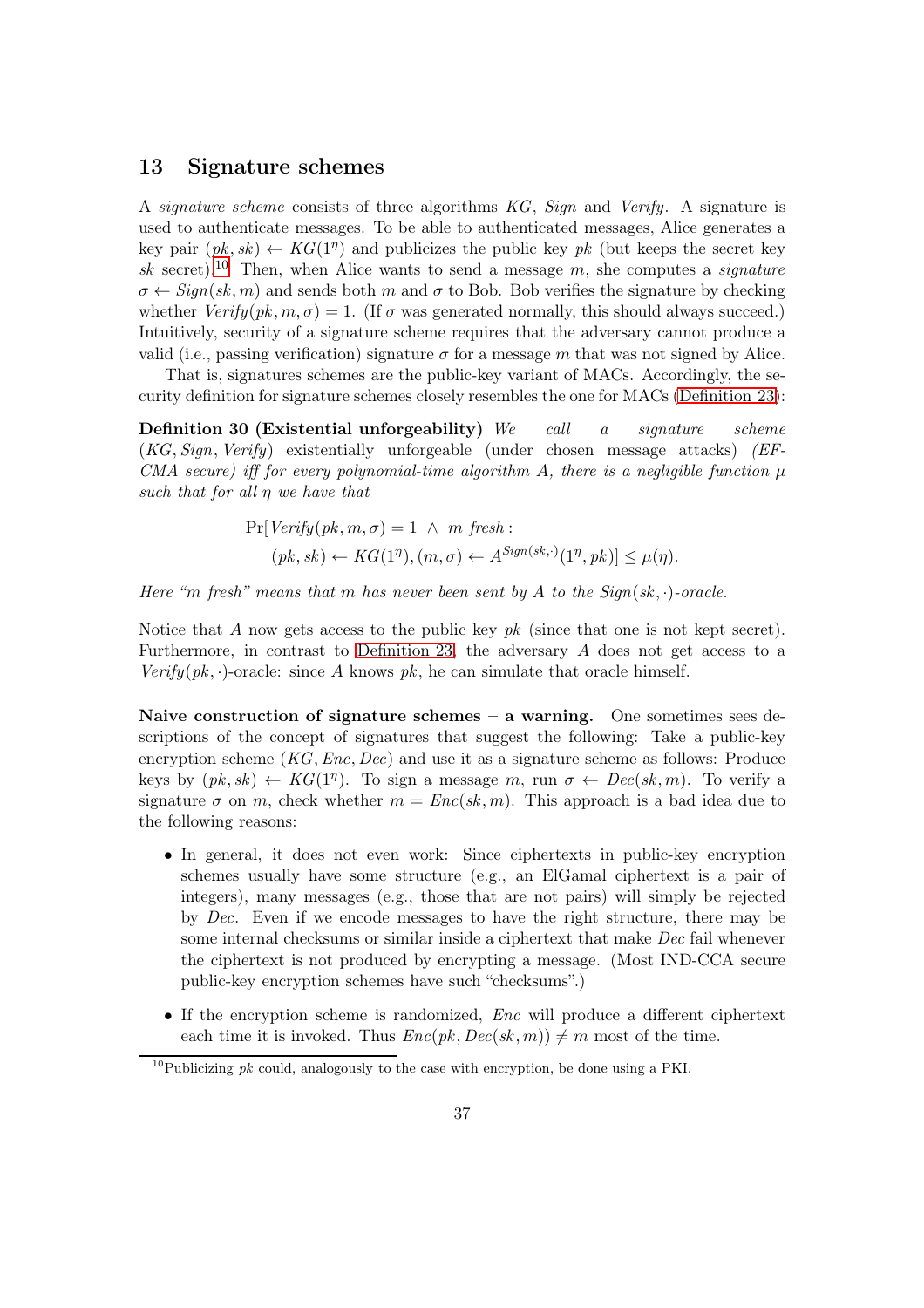<span id="page-37-2"></span>• And even if the above problems are resolved (e.g., textbook RSA does not have the two problems above), the security of the resulting scheme is still doubtful. An encryption scheme is not designed to be a signature scheme when reversed, and the security of the encryption scheme therefore implies in no way security of the result signature scheme.

I presume that the reason for the persistence of this approach is that it can be done (with very weak security!) using RSA which was the first known public-key cryptosystem.

#### <span id="page-37-0"></span>13.1 Signatures from one-way functions.

We now describe how to construct a signature scheme based on very weak assumptions. We will only need one-way functions and collision-resistant hash functions. (And below we mention how to do it only with one-way functions.)

One-time signatures. The first step is to construct so-called one-time signatures. These are signature schemes that are secure only when the honest signer produces at most one signature. More precisely, a one-time signature scheme should satisfy the following security definition:

Definition 31 (Existential one-time unforgeability) We call a signature scheme (KG, Sign, Verify) existentially one-time unforgeable (under chosen message attacks) (EF-OT-CMA secure) iff for every polynomial-time algorithm A that calls its oracle at most once, there is a negligible function  $\mu$  such that for all  $\eta$  we have that

$$
\Pr[Verify(pk, m, \sigma) = 1 \ \land \ m \ fresh:
$$
  

$$
(pk, sk) \leftarrow KG(1^{\eta}), (m, \sigma) \leftarrow A^{Sign(sk, \cdot)}(1^{\eta}, pk)] \leq \mu(\eta).
$$

Here "m fresh" means that m has never been sent by A to the  $Sign(s_k, \cdot)$ -oracle.

We construct the following scheme:

Construction 4 (Lamport's one-time signatures) Let  $f$  be a one-way function. We define a signature scheme  $(KG_{Lamport}, Sign_{Lamport}, Verify_{Lamport})$  with message space  $\{0,1\}$ <sup>n</sup> as follows:

- Key generation:  $KG_{Lamport}(1^{\eta})$  picks values  $x_i^j \stackrel{\$}{\leftarrow} \{0,1\}^{\eta}$  for  $i = 1, \ldots, \eta$ , i  $j = 0, 1$ . Let  $y_i^j$  $j_i := f(x_i^j)$  $\hat{y}^j_i$ ). Let  $sk := (x^0_1, \ldots, x^0_\eta, x^1_1, \ldots, x^1_\eta)$  and  $pk :=$  $(y_1^0, \ldots, y_\eta^0, y_1^1, \ldots, y_\eta^1)$ . Return  $(pk, sk)$ .
- Signing:  $Sign_{Lamport}(sk, m)$  with  $sk = (x_1^0, \ldots, x_n^0, x_1^1, \ldots, x_n^1)$  and  $m \in \{0, 1\}^n$ *returns*  $\sigma := (x_1^{m_1})$  $\frac{m_1}{1}, \ldots, x_{\eta}^{m_{\eta}}$ ).
- <span id="page-37-1"></span>• Verification:  $Verify_{Lamport}(pk, m, \sigma)$  with  $pk = (y_1^0, \ldots, y_n^0, y_1^1, \ldots, y_n^1)$  and  $m \in$  $\{0,1\}^{\eta}$  and  $\sigma = (\sigma_1, \ldots, \sigma_{\eta})$  checks whether  $y_i^{m_i} = f(\sigma_i)$  for  $i = 1, \ldots, \eta$ . If so, it returns 1.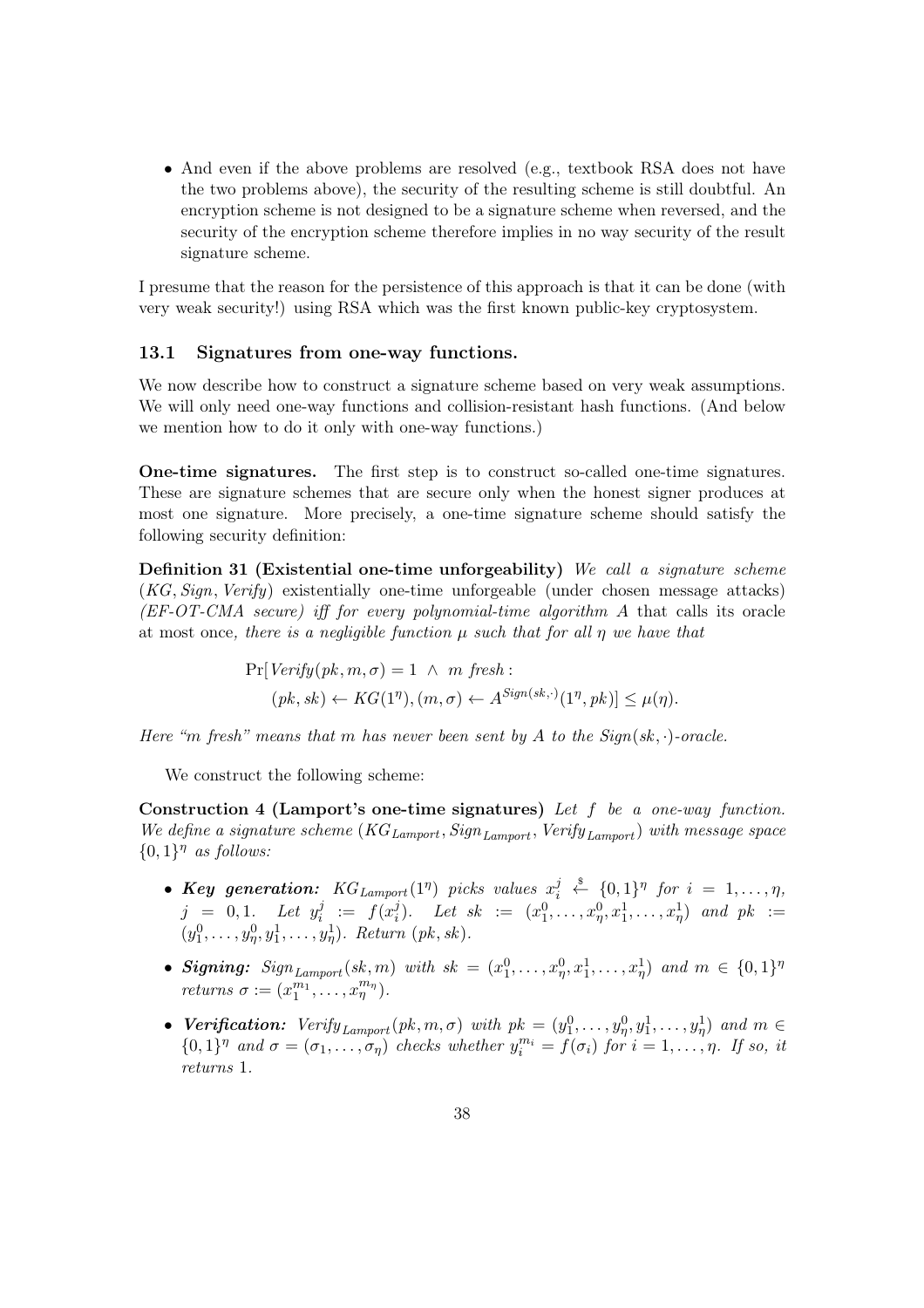**Theorem 13** Let f be a one-way function. Then  $(KG_{Lamport}, Sign_{Lamport}, Verify_{Lamport})$  is EF-OT-CMA secure.

Notice that the security of the scheme breaks down completely if we produce more than one signature with a given signing key.

Lamport's scheme only allows us to sign messages of length  $\eta$ . If we wish to sign longer messages, we can use the following construction:

Construction 5 Let (KG, Sign, Verify) be a signature scheme with message space M and let  $H$  :  $\{0,1\}^*$   $\rightarrow$  M be a collision-resistant hash function. De- $\text{frac } (KG_H, \text{Sign}_H, \text{Verify}_H)$  as follows:  $KG_H(1^{\eta}) := KG(1^{\eta})$ .  $\text{Sign}_H(\text{sk}, m) :=$  $Sign(sk, H(m))$ .  $Verify_H(pk, m) := Verify(pk, H(m))$ .

<span id="page-38-0"></span>**Lemma 9** If  $(KG, Sign, Verify)$  is EF-CMA secure (or EF-OT-CMA secure), then  $(KG_H, Sign_H, Verify_H)$  is also EF-CMA secure (or EF-OT-CMA secure, respectively).

Chain-based construction. We first show a simple construction for constructing a signature scheme from a one-time signature scheme. Later, we will show a more advanced construction that resolves a big drawback of the simple construction.

Construction 6 (Chain-based signatures) Let  $(KG_1, Sign_1, Verify_1)$  be a one-time signature scheme. We construct  $(KG<sub>chain</sub>, Sign<sub>chain</sub>, Verify<sub>chain</sub>)$  as follows:

- Key generation:  $KG_{chain}(1<sup>\eta</sup>)$  returns  $(pk_1, sk_1) \leftarrow KG_1(1<sup>\eta</sup>)$ .
- Signing: The signing algorithm is stateful. It maintains a list L, initially empty, a counter i, initially  $i := 1$ , and a secret key, initially  $sk := sk_1$ . When invoked as  $Sign_{chain}(m_i)$ , it does the following: Compute  $(pk_{i+1}, sk_{i+1}) \leftarrow KG_1(1)$ . Compute  $\sigma_i := Sign_1(sk, (pk_{i+1}, m_i))$ . Append m,  $pk_{i+1}, \sigma_i$  to L. Set  $sk := sk_{i+1}$ . Increment i. Return  $\sigma := L$ .
- Verification:  $Verify_{chain}(pk_1, m, \sigma)$  with  $\sigma = (m_1, pk_2, \sigma_1, \ldots, m_n, pk_{n+1}, \sigma_n)$ : Check whether  $Verify_1(pk_i, (pk_{i+1}, m_i), \sigma_i) = 1$  for all  $i = 1, ..., n$ . Check if  $m_n = m$ . If so, return 1.

Notice that you could reduce the length of the signatures by assuming a stateful verifier. In this case, you only need to send the new parts of  $L$  when signing.

Theorem 14  $If$  $(KG_1, Sign_1, Verify_1)$ ) is EF-OT-CMA secure, then  $(KG_{chain}, Sign_{chain}, Verify_{chain})$  is EF-CMA secure (but stateful).

The proof bases on the fact that each secret key  $sk_i$  is used at most once.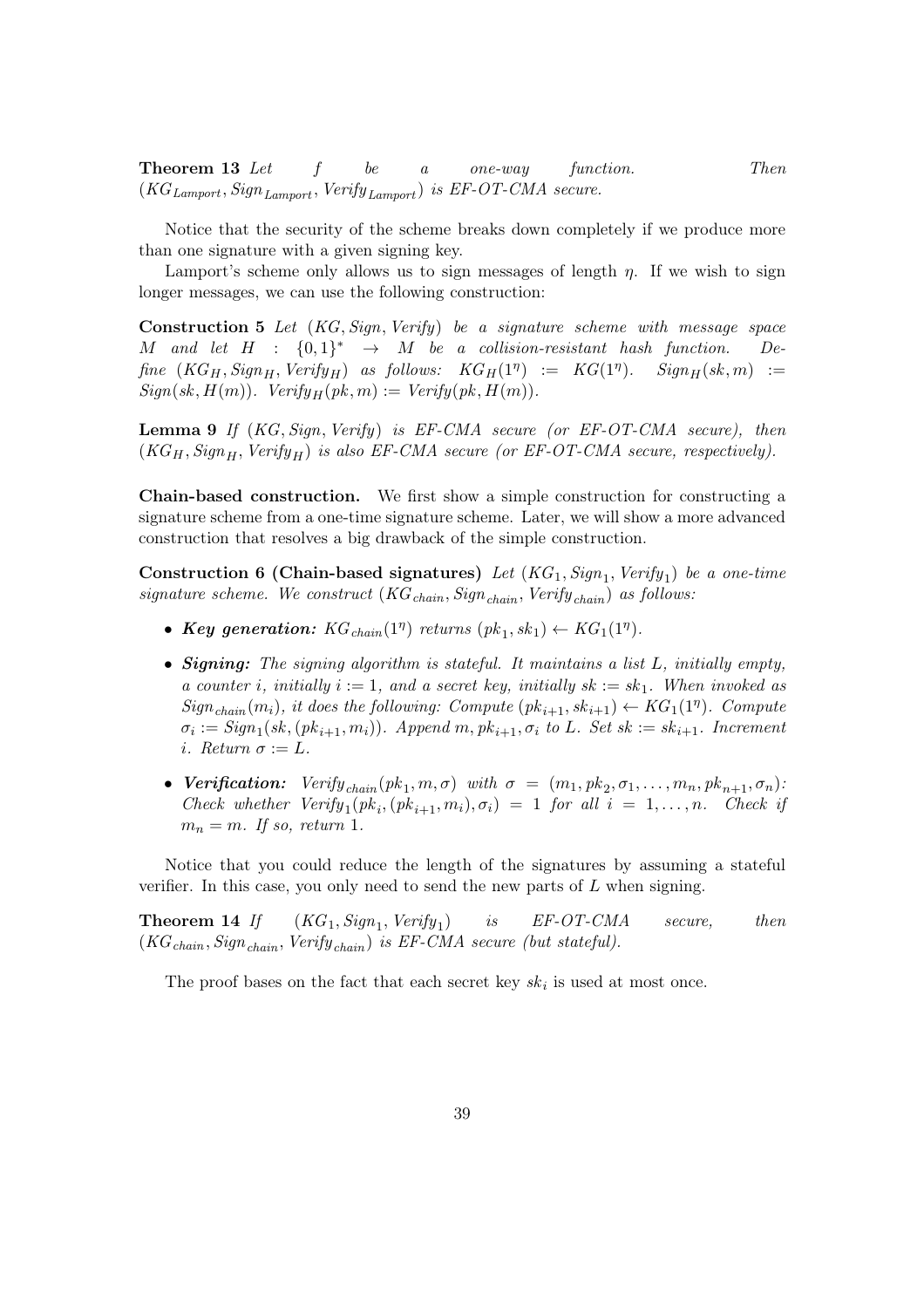Tree-based construction. The main disadvantage of the chain-based construction is that it uses a stateful signer. The following construction remedies this problem:

Construction 7 (Tree-based signatures) Let  $(KG_1, Sign_1, Verify_1)$  be a one-time signature scheme. Assume without loss of generality that  $KG_1$  and  $Sign_1$  use at most  $\eta$  random bits per invocation (if necessary, this can be ensured by using a PRG). Let  $F: K \times \{0,1\}^* \rightarrow \{0,1\}^{\eta}$  be a PRF.

We construct  $(KG_{tree}, Sign_{tree}, Verify_{tree})$  with message space  $\{0,1\}^{\eta}$  as follows:

- $Key$  generation:  $\left( \begin{array}{cccc} \text{\textit{picks}} & k_1, k_2 & \stackrel{\$}{\leftarrow} & K \end{array} \right. \ \ \text{\textit{and}} \ \ \left( \text{\textit{pk}}_{\varepsilon}, \text{\textit{sk}}_{\varepsilon} \right) \quad \leftarrow$  $KG_1(1^n; F(k_1, \varepsilon))$ . Here  $\varepsilon$  stands for the empty word. The notation  $X(a;b)$  denotes an invocation of the algorithm X with input a and using b as its randomness.)  $KG_{tree}$  returns  $(pk, sk)$  with  $pk := pk_{\epsilon}$  and  $sk := (k_1, k_2, sk_{\epsilon}).$
- Signing:  $Sign_{tree}(sk, m)$  with  $sk = (k_1, k_2, sk_{\varepsilon})$  does the following: For  $i =$  $0, \ldots, \eta-1$ , let

$$
(pk_{m_{|i}0}, sk_{m_{|i}0}) \leftarrow KG_1(1^n; F(k_1, m_{|i}0))
$$
  
\n
$$
(pk_{m_{|i}1}, sk_{m_{|i}1}) \leftarrow KG_1(1^n; F(k_1, m_{|i}1))
$$
  
\n
$$
\sigma_i \leftarrow Sign_1(kk_{m_{|i}}, (pk_{m_{|i}0}, pk_{m_{|i}1}); F(k_2, m_{|i})).
$$

Here  $m_{1i}$  denotes the first *i*-bits of m.

Let

 $\sigma_{end} \leftarrow Sign_1(k_m, m; F(k_2, m)).$ 

Return  $\sigma := (pk_{m_{|0}0}, pk_{m_{|0}1}, \ldots, pk_{m_{|n-1}0}, pk_{m_{|n-1}1}, \sigma_0, \ldots, \sigma_{n-1}, \sigma_{end}).$ 

• Verification:  $Verify_{tree}(pk, m, \sigma)$  with  $pk = pk_{\varepsilon}$  and  $\sigma =$  $(pk_{m_{|0}0}, pk_{m_{|0}1}, \ldots, pk_{m_{|n-1}0}, pk_{m_{|n-1}1}, \sigma_0, \ldots, \sigma_{n-1}, \sigma_{end})$  does the following: For  $i = 0, \ldots, \eta - 1$ , check whether  $Verify_1(pk_{m_{|i}}, (pk_{m_{|i}0}, pk_{m_{|i}1}), \sigma_i) = 1$ . Check whether  $Verify_1(pk_m, m, \sigma_{end}) = 1$ . If all checks succeed, return 1.

Notice that in this construction, any  $sk_x$  is used several times, but always to sign the same message. And in each invocation, it uses the same randomness, so effectively  $sk_x$ is used only once.

<span id="page-39-0"></span>Theorem  $15$  If  $(KG_1, Sign_1, Verify_1)$ ) is EF-OT-CMA secure, then  $(KG_{tree}, Sign_{tree}, Verify_{tree})$  is EF-CMA secure.

Plugging things together. By [Theorem 13](#page-37-1) we get a one-time signature scheme (EF-CMA secure) which can be extended to allow signing of arbitrary messages (not just length  $\eta$ ) by [Lemma 9.](#page-38-0) Based on that scheme, by [Theorem 15,](#page-39-0) we get a signature scheme which is EF-CMA secure (and whose message space can be extended using [Lemma 9\)](#page-38-0). These constructions need one-way functions, PRFs, and collision-resistant hash functions. By [Theorem 12](#page-33-6)[\(b\)](#page-33-2), PRFs can in turn be constructed from one-way functions. Thus we get: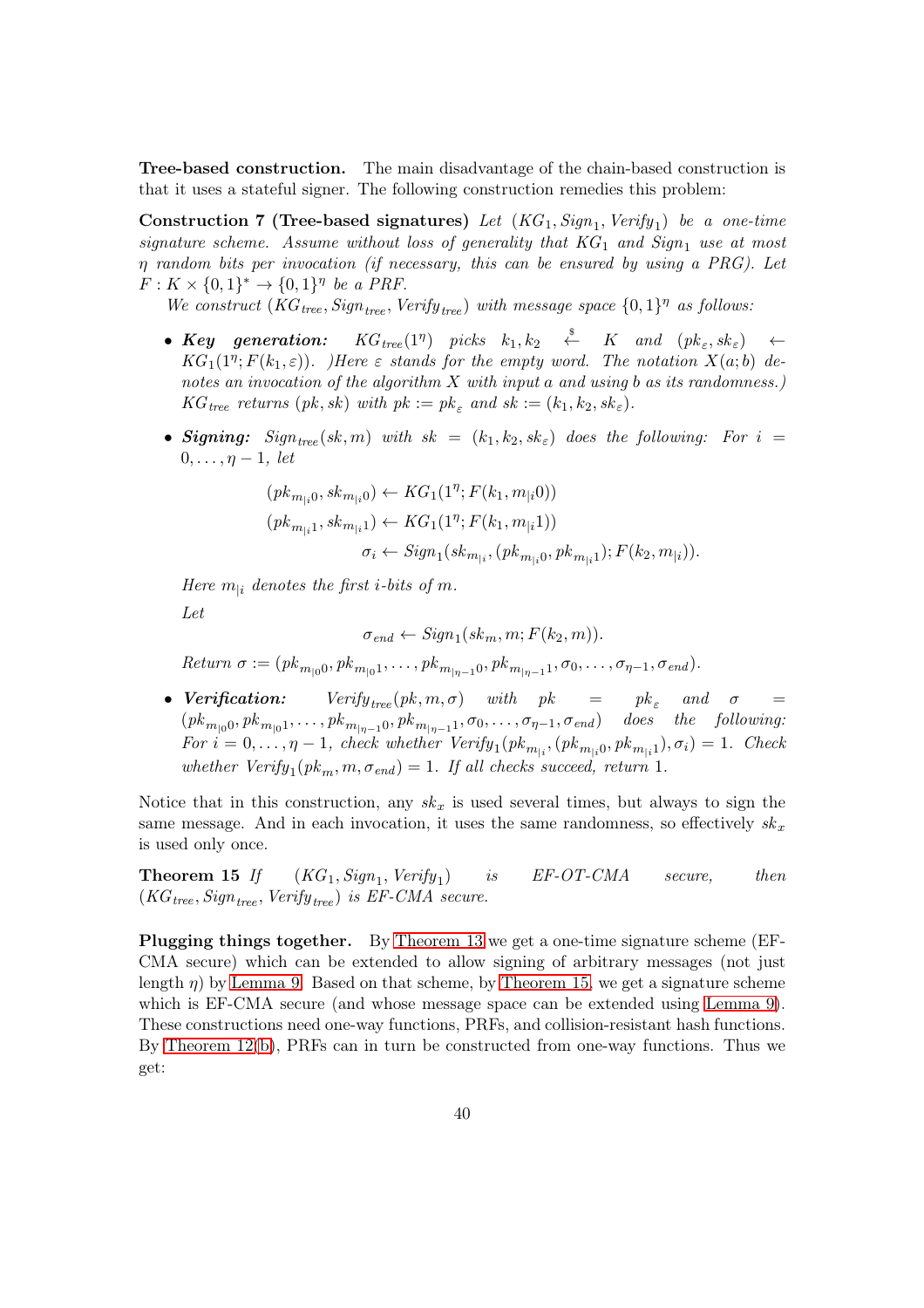<span id="page-40-3"></span>Corollary 1 If one-way functions and collision-resistant hash functions exist, then there is an EF-CMA secure signature scheme (with message space  $\{0,1\}^*$ ).

Note: Instead of the collision-resistant hash function, one can also use a so-called universal one-way hash function (UOWHF). (This requires a slight change of the construction.) A UOWHF can be constructed from one-way functions. We omit the details and only mention the final result:

Theorem 16 If one-way functions exist, then there is an EF-CMA secure signature scheme (with message space  $\{0,1\}^*$ ).

Note that this construction is extremely inefficient (especially if we construct UOWHFs from OWFs) and thus unusable in practice.

#### <span id="page-40-0"></span>13.2 Full domain hash

We now describe another construction of a signature scheme, the full domain hash (FDH) construction. (We describe RSA-FDH; in general, FDH can based on other assumption than RSA, too.)

**Construction 8** Let  $H : \{0,1\}^* \to \{0,1\}^{3\eta}$  be a hash function (or the random oracle,  $respectively).<sup>11</sup>$  $respectively).<sup>11</sup>$  $respectively).<sup>11</sup>$ 

The RSA-full domain hash scheme (RSA-FDH) ( $KG_{FDH}$ ,  $Sign_{FDH}$ ,  $Verify_{FDH}$ ) is defined as follows:

- Key generation:  $KG_{FDH}(1^{\eta})$  picks two  $\eta$ -bit primes  $p, q$ , computes  $N := p, q$ , picks uniform e, d with  $ed \equiv 1 \mod \varphi(N)$ , and sets  $sk := (N, d)$  and  $pk := (N, e)$ . (This is the same key generation as for textbook RSA.)
- Signing:  $Sign_{FDH}(sk, m)$  with  $sk = (N, d)$  returns  $H(m)^d \mod N$ .
- Verification:  $Verify_{FDH}(pk, m, \sigma)$  with  $pk = (N, e)$  returns 1 iff  $H(m) \equiv \sigma^e \mod$ N.

Since only have a proof of RSA-FDH in the random oracle model, we restate the definition of EF-CMA security in the random oracle model:

#### Definition 32 (Existential unforgeability (in the random oracle model))

Given sets  $M, N$  (domain and range of the random oracle), we call a signature scheme (KG, Sign, Verify) existentially unforgeable (under chosen message attacks) in the random oracle model *(EF-CMA secure in the ROM) iff for every polynomial-time* algorithm A, there is a negligible function  $\mu$  such that for all  $\eta$  we have that

<span id="page-40-1"></span>
$$
\Pr[Verify^H(pk, m, \sigma) = 1 \ \land \ m \ fresh : H \stackrel{\$}{\leftarrow} \text{Fun}_{M \to N},
$$

$$
(pk, sk) \leftarrow KG^H(1^{\eta}), (m, \sigma) \leftarrow A^{H, Sign^H(sk, \cdot)}(1^{\eta}, pk)] \leq \mu(\eta).
$$

Here "m fresh" means that m has never been sent by A to the  $Sign^H(s_k, \cdot)$ -oracle.

<span id="page-40-2"></span><sup>&</sup>lt;sup>11</sup>We use the range  $\{0,1\}^{3\eta}$  such that  $H(m) \text{ mod } N$  will be almost uniform for an N that is the produce of two  $\eta$ -bit primes.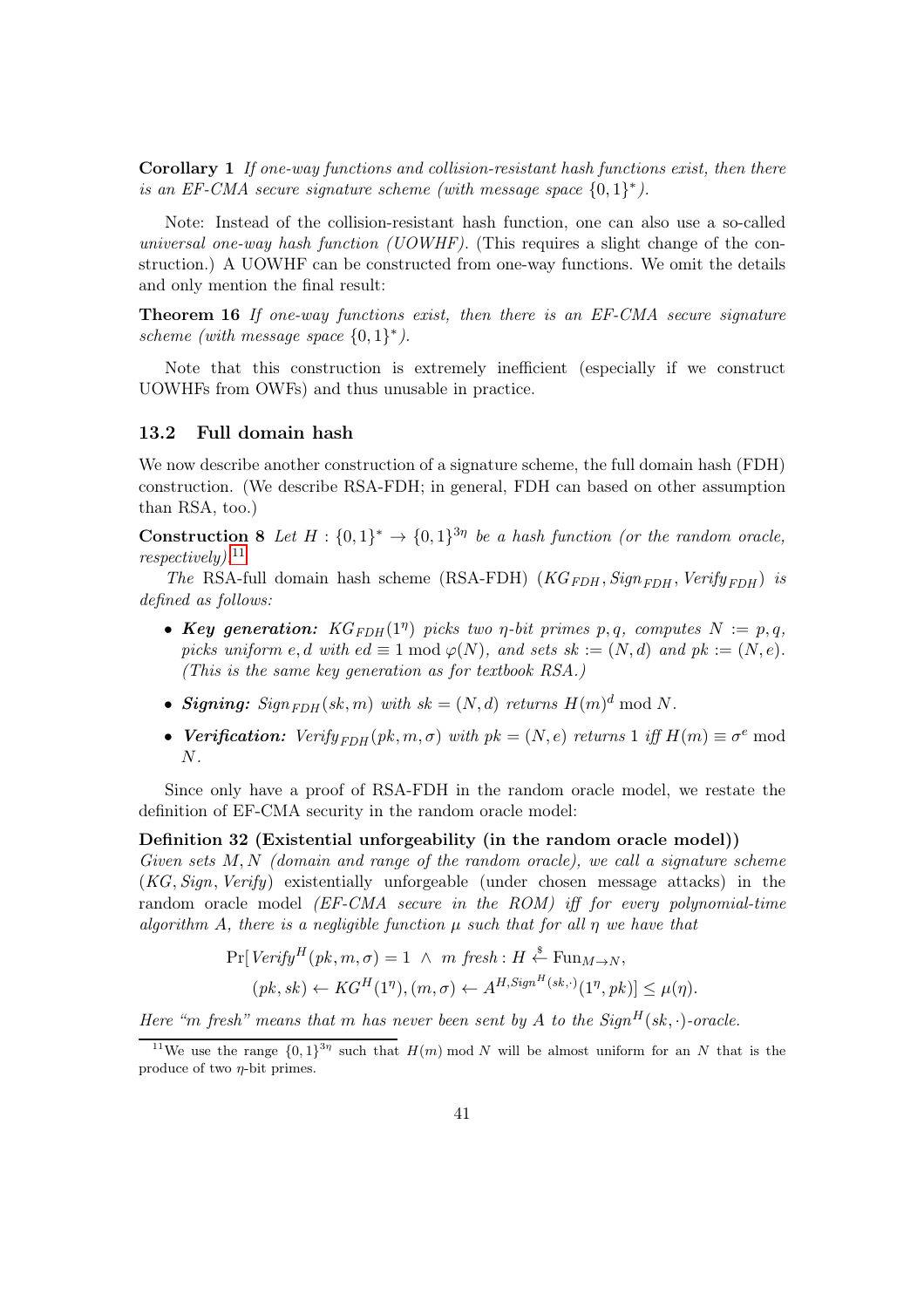<span id="page-41-1"></span>We then have:

**Theorem 17** If the RSA assumption holds,  $(Sign_{FDH}, Verify_{FDH})$  is EF-CMA secure in the random oracle model.

## <span id="page-41-0"></span>14 Symbolic cryptography

To ensure trust in a cryptographic protocol, the security of the protocol is typically proven. However, proving the security of a protocol by hand has two drawbacks:

- Humans tend to make accidental mistakes. Cryptographic proofs of complex systems are usually quite long and contain a lot of case distinctions etc. Thus, one cannot expect that a hand-written security proof of a complex system will be correct.
- Real-life protocols may be so complex as to defy manual security analysis altogether. Since the complexity of a proof increases with the complexity of the system, some systems may need proofs in which humans simply lose track.

In light of these problems, we would like automated verification in which a computer finds the security proof, since a computer will not make accidental mistakes. (To deal with the first problem only, *computer-aided verification* is also an option: here, the proof is (partially) constructed by a human, but rigorously checked by the computer.)

Unfortunately, the reduction proofs that are typically used in cryptography are too difficult for the computer: they usually require clever insights that the computer does not have. To be able to automate the analysis of protocols, a heuristic is therefore used: Instead of modeling operations like encryption and decryption as the application of probabilistic algorithms on bitstrings, we simplify the world and model them as a operations on abstract terms. E.g., instead of representing an encryption as a bitstring (e.g., 010010110), we directly represent it as a term (e.g.,  $enc(pk, m)$ ). Although this does not represent reality, it is a useful idealization. (We discuss pros and cons of this approach below.)

The modeling of cryptography in which messages are represented as bitstrings (and not terms) is usually called the computational model.

Advantages and disadvantages The big advantage of modeling cryptography symbolically is that in the symbolic model automated verification is much simpler. At the current state of the art, many protocols can only be analyzed in the symbolic model – in these cases, it is better to perform verification in the symbolic model than no verification at all. (This motivation is similar to that of the random oracle model, see [Section 12.](#page-33-0))

One should, however, use the symbolic model with care. To be safe, one needs to identify everything the adversary can do and add it to the deduction rules. If one overlooks something, an attack is overlooked. (Note: There is even no suitable formal definition of "everything the adversary can do", so it is very difficult to tell when the list of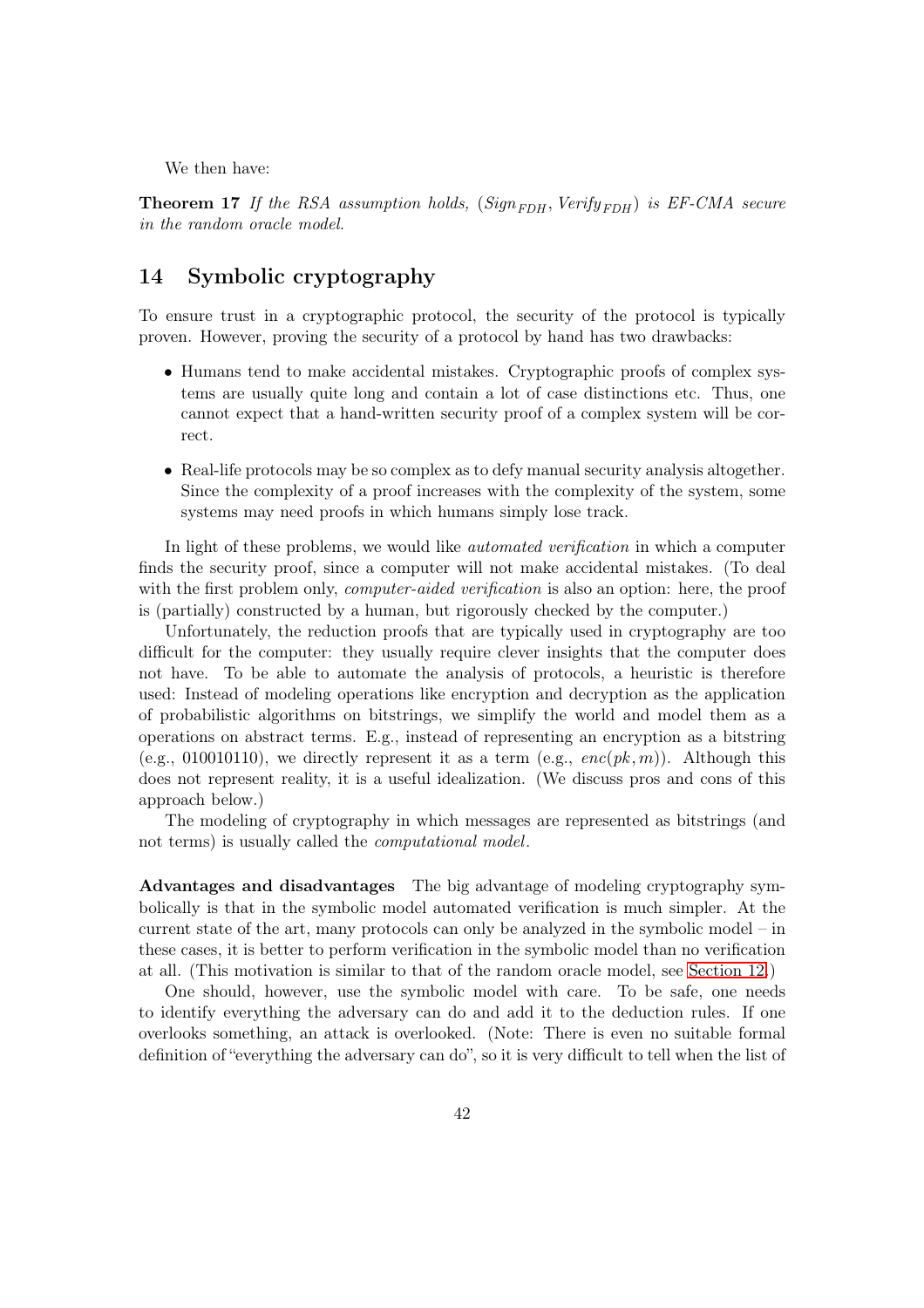<span id="page-42-3"></span>deduction rules is sufficiently complete.) While for encryption, the list of deduction rules seems straightforward, for other cryptographic schemes (e.g., schemes with homomorphic properties), it is far from clear which rules to use.

In some specific cases, however, it can be proven that the symbolic model is sound. Such results are called *computational soundness results*.<sup>[12](#page-42-1)</sup>

#### <span id="page-42-0"></span>14.1 Analysis of the Needham-Schröder-Lowe protocol

To illustrate how a symbolic model is used, we will investigate the following two protocols for mutual authentication.

Needham-Schröder protocol. In this protocol, there are two roles, initiator and responder. We assume that each party X has a secret key  $sk_X$  and that everyone knows the corresponding public key  $pk<sub>X</sub>$ . When a party A is running as the initiator (with argument  $B$  – indicating the intended partner), and  $B$  is running as the responder (with argument  $A$ ), the following steps are executed:

- A picks a random value  $R_1$  and sends  $enc(pk_B,(A, R_1))$  to B.
- B decrypts, picks a random  $R_2$ , and then sends  $enc(pk_A, (R_1, R_2))$  to A.
- A decrypts, and sends  $enc(pk_B, R_2)$  to B.

The intended property of this protocol is mutual authentication, that is, A will not believe to be talking to  $B$  unless  $B$  also intended to talk to  $A$  and vice verse. Somewhat more formally:

**Definition 33 (Mutual authentication – informal)** Whenever some A successfully finishes<sup>[13](#page-42-2)</sup> an execution as initiator with argument B, then the party B has started an execution as responder with argument A. And vice versa (with initiator and responder switched).

The Needham-Schröder protocol does not satisfy this property: Assume that A runs as initiator with argument C, that B runs as responder with argument A, and that C is corrupted (i.e., the adversary) and communicates with both  $A$  and  $B$ . That is,  $A$  believes correctly that she is talking to  $C$ , but  $B$  believes incorrectly that he is talking to  $A$ .  $C$ performs the following steps:

- When getting  $enc(pk_{C_1}(A, R_1))$  from A, it decrypts and sends  $enc(pk_{B_1}(A, R_1))$ to B.
- When B responds with  $enc(pk_A, (R_1, R_2))$ , C forwards this message to A.
- When A responds with  $enc(pk_C, R_2)$ , C decrypts and sends  $enc(pk_B, R_2)$  to B.

<sup>&</sup>lt;sup>12</sup>Note: this notion of computational soundness has nothing to do with the notion of computational soundness introduced in [Section 15.](#page-45-0) They are just homonymes.

<span id="page-42-2"></span><span id="page-42-1"></span><sup>&</sup>lt;sup>13</sup>That is, all the messages it receives are as it expects them from the protocol description.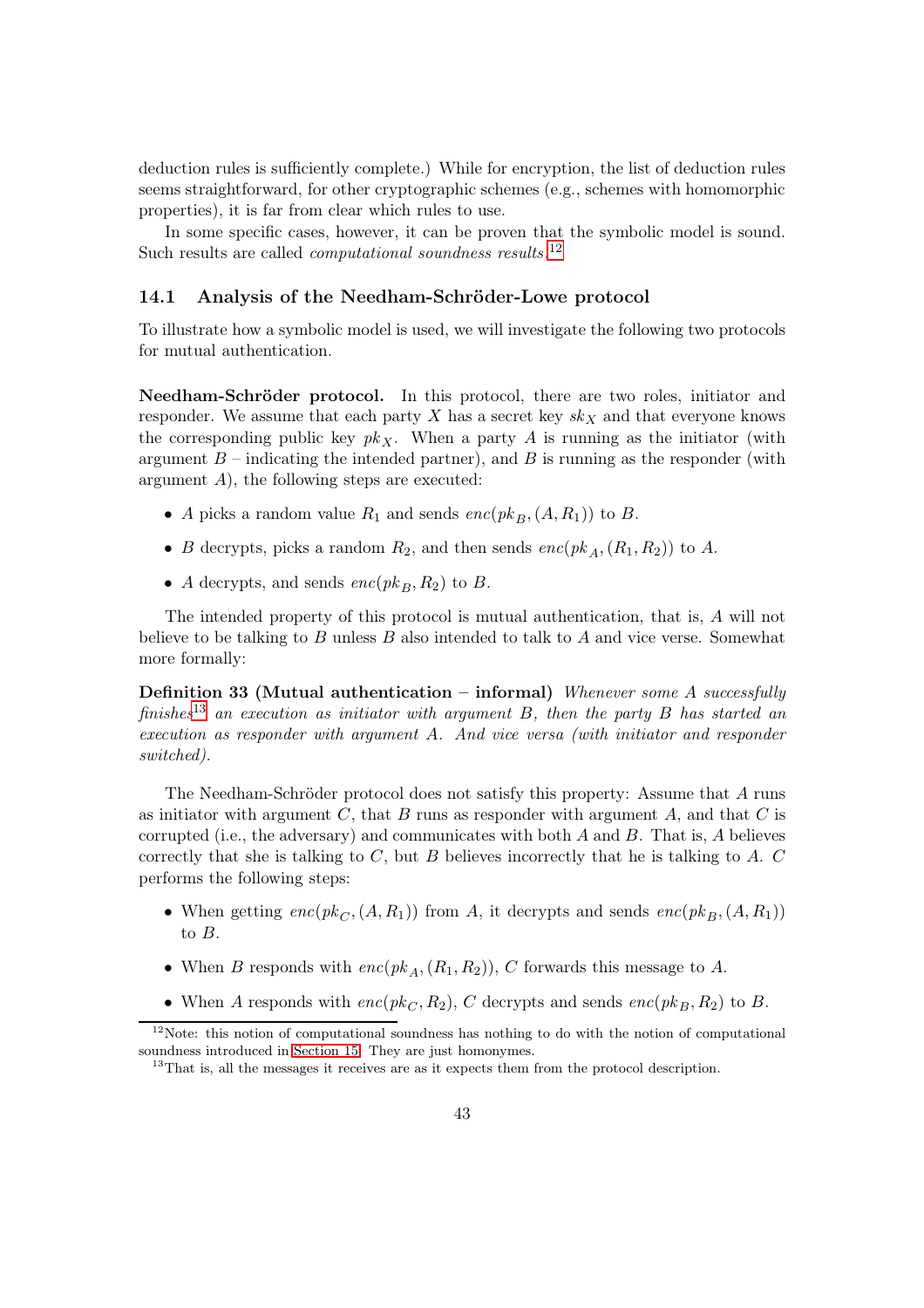<span id="page-43-0"></span>• Then B successfully finishes the execution.

Since  $B$  successfully finished an execution with argument  $A$ , but  $A$  never started an execution with argument B, this shows that the Needham-Schröder protocol does not satisfy mutual authentication.

The following protocol is supposed to fix this problem:

Needham-Schröder-Lowe protocol (NSL). The situation is the same as in the Needham-Schröder protocol, but the following steps are executed:

- A picks a random value  $R_1$  and sends  $enc(pk_B,(A, R_1))$  to B.
- B decrypts, picks a random  $R_2$ , and then sends  $enc(pk_A, (R_1, R_2, B))$  to A.
- A decrypts, and sends  $enc(pk_B, R_2)$  to B.

Notice that the only difference to the Needham-Schröder protocol is that the message  $enc(pk_A, (R_1, R_2, B))$  additionally contains the name B.

Symbolic modeling of NSL. We would like to make sure that NSL is not also susceptible to attack similar to the above. For this, we will analyze the security in the symbolic model. The first step is to write down how the protocol and the capabilities of the adversary are modeled.

For illustration purposes, we consider a special case only, corresponding to the attack on the Needham-Schröder protocol described above. Namely, we consider an execution in which  $A$  runs as initiator with argument  $C$ , and  $B$  runs as responder with argument A. In this case, to check security, it is sufficient to check whether B successfully finishes. (A full-fledged analysis would have to consider arbitrary many executions of arbitrary parties in arbitrary rules with arbitrary arguments.)

We start by modeling the capabilities of the adversary:

<span id="page-43-1"></span>
$$
\frac{\vdash enc(pk_C, x)}{\vdash x} \text{ DEC} \qquad \frac{\vdash x \quad P \in \{A, B, C\}}{\vdash enc(pk_P, x)} \text{ENC}
$$
\n
$$
\frac{\vdash x \quad P \in \{A, B, C\}}{\vdash enc(pk_P, x)} \text{ENC}
$$
\n
$$
\frac{\vdash x \quad \vdash y}{\vdash (x, y)} \text{PAR}
$$
\n
$$
\frac{\vdash x \quad \vdash y}{\vdash (x, y)} \text{PAR}
$$
\n
$$
\frac{\vdash (x, y)}{\vdash x \quad \vdash y} \text{SPLIT} \qquad \frac{i \in \mathbb{N}}{\vdash \hat{R}_i} \text{RAND}
$$

These rules are read as follows: The expression  $\vdash t$  stands for "the adversary knows (or: can know) the term t". If, for some assignment for the variables x and y, the preconditions in the upper half of the rule are satisfied, then the conclusions in the lower half are also satisfied. E.g., if  $\vdash enc(pk_C, (A, R_1))$ , then the preconditions of the rule DEC are satisfied (with  $x := (A, R_1)$ ), and hence  $\vdash (A, R_1)$  holds.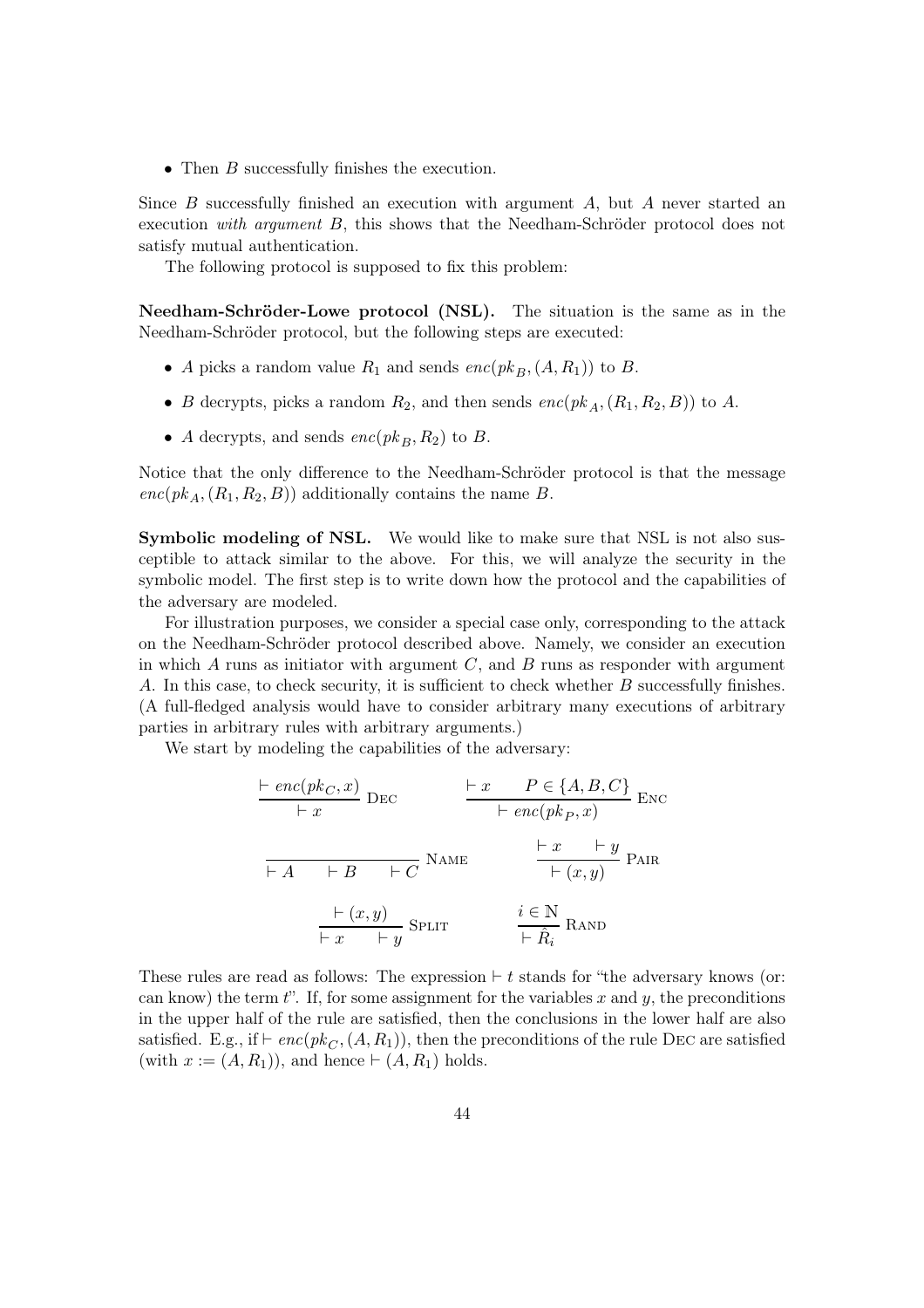<span id="page-44-1"></span>Notice that there is no rule for  $\vdash R_1$  or  $\vdash R_2$ . This models the fact that the adversary cannot guess these random values unless he first gets some term that contains them. (Keep in mind, though, that  $R_1, R_2$  are not modeled as random values, but as unique symbols.)

Furthermore, we need to model what the adversary C can learn from interacting with the protocol. For example, A sends  $enc(pk_C, (A, R_1))$ , so we have the rule MsG1 below. Furthermore, if C knows a term of the form  $enc(pk_A,(R_1,x, C))$  for any  $x,$ <sup>[14](#page-44-0)</sup>, he can send this term to A, who will answer with  $enc(pk_C, x)$ . This leads to the rule Msg3. And finally, if C knows  $enc(pk_B,(A, y))$ , then he can send this to B and gets  $enc(pk_A, (y, R_2, B))$ . Hence rule MsG2.

$$
\frac{\vdash enc(pk_B,(A,y))}{\vdash enc(pk_C,(A,R_1))} \text{Msg1} \qquad \frac{\vdash enc(pk_B,(A,y))}{\vdash enc(pk_A,(y,R_2,B))} \text{Msg2}
$$

$$
\frac{\vdash enc(pk_A,(R_1,x,C))}{\vdash enc(pk_C,x)} \text{Msg3}
$$

These rules describe everything the adversary can learn. Formally, we define  $\vdash$  as follows:

**Definition 34 (Deduction relation)** ⊢ is the smallest relation satisfying the deduction rules above.

This means that  $⊩ t$  holds if and only if one can deduce  $⊢ t$  by applying the rules above.

Security proof of NSL. We will now show the security of NSL. In the special case we are analyzing, it is sufficient to show that B never receives the message  $enc(pk_B, R_2)$ . That is, we have to show that  $\nvDash enc(pk_B, R_2)$ . ( $\nvdash$  is the negation of  $\vdash$ .)

Consider the following grammar:

 $M ::= enc(pk_A|pk_B|pk_C, M) | A | B | C | R_1 | \hat{R}_i | (M, M) | enc(pk_A, (R_1, R_2, B))$ 

Security is based on the following claim:

**Lemma 10** For any term t satisfying  $\vdash t$ , we have that t matches the grammar of M.

This claim is easily proven by checking that for each deduction rule, we have that if all terms in the preconditions match the grammar, then the terms in the postcondition also match the grammar. For example, for rule DEC, we need to check that if  $enc(pk_C, t)$ matches the grammar for some term  $t$ , then  $t$  matches the grammar.

Since  $enc(pk_B, R_2)$  does not match the grammar, it immediately follows that:

Theorem 18  $\nvdash enc(pk_B, R_2)$ .

Thus the NSL protocol is secure (in the symbolic model and our specific case).

<span id="page-44-0"></span><sup>&</sup>lt;sup>14</sup>In our analysis, we consider  $(x, y, z)$  as a shortcut for  $(x, (y, z))$ , so that we do not need to formally introduce triples; pairs are sufficient.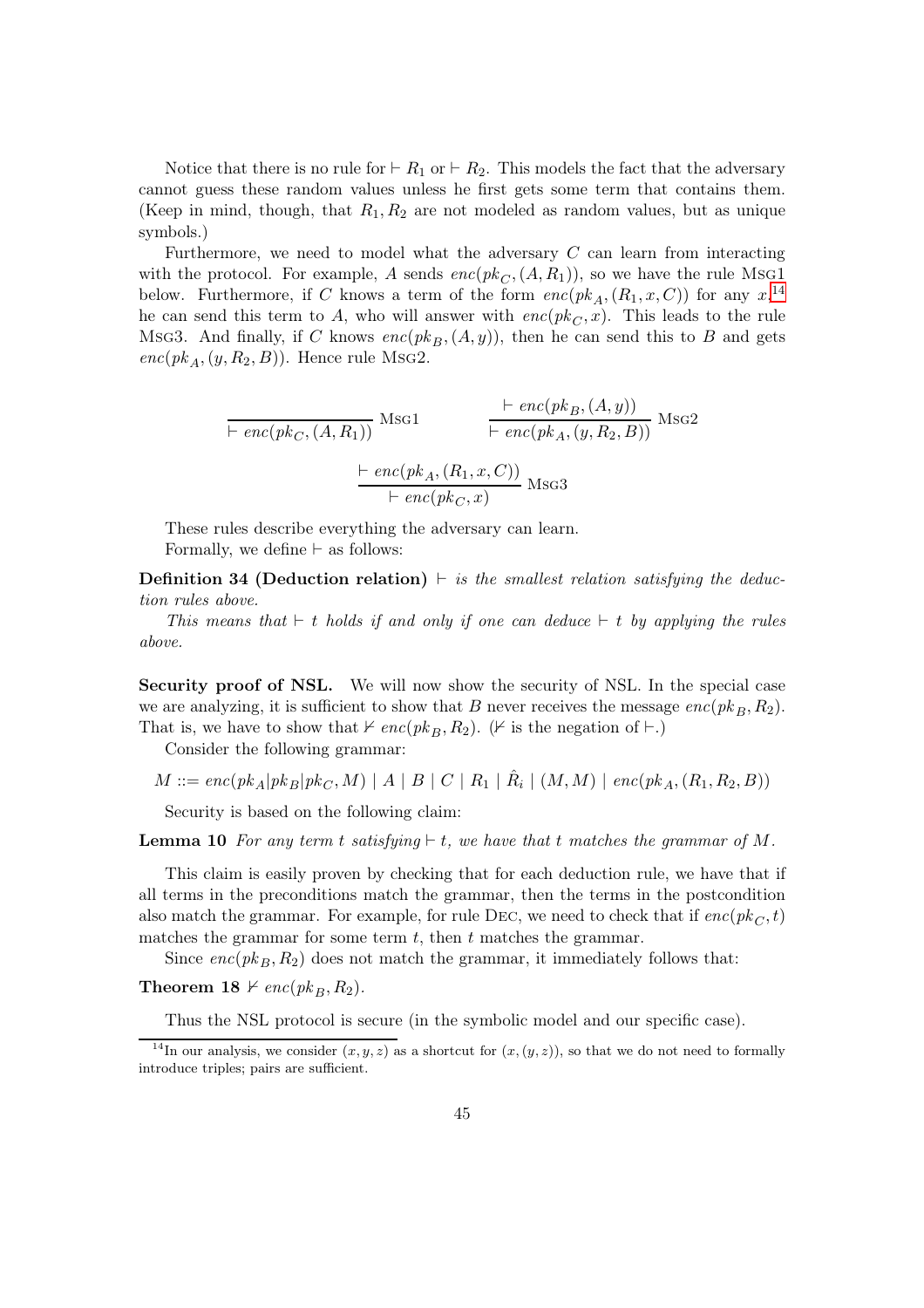## <span id="page-45-4"></span><span id="page-45-0"></span>15 Zero-knowledge

In many situations in cryptography, it is necessary for one party to convince another party that certain data has a certain property without revealing too much information. We illustrate this by an example:

Peggy wishes to purchase some goods from Vendor. These goods are only sold to people aged at least 18. Peggy has a certificate issued from the government that certifies her birthday (i.e., the government signed a message of the form "Peggy was born on 17. March 1979"). To prove that Peggy is at least 18 years old, she might simply send the certificate to the Vendor. But, for privacy reasons, she does not wish to reveal her birthday, only the fact that she is at least 18 years old.

This can be done by a so-called zero-knowledge proof: Peggy proves that she knows<sup>[15](#page-45-2)</sup> a valid signature on a message of the form "Peggy was born on  $x$ " where  $x$  is a date at least 18 years before the present date. Such a zero-knowledge proof will then not reveal anything beyond that fact. In particular, the value of  $x$  will not be revealed.

#### <span id="page-45-1"></span>15.1 Definition

A proof system for a relation R is a protocol consisting of two machines  $(P, V)$ . The prover P expects arguments  $(1^n, x, w)$  with  $(x, w) \in R$ . The value x is usually called the statement and w the witness. The relation R models which witnesses are valid for which statements. Intuitively, one can see x as describing some mathematical fact (e.g, "there exists a value that has property  $P$ ") and w as the proof of that fact (e.g., a particular value with property P). Then  $(x, w) \in R$  just means that w is a valid proof for x. The verifier V expects arguments  $(1^n, x)$ . Notice: the verifier does not get w, otherwise there would not be any sense in proving the existence of such a w to the verifier.

The first (and most obvious) property of a proof system is that it should work. That is, when prover and verifier are honest, the verifier should accept the proof. This property is called completeness:

**Definition 35 (Completeness)** We call a proof system  $(P, V)$  complete if there exists a negligible function  $\mu$  such that for all  $\eta$  and all  $(x, w) \in R$ , we have

<span id="page-45-5"></span><span id="page-45-3"></span>
$$
\Pr[\langle P(1^{\eta}, x, w), V(1^{\eta}, x) \rangle = 1] \ge 1 - \mu(\eta).
$$

Here  $\langle A(a), B(b) \rangle$  stands for the output of B after an execution in which A runs with arguments a and B runs with arguments b and A and B interact.

The second thing one expects from a proof is that one cannot prove wrong things. This is captured by the following definition:

<span id="page-45-2"></span><sup>&</sup>lt;sup>15</sup>The fact that Peggy knows a particular value (as opposed to the fact that this value exists) can be modeled formally. In this exposition, however, we will only give definitions for proofs that show the existence of certain values [\(Definition 36\)](#page-45-3).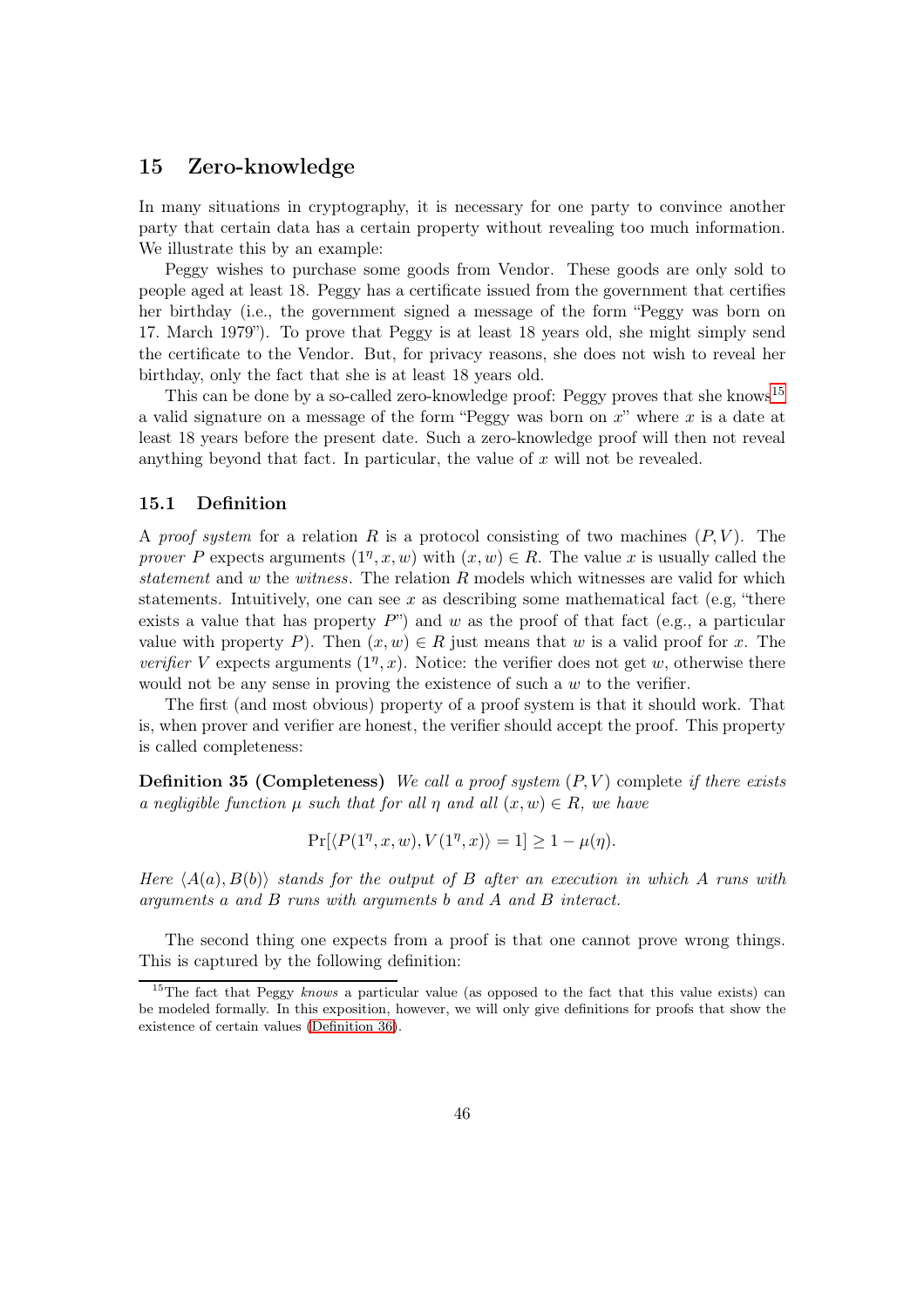<span id="page-46-3"></span>Definition 36 (Computational soundness) A proof system  $(P, V)$  is computation-ally sound<sup>[16](#page-46-1)</sup> with soundness error s iff for every polynomial-time machine  $P^*$  there exists a negligible function  $\mu$  such that for all  $\eta$ , all  $x \notin L_R$ , and all z, we have

$$
\Pr[\langle P^*(1^\eta,x,z), V(1^\eta,x)\rangle = 1] \leq s(\eta) + \mu(\eta)
$$

Here  $L_R := \{x : \exists w.(x, w) \in R\}.$ 

Of couse, we want proof systems with soundness error  $s = 0$  (or equivalently: negligible  $s$ ). Nevertheless, it is useful to have a definition for proof systems with soundness error  $s > 0$  since the soundness error can be reduced by repetition of the proof.

Finally, we wish to formulate that when the prover runs with statement  $x$  and witness w, the verifier learns nothing except the fact that  $x$  is a true statement:

**Definition 37 (Zero-knowledge)** A proof system  $(P, V)$  is computational zeroknowledge if for any polynomial-time  $V^*$  there exists a polynomial-time S such that for every polynomial-time D there exists a negligible function  $\mu$  such that for all  $\eta$ ,  $z$ ,  $(x, w) \in R$ , we have that

$$
|\Pr[b^* = 1 : out \leftarrow \langle P(1^n, x, w), V^*(1^n, x, z) \rangle, b^* \leftarrow D(1^n, z, out)] - \Pr[b^* = 1 : out \leftarrow S(1^n, x, z), b^* \leftarrow D(1^n, z, out)] | \leq \mu(\eta).
$$

Intuitively, this definition means the following: Whenever the verifier can learn something (which he outputs as out), there is a corresponding simulator that computes a value out that cannot be distinguished from the real out (by the distinguisher  $D$ ). That is, whatever the verifier learns, the simulator can compute himself. But the simulator has no information about the witness  $w$ , hence his output does not depend on  $w$ . Thus the verifier learns nothing about w.

The additional input z (called the *auxiliary input*) models the fact that there might be some additional information that the adversary has (e.g., from prior protocol executions).

#### <span id="page-46-0"></span>15.2 Graph isomorphism

We now describe a particular zero-knowledge proof system, namely the proof system for graph isomorphism. Give two graphs  $G_1 = (V, E_1)$  and  $G_2 = (V, E_2)$ , an *isomorphism* from  $G_1$  to  $G_2$  is a permutation  $\pi$  on V such that  $E_2 = \{(\pi(a), \pi(b)) : (a, b) \in E_1\}.$ (Intuitively, an isomorphism is a shuffling of the graph.) We write  $\pi(G_1) = G_2$ . We call two graphs  $G_1$  and  $G_2$  isomorphic if there is an isomorphism from  $G_1$  to  $G_2$ .

For the rest of this section, let  $R := \{((G_1, G_2), \pi) : \pi(G_1) = G_2\}.$  That is, a statement for this relation is a pair  $(G_1, G_2)$  of graphs, and a witness for these graphs is an isomorphism between them. Hence a proof system for this relation will prove that  $G_1$ and  $G_2$  are isomorphic.

<span id="page-46-2"></span><span id="page-46-1"></span><sup>&</sup>lt;sup>16</sup>Note: this notion of computational soundness has nothing to do with the notion of computational soundness introduced in [Section 14.](#page-41-0) They are just homonymes.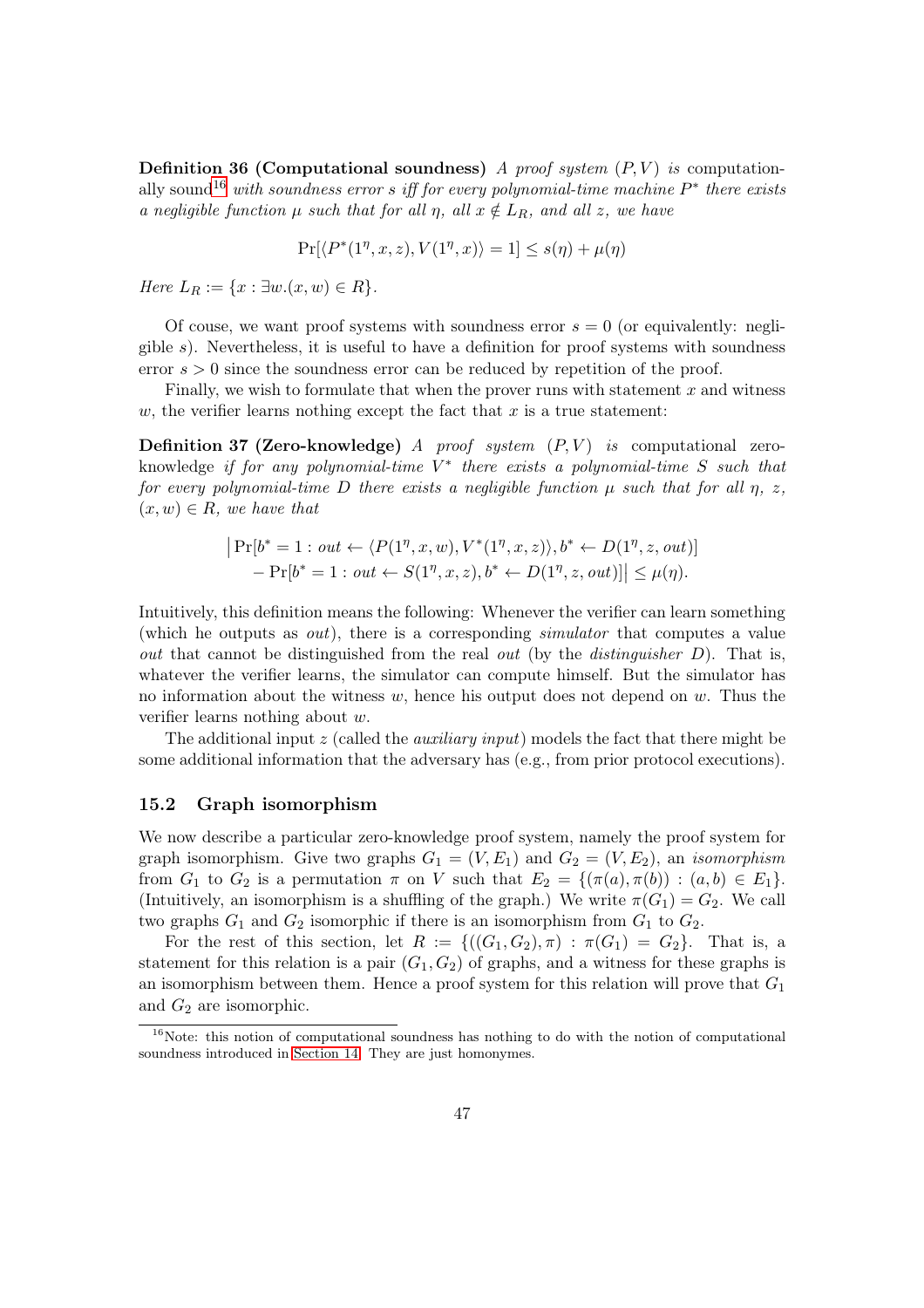- Construction 9 (Graph isomorphism proof system) The prover P runs with input  $(1^n, (G_1, G_2), \pi)$  with  $\pi(G_1) = G_2$ . The verifier V runs with input  $(1^{\eta},(G_1,G_2)).$ 
	- The prover picks a uniformly random permutation  $\rho \overset{\hspace{0.1em}\mathsf{\scriptscriptstyle\$}}{\leftarrow}$  Perm<sub>V</sub> and computes the graph  $H := \rho(G_1)$ . (Notice that H is isomorphic to  $G_1$  and  $G_2$ .) The prover sends H to the verifier.
	- The verifier picks  $i \stackrel{\$}{\leftarrow} \{1,2\}$  and sends i to the prover.
	- The prover computes  $\sigma$  as:  $\sigma := \rho$  if  $i = 1$  and  $\sigma := \rho \circ \pi^{-1}$  if  $i = 2$ . Then the prover sends  $\sigma$  to the verifier.
	- The verifier checks whether  $\sigma(G_i) = H$ . If so, he accepts (outputs 1).

**Theorem 19** The proof system  $(P, V)$  from [Construction 9](#page-46-2) is complete, computational zero-knowledge, and computationally sound with soundness error  $\frac{1}{2}$ .

The soundness error can be decreased to  $2^{-n}$  by repeating the proof system n times sequentially (and letting the verifier accept only if he accepts each exeuction). E.g.,  $n := \eta$ .

## References

- <span id="page-47-1"></span>[Hey] Howard M. Heys. A tutorial on linear and differential cryptanalysis. [http://www.engr.mun.ca/~howard/PAPERS/ldc\\_tutorial.ps](http://www.engr.mun.ca/~howard/PAPERS/ldc_tutorial.ps).
- <span id="page-47-0"></span>[MvV96] Alfred J. Menezes, Paul C. van Oorschot, and Scott A. Vanstone. Handbook of Applied Cryptography. CRC Press, Boca Raton, Florida, 1996. Online available at <http://www.cacr.math.uwaterloo.ca/hac/>.
- [Unr11] Dominique Unruh. Lecture "Cryptology I", fall 2011. Webpage is <http://www.cs.ut.ee/~unruh/crypto1-11/>.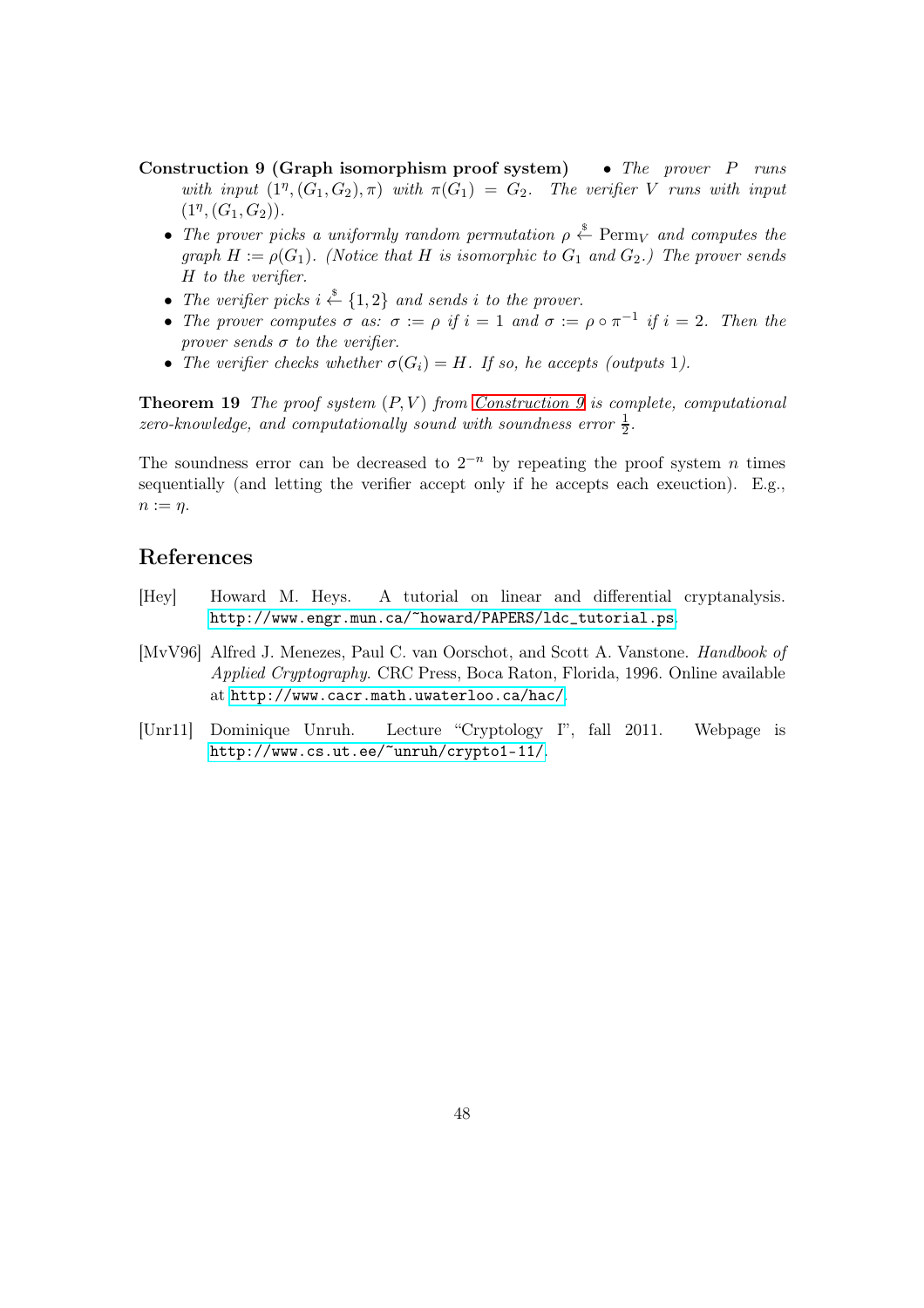## Index

3DES, see triple DES assumption decisional Diffie-Hellman, [18](#page-17-0) RSA, [17](#page-16-5) asymmetric encryption scheme, [16](#page-15-2) attack brute-force, [2](#page-1-2) chosen-ciphertext, [5](#page-4-2) chosen-plaintext, [5](#page-4-2) ciphertext-only, [5](#page-4-2) known-plaintext, [5](#page-4-2) automated verification, [42](#page-41-1) auxiliary input, [47](#page-46-3) best-effort design, [8](#page-7-4) block cipher, [10](#page-9-5) Blum integer, [10](#page-9-5) brute-force attack, [2](#page-1-2) CBC mode, see cipher block chaining mode CBC-MAC, [26](#page-25-0) chosen-ciphertext attack, [5](#page-4-2) chosen-plaintext attack, [5](#page-4-2) cipher block, [10](#page-9-5) monoalphabetic substitution, [5](#page-4-2) polyalphabetic substitution, [5](#page-4-2) shift, [2](#page-1-2) stream (synchronous), [7](#page-6-2) substitution, [3](#page-2-0) transposition, [5](#page-4-2) Vigenère, [2](#page-1-2) cipher block chaining mode, [15](#page-14-1) ciphertext-only attack, [5](#page-4-2) coincidence index of, [3](#page-2-0) collision resistance, [22](#page-21-2) completeness, [46](#page-45-4) compression function, [22](#page-21-2) computational model, [42](#page-41-1) computational soundness, [43,](#page-42-3) [47](#page-46-3)

linear, [28](#page-27-1) CTR mode, see counter mode data encapsulation mechanism, [21](#page-20-2) data encryption standard, see DES DDH, see decisional Diffie-Hellman decisional Diffie-Hellman assumption, [18](#page-17-0) deduction relation, [45](#page-44-1) DEM, see data encapsulation mechanism DES, [11](#page-10-1) double, [13](#page-12-1) triple, [13](#page-12-1) diffusion confusion and, [12](#page-11-1) digram, [3](#page-2-0) distinguisher, [47](#page-46-3) DMAC, [26](#page-25-0) double DES, [13](#page-12-1) ECB mode, see electronic code book mode EF-CMA, [24,](#page-23-3) [37](#page-36-2) (in ROM), [41](#page-40-3) EF-OT-CMA, [38](#page-37-2) electronic code book mode, [15](#page-14-1) ElGamal encryption, [17](#page-16-5) encryption homomorphic, [19](#page-18-2) encryption scheme asymmetric, [16](#page-15-2)

computational zero-knowledge, [47](#page-46-3) computer-aided verification, [42](#page-41-1) confusion and diffusion, [12](#page-11-1)

counter mode, [15](#page-14-1) cryptanalysis, [8](#page-7-4)

hybrid, [21](#page-20-2) public key, [16](#page-15-2) symmetric, [16](#page-15-2) Enigma, [4](#page-3-1) existential one-time unforgeability (signatures), [38](#page-37-2) existential unforgeability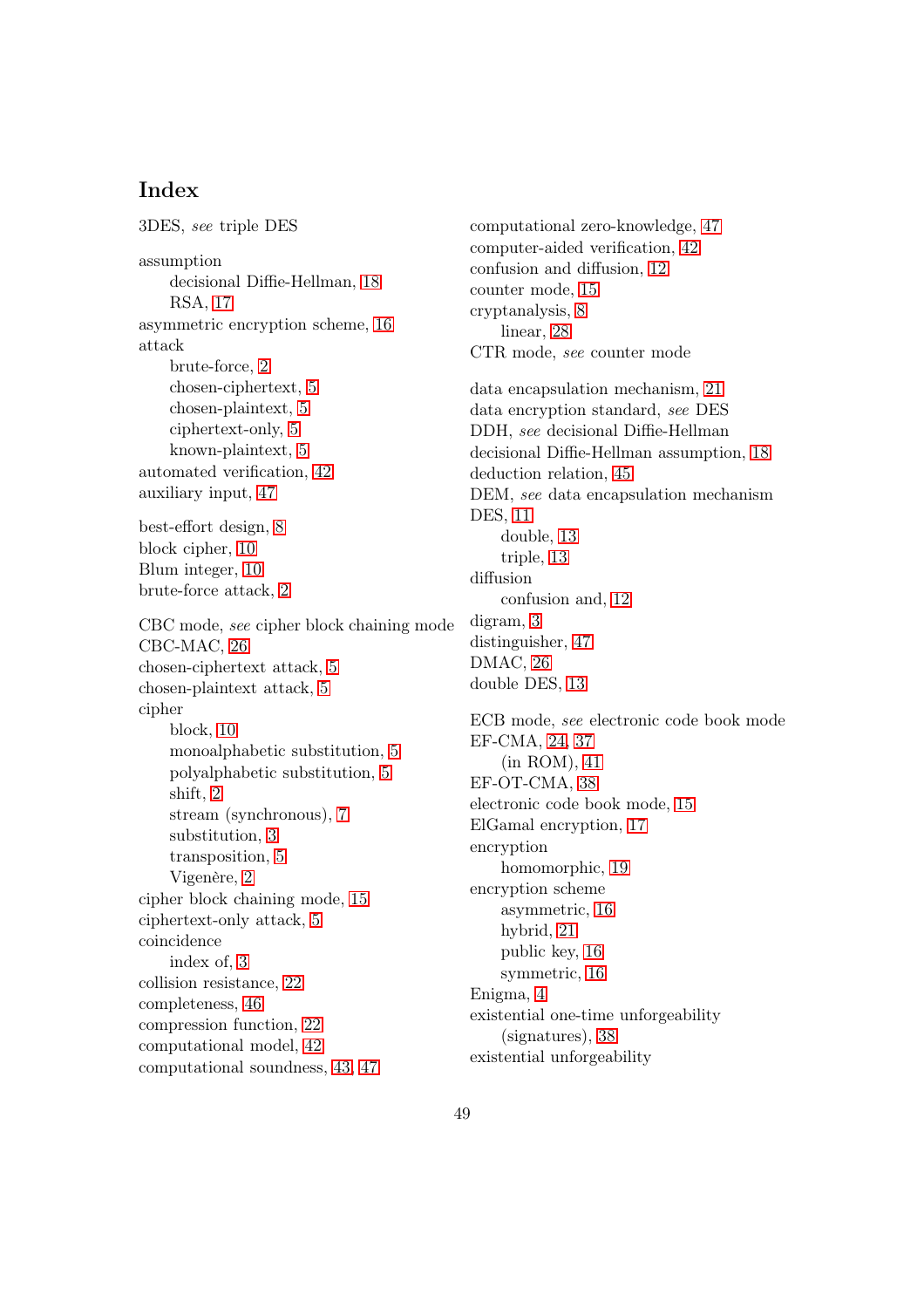(MAC), [24](#page-23-3) (signatures), [37](#page-36-2) (signatures, in ROM), [41](#page-40-3) FDH, see full domain hash Feistel network, [11](#page-10-1) full domain hash, [41](#page-40-3) function pseudo-random, [25](#page-24-0) generator, [17](#page-16-5) graph isomorphism, [47](#page-46-3) hash iterated, [22](#page-21-2) hash function, [21](#page-20-2) universal one-way, [41](#page-40-3) HMAC, [25](#page-24-0) homomorphic encryption, [19](#page-18-2) hybrid encryption scheme, [21](#page-20-2) IND-CCA (public key encryption), [20](#page-19-0) IND-CPA, [14](#page-13-3) (public key encryption), [18](#page-17-0) IND-OT-CPA, [9](#page-8-5) index of coincidence, [3](#page-2-0) initial permutation, [12](#page-11-1) initialization vector, [15](#page-14-1) input sum, [30](#page-29-3) isomorphism graph, [47](#page-46-3) iterated hash, [22](#page-21-2) KEM, see key encapsulation mechanism key public, [16](#page-15-2) round, [11](#page-10-1) secret, [16](#page-15-2) key encapsulation mechanism, [21](#page-20-2) key schedule, [12](#page-11-1) key-stream, [7](#page-6-2) known-plaintext attack, [5](#page-4-2)

linear approximation table, [30](#page-29-3) linear cryptanalysis, [28](#page-27-1) linear feedback shift register, [7](#page-6-2) MAC, see message authentication code malleability, [19](#page-18-2) meet-in-the-middle attack, [13](#page-12-1) Merkle-Damgård construction, [23](#page-22-2) message authentication code, [24](#page-23-3) mode of operation, [15](#page-14-1) monoalphabetic substitution cipher, [5](#page-4-2) Needham-Schröder protocol, [43](#page-42-3) Needham-Schröder-Lowe protocol, [44](#page-43-0) negligible, [8](#page-7-4) NSL, see Needham-Schröder-Lowe protocol one-way function, [34,](#page-33-7) [35](#page-34-1) oracle random, [35](#page-34-1) output sum, [31](#page-30-0) padding, [15](#page-14-1) perfect secrecy, [6](#page-5-1) permutation initial, [12](#page-11-1) strong pseudo-random, [14](#page-13-3) PKI, see public key infrastructure plugboard, [4](#page-3-1) polyalphabetic substitution cipher, [5](#page-4-2) PRF, see pseudo-random function PRG, see pseudo-random generator proof system, [46](#page-45-4) Provable security., [8](#page-7-4) prover, [46](#page-45-4) PRP, see pseudo-random permutation pseudo-random function, [25](#page-24-0) pseudo-random generator, [9](#page-8-5) pseudo-random permutation strong, [14](#page-13-3) public key, [16](#page-15-2)

LFSR, see linear feedback shift register

QR, see quadratic residue

public key encryption scheme, [16](#page-15-2) public key infrastructure, [16](#page-15-2)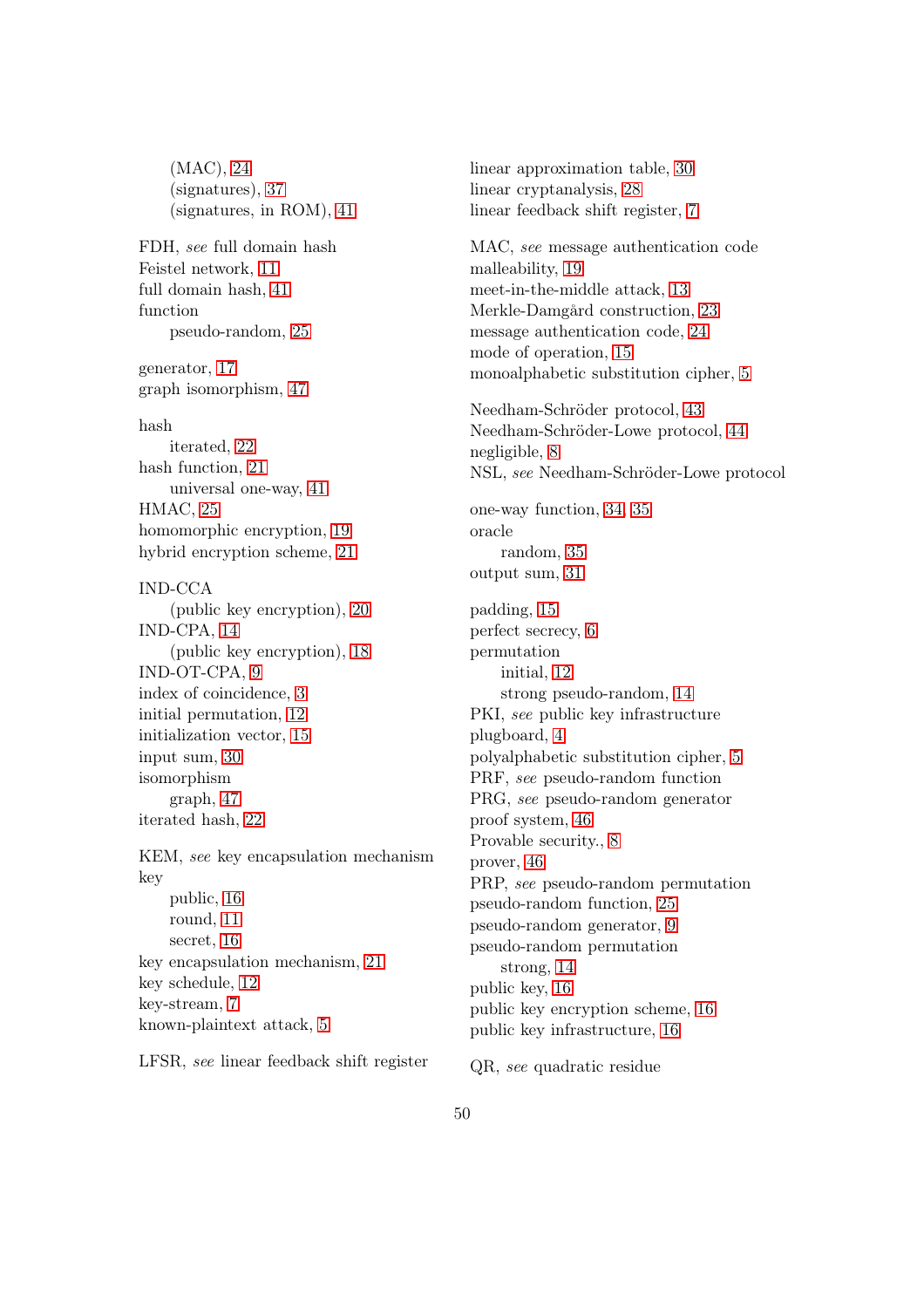quadratic residue, [10](#page-9-5) random oracle, [35](#page-34-1) random oracle heuristic, [35](#page-34-1) reduction (proof), [9](#page-8-5) reflector, [4](#page-3-1) relation deduction, [45](#page-44-1) residue quadratic, [10](#page-9-5) rotor, [4](#page-3-1) round key, [11](#page-10-1) RSA textbook, [16](#page-15-2) RSA assumption, [17](#page-16-5) RSA-FDH, see RSA-full domain hash RSA-full domain hash, [41](#page-40-3) S-box, [12](#page-11-1) secrecy perfect, [6](#page-5-1) secret key, [16](#page-15-2) shift cipher, [2](#page-1-2) signature, [37](#page-36-2) signature scheme, [37](#page-36-2) simulator, [47](#page-46-3) soundness computational, [43,](#page-42-3) [47](#page-46-3) standard model, [36](#page-35-0) statement, [46](#page-45-4) stream cipher (synchronous), [7](#page-6-2) strong pseudo-random permutation, [14](#page-13-3) substitution cipher, [3](#page-2-0) monoalphabetic, [5](#page-4-2) polyalphabetic, [5](#page-4-2) substitution-permutation network, [28](#page-27-1) symbolic cryptography, [42](#page-41-1) symbolic model, [42](#page-41-1) symmetric encryption scheme, [16](#page-15-2) synchronous stream cipher, [7](#page-6-2)

# universal one-way hash function, [41](#page-40-3) UOWHF, see universal one-way hash function verification automated, [42](#page-41-1) computer-aided, [42](#page-41-1) verifier, [46](#page-45-4) Vigenère cipher, [2](#page-1-2) witness, [46](#page-45-4) zero-knowledge computational, [47](#page-46-3)

textbook RSA, [16](#page-15-2) transposition cipher, [5](#page-4-2)

triple DES, [13](#page-12-1)

tag

(MAC), [24](#page-23-3)